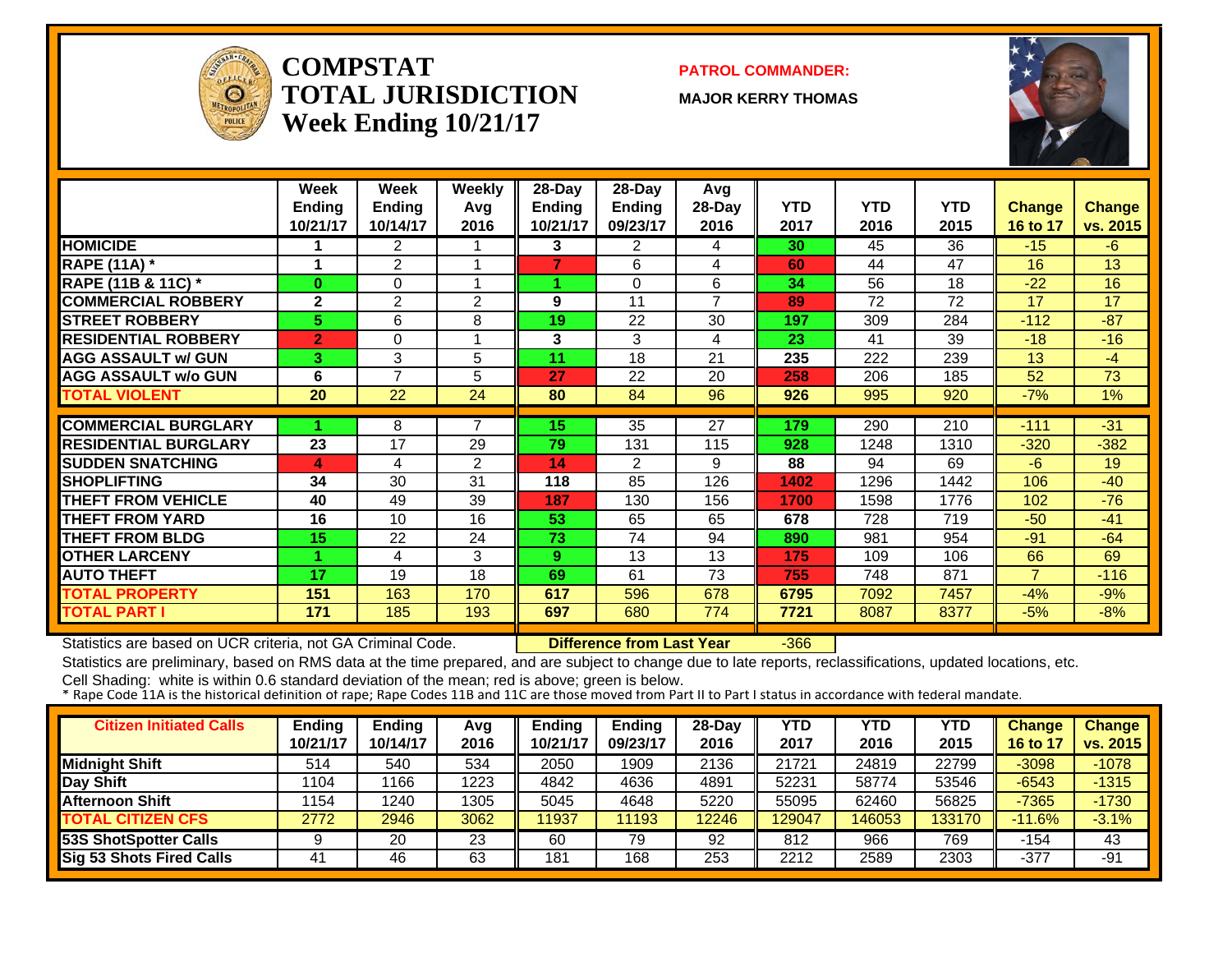# OFFICER  $\Theta$

#### **Unincorporated Chatham County PATROL COMMANDER:**

**MAJOR KERRY THOMAS**



## **Week Ending 10/21/17**

|                             | Week<br><b>Ending</b><br>10/21/17 | Week<br><b>Ending</b><br>10/14/17 | <b>Weekly</b><br>Avg<br>2016 | 28-Day<br>Ending<br>10/21/17 | 28-Day<br><b>Ending</b><br>09/23/17 | Avg<br>28-Day<br>2016 | <b>YTD</b><br>2017 | <b>YTD</b><br>2016 | YTD<br>2015 | <b>Change</b><br>16 to 17 | <b>Change</b><br>vs. 2015 |
|-----------------------------|-----------------------------------|-----------------------------------|------------------------------|------------------------------|-------------------------------------|-----------------------|--------------------|--------------------|-------------|---------------------------|---------------------------|
| <b>HOMICIDE</b>             | $\mathbf 0$                       | 0                                 | 0.1                          | 0                            | $\Omega$                            | 0.5                   | 5                  | 5                  | 4           | $\Omega$                  |                           |
| <b>RAPE (11A) *</b>         | $\mathbf 0$                       | $\Omega$                          | 0.1                          | $\mathbf{0}$                 |                                     | 0.5                   | 10                 | 6                  | 11          | $\overline{4}$            | $-1$                      |
| RAPE (11B & 11C) *          | $\bf{0}$                          | $\Omega$                          | 0.3                          | $\bf{0}$                     | $\Omega$                            | 1.1                   | $\bf{0}$           | 12                 | 3           | $-12$                     | $-3$                      |
| <b>COMMERCIAL ROBBERY</b>   | $\bf{0}$                          | $\Omega$                          | 0.2                          |                              | $\overline{2}$                      | 0.9                   | 6                  | 10                 | 8           | $-4$                      | $-2$                      |
| <b>STREET ROBBERY</b>       |                                   | $\Omega$                          | 0.5                          |                              | 4                                   | 2.1                   | 19                 | 22                 | 22          | $-3$                      | $-3$                      |
| <b>RESIDENTIAL ROBBERY</b>  |                                   | 0                                 | 0.2                          |                              | $\Omega$                            | 0.8                   | 4                  | 10                 | 5           | $-6$                      | $-1$                      |
| <b>AGG ASSAULT w/ GUN</b>   | 1                                 | $\Omega$                          | 0.8                          |                              | 3                                   | 3.2                   | 22                 | 31                 | 15          | $-9$                      | $\overline{7}$            |
| <b>AGG ASSAULT w/o GUN</b>  | $\bf{0}$                          |                                   | 0.8                          | 4                            |                                     | 3.1                   | 38                 | 31                 | 23          | $\overline{7}$            | 15                        |
| <b>TOTAL VIOLENT</b>        | 3                                 |                                   | 3.0                          | 8                            | 11                                  | 12.2                  | 104                | 127                | 91          | $-18%$                    | 14%                       |
|                             |                                   |                                   |                              |                              |                                     |                       |                    |                    |             |                           |                           |
| <b>COMMERCIAL BURGLARY</b>  |                                   | $\overline{2}$                    | 0.7                          | 3                            | 0                                   | 2.7                   | 19                 | 29                 | 14          | $-10$                     | 5.                        |
| <b>RESIDENTIAL BURGLARY</b> | $\overline{2}$                    | $\overline{2}$                    | 6.7                          | 9                            | 24                                  | 26.7                  | 266                | 297                | 310         | $-31$                     | $-44$                     |
| <b>SUDDEN SNATCHING</b>     | $\bf{0}$                          | $\Omega$                          | 0.3                          | $\bf{0}$                     | $\Omega$                            | 1.1                   | 5                  | 12                 | 2           | $-7$                      | 3                         |
| <b>SHOPLIFTING</b>          | 5                                 | 2                                 | 6.1                          | 19                           | 16                                  | 24.4                  | 243                | 263                | 321         | $-20$                     | $-78$                     |
| <b>THEFT FROM VEHICLE</b>   | 10                                | 14                                | 7.1                          | 42                           | 30                                  | 28.3                  | 357                | 300                | 256         | 57                        | 101                       |
| <b>THEFT FROM YARD</b>      | 4                                 |                                   | 2.8                          | 12                           | 13                                  | 11.1                  | 119                | 121                | 109         | $-2$                      | 10                        |
| <b>THEFT FROM BLDG</b>      | $\overline{2}$                    | 5                                 | 3.8                          | 16                           | 17                                  | 15.1                  | 178                | 150                | 146         | 28                        | 32                        |
| <b>OTHER LARCENY</b>        | $\bf{0}$                          | 3                                 | 0.9                          | 5                            | 3                                   | 3.7                   | 50                 | 35                 | 23          | 15                        | 27                        |
| <b>AUTO THEFT</b>           | 6                                 | $\overline{\phantom{a}}$          | 3.0                          | 20                           | 14                                  | 12.2                  | 154                | 122                | 106         | 32                        | 48                        |
| <b>TOTAL PROPERTY</b>       | 30                                | 36                                | 31.3                         | 126                          | 117                                 | 125.3                 | 1391               | 1329               | 1287        | 5%                        | 8%                        |
| <b>TOTAL PART I</b>         | 33                                | 37                                | 34.4                         | 134                          | 128                                 | 137.5                 | 1495               | 1456               | 1378        | 3%                        | 8%                        |

Statistics are based on UCR criteria, not GA Criminal Code. **Difference from Last Year** 39

Statistics are preliminary, based on RMS data at the time prepared, and are subject to change due to late reports, reclassifications, updated locations, etc.

| <b>Shots Fired Calls</b>      | Week<br><b>Ending</b><br>10/21/17 | <b>Week</b><br>Ending<br>10/14/17 | Weekly<br>Avg<br>2016 | $28-Dav$<br>Ending<br>10/21/17 | $28-Day$<br><b>Ending</b><br>9/23/17 | Avg<br>$28-Day$<br>2016 | <b>YTD</b><br>2017 | YTD<br>2016 | YTD<br>2015 | <b>Change</b><br>16 to 17 | <b>Change</b><br>vs. 2015 |
|-------------------------------|-----------------------------------|-----------------------------------|-----------------------|--------------------------------|--------------------------------------|-------------------------|--------------------|-------------|-------------|---------------------------|---------------------------|
| <b>153S ShotSpotter Calls</b> |                                   |                                   | 0.0                   |                                |                                      | 0.0                     |                    |             |             |                           |                           |
| Sig 53 Shots Fired Calls      |                                   |                                   | 11.3                  | 30                             | 45                                   | 45.                     | 445                | 463         | 415         | -18                       | 30                        |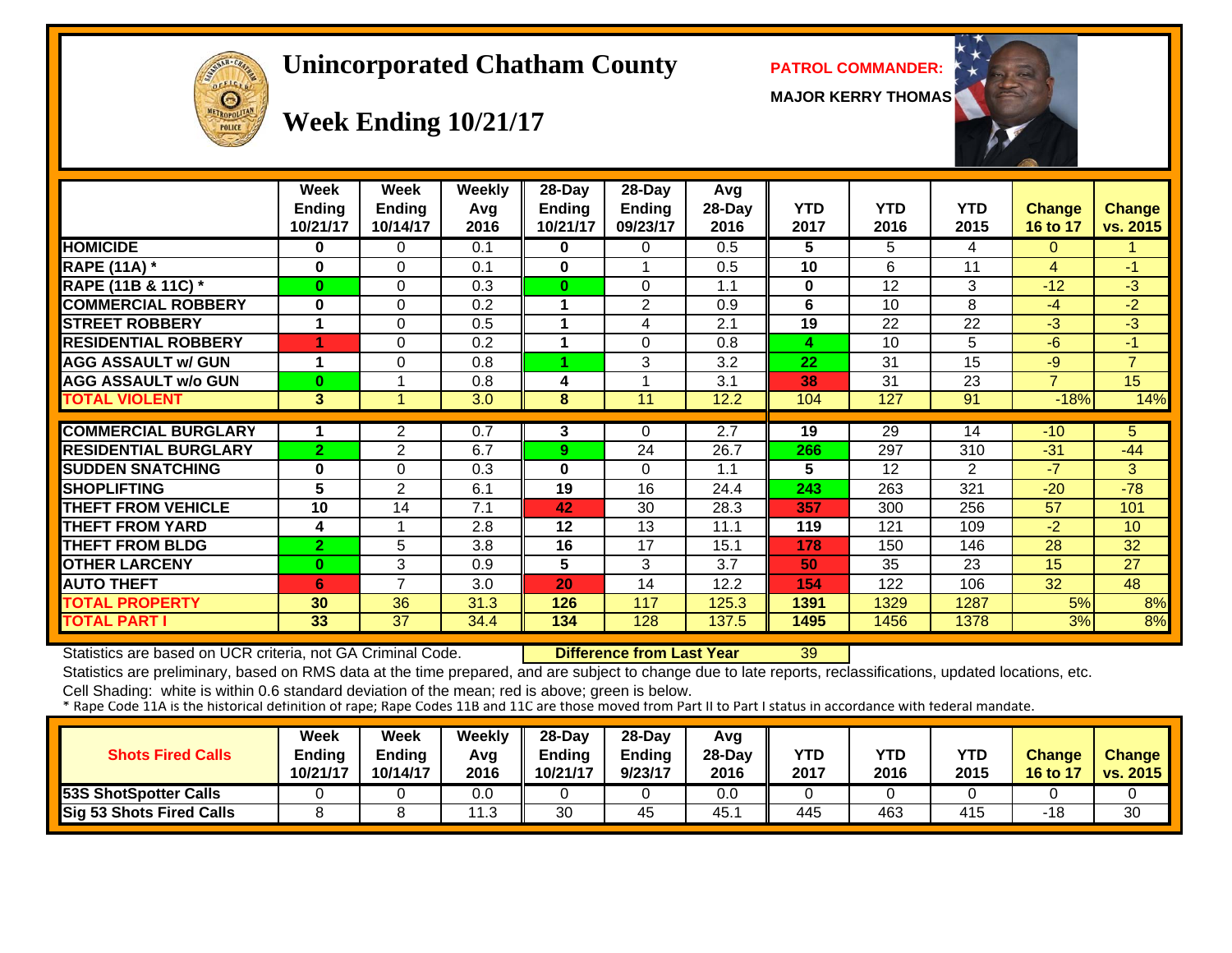

#### City of Savannah Only **PATROL COMMANDER:**

**MAJOR KERRY THOMAS**



**Week Ending 10/21/17**

|                             | Week<br><b>Ending</b><br>10/21/17 | Week<br><b>Ending</b><br>10/14/17 | <b>Weekly</b><br>Avg<br>2016 | $28-Day$<br><b>Ending</b><br>10/21/17 | 28-Day<br><b>Ending</b><br>09/23/17 | Avg<br>$28-Day$<br>2016  | <b>YTD</b><br>2017 | <b>YTD</b><br>2016 | <b>YTD</b><br>2015 | <b>Change</b><br>16 to 17 | <b>Change</b><br>vs. 2015 |
|-----------------------------|-----------------------------------|-----------------------------------|------------------------------|---------------------------------------|-------------------------------------|--------------------------|--------------------|--------------------|--------------------|---------------------------|---------------------------|
| <b>HOMICIDE</b>             |                                   | $\overline{2}$                    |                              | 3                                     | $\overline{2}$                      | 3                        | 25                 | 40                 | 32                 | $-15$                     | $-7$                      |
| <b>RAPE (11A) *</b>         | 4                                 | $\overline{2}$                    | 1                            | $\overline{7}$                        | 5                                   | 3                        | 50                 | 38                 | 36                 | 12                        | 14                        |
| RAPE (11B & 11C) *          | $\bf{0}$                          | $\Omega$                          | 1                            |                                       | $\Omega$                            | 5                        | 34                 | 44                 | 15                 | $-10$                     | 19                        |
| <b>COMMERCIAL ROBBERY</b>   | $\mathbf{2}$                      | $\overline{2}$                    | 1                            | 8                                     | 9                                   | 6                        | 83                 | 62                 | 64                 | 21                        | 19                        |
| <b>STREET ROBBERY</b>       | 4                                 | 6                                 | $\overline{7}$               | 18                                    | 18                                  | 28                       | 178                | 287                | 262                | $-109$                    | $-84$                     |
| <b>RESIDENTIAL ROBBERY</b>  | $\blacktriangleleft$              | $\Omega$                          | 1                            | $\mathbf 2$                           | 3                                   | 3                        | 19                 | 31                 | 34                 | $-12$                     | $-15$                     |
| <b>AGG ASSAULT w/ GUN</b>   | $\overline{2}$                    | 3                                 | 5                            | 10                                    | 15                                  | 18                       | 213                | 191                | 224                | 22                        | $-11$                     |
| <b>AGG ASSAULT w/o GUN</b>  | 6                                 | 6                                 | 4                            | 23                                    | 21                                  | 17                       | 220                | 175                | 162                | 45                        | 58                        |
| <b>TOTAL VIOLENT</b>        | 17                                | 21                                | 21                           | 72                                    | 73                                  | 83                       | 822                | 868                | 829                | $-5%$                     | $-1%$                     |
|                             |                                   |                                   |                              |                                       |                                     |                          |                    |                    |                    |                           |                           |
| <b>COMMERCIAL BURGLARY</b>  | $\bf{0}$                          | 6                                 | 6                            | 12 <sub>2</sub>                       | 35                                  | 24                       | 160                | 261                | 196                | $-101$                    | $-36$                     |
| <b>RESIDENTIAL BURGLARY</b> | 21                                | 15                                | 22                           | 70                                    | 107                                 | 88                       | 662                | 951                | 1000               | $-289$                    | $-338$                    |
| <b>SUDDEN SNATCHING</b>     | 4                                 | 4                                 | $\overline{2}$               | 14                                    | $\overline{2}$                      | $\overline{\phantom{a}}$ | 83                 | 82                 | 67                 | -1                        | 16                        |
| <b>SHOPLIFTING</b>          | 29                                | 28                                | 25                           | 99                                    | 69                                  | 101                      | 1159               | 1033               | 1121               | 126                       | 38                        |
| <b>THEFT FROM VEHICLE</b>   | 30                                | 35                                | 32                           | 145                                   | 100                                 | 128                      | 1343               | 1298               | 1520               | 45                        | $-177$                    |
| <b>THEFT FROM YARD</b>      | 12                                | 9                                 | 14                           | 41                                    | 52                                  | 54                       | 559                | 607                | 610                | $-48$                     | $-51$                     |
| <b>THEFT FROM BLDG</b>      | 13                                | 17                                | 20                           | 57                                    | 57                                  | 79                       | 712                | 831                | 808                | $-119$                    | $-96$                     |
| <b>OTHER LARCENY</b>        | $\blacktriangleleft$              |                                   | $\overline{2}$               | 4                                     | 10                                  | 9                        | 125                | 74                 | 83                 | 51                        | 42                        |
| <b>AUTO THEFT</b>           | 11                                | 12                                | 15                           | 49                                    | 47                                  | 61                       | 601                | 626                | 765                | $-25$                     | $-164$                    |
| <b>TOTAL PROPERTY</b>       | 121                               | 127                               | 138                          | 491                                   | 479                                 | 553                      | 5404               | 5763               | 6170               | $-6%$                     | $-12%$                    |
| TOTAL PART I                | 138                               | 148                               | 159                          | 563                                   | 552                                 | 636                      | 6226               | 6631               | 6999               | $-6%$                     | $-11%$                    |

Statistics are based on UCR criteria, not GA Criminal Code. **Difference from Last Year** -405

Statistics are preliminary, based on RMS data at the time prepared, and are subject to change due to late reports, reclassifications, updated locations, etc.

| <b>Shots Fired Calls</b>     | Week<br><b>Ending</b><br>10/21/17 | Week<br><b>Ending</b><br>10/14/17 | Weekly<br>Avg<br>2016 | $28-Dav$<br>$r$ nding<br>10/21/17 | 28-Day<br><b>Ending</b><br>9/23/17 | Avg<br>$28-Dav$<br>2016 | <b>YTD</b><br>2017 | <b>YTD</b><br>2016 | YTD<br>2015 | <b>Change</b><br>16 to 17 | <b>Change</b><br>vs. 2015 |
|------------------------------|-----------------------------------|-----------------------------------|-----------------------|-----------------------------------|------------------------------------|-------------------------|--------------------|--------------------|-------------|---------------------------|---------------------------|
| <b>53S ShotSpotter Calls</b> |                                   | 20                                | 22.9                  | 60                                | 79                                 | 91.                     | 812                | 966                | 769         | -154                      | 43                        |
| Sig 53 Shots Fired Calls     | າາ<br>ບບ                          | 38                                | 52.0                  | 151                               | 123                                | 207.9                   | 1767               | 2126               | 1888        | -359                      | $-121$                    |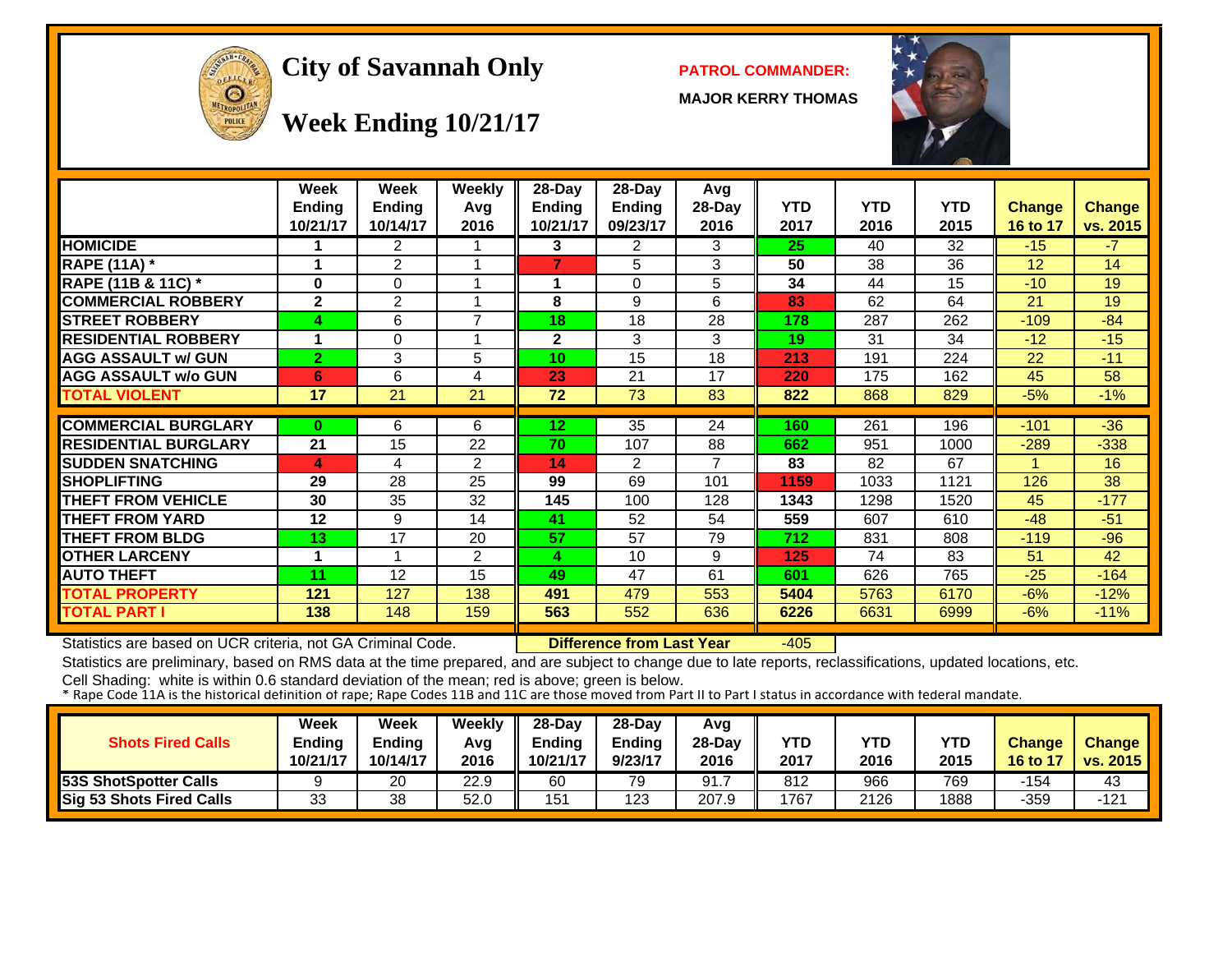

#### **COMPSTATWEST CHATHAM PRECINCTWeek Ending 10/21/17**

**PRECINCT COMMANDER:**

**CAPT. JOHN BEST**



|                             | <b>Week</b><br><b>Ending</b><br>10/21/17 | Week<br><b>Ending</b><br>10/14/17 | Weekly<br>Avg<br>2016 | 28-Day<br><b>Ending</b><br>10/21/17 | 28-Day<br><b>Ending</b><br>09/23/17 | Avg<br>28-Day<br>2016 | <b>YTD</b><br>2017 | <b>YTD</b><br>2016 | <b>YTD</b><br>2015 | Change<br>16 to 17 | <b>Change</b><br>vs. 2015 |
|-----------------------------|------------------------------------------|-----------------------------------|-----------------------|-------------------------------------|-------------------------------------|-----------------------|--------------------|--------------------|--------------------|--------------------|---------------------------|
| <b>HOMICIDE</b>             | 0                                        | 0                                 | $\Omega$              | 0                                   | 0                                   | 0                     | 3                  | 4                  |                    | -1                 | $\overline{2}$            |
| <b>RAPE (11A) *</b>         | $\bf{0}$                                 |                                   | $\Omega$              |                                     | $\Omega$                            |                       | 11                 | 10                 | 11                 |                    | $\Omega$                  |
| RAPE (11B & 11C) *          | $\bf{0}$                                 | 0                                 | $\Omega$              | 0                                   | $\Omega$                            |                       | 5                  | 14                 | 4                  | $-9$               | 1                         |
| <b>COMMERCIAL ROBBERY</b>   | $\bf{0}$                                 | 0                                 | 0                     |                                     | 4                                   |                       | 11                 | 13                 | 13                 | $-2$               | $-2$                      |
| <b>STREET ROBBERY</b>       | $\bf{0}$                                 | 0                                 | -1                    | $\bf{0}$                            | $\overline{2}$                      | 3                     | 20                 | 31                 | 23                 | $-11$              | $-3$                      |
| <b>RESIDENTIAL ROBBERY</b>  | $\bf{0}$                                 | 0                                 | 0                     | $\bf{0}$                            | $\Omega$                            |                       | 3                  | 15                 | 6                  | $-12$              | -3                        |
| <b>AGG ASSAULT w/ GUN</b>   | 1                                        | 0                                 | -1                    | $\overline{2}$                      | 3                                   | 4                     | 38                 | 38                 | 20                 | $\Omega$           | 18                        |
| <b>AGG ASSAULT w/o GUN</b>  | 1                                        |                                   | 4                     | 5                                   | 2                                   | 4                     | 49                 | 41                 | 36                 | 8                  | 13                        |
| <b>TOTAL VIOLENT</b>        | $\overline{2}$                           | $\overline{2}$                    | 4                     | 9                                   | 11                                  | 16                    | 140                | 166                | 114                | $-16%$             | 23%                       |
|                             |                                          |                                   |                       |                                     |                                     |                       |                    |                    |                    |                    |                           |
| <b>COMMERCIAL BURGLARY</b>  | $\mathbf 0$                              |                                   | 4                     | 3                                   | 7                                   | 5                     | 48                 | 53                 | 59                 | -5.                | $-11$                     |
| <b>RESIDENTIAL BURGLARY</b> | 5                                        | 4                                 | 6                     | 11                                  | 22                                  | 22                    | 210                | 244                | 276                | $-34$              | $-66$                     |
| <b>SUDDEN SNATCHING</b>     | $\bf{0}$                                 | 0                                 | $\Omega$              | $\bf{0}$                            |                                     |                       | 7                  | 9                  | 4                  | $-2$               | 3                         |
| <b>SHOPLIFTING</b>          |                                          | 3                                 | 3                     | 8                                   | 9                                   | 14                    | 134                | 145                | 166                | $-11$              | $-32$                     |
| <b>THEFT FROM VEHICLE</b>   | 12                                       | 22                                | $\overline{7}$        | 47                                  | 37                                  | 29                    | 337                | 299                | 303                | 38                 | 34                        |
| <b>THEFT FROM YARD</b>      | $\mathbf{2}$                             |                                   | 3                     | 12                                  | 15                                  | 10                    | 133                | 113                | 126                | 20                 | $\overline{7}$            |
| <b>THEFT FROM BLDG</b>      | $\overline{2}$                           | 6                                 | 4                     | 17                                  | 15                                  | 16                    | 202                | 148                | 177                | 54                 | 25                        |
| <b>OTHER LARCENY</b>        | $\bf{0}$                                 |                                   |                       | $\mathbf{2}$                        |                                     | 4                     | 38                 | 28                 | 21                 | 10                 | 17                        |
| <b>AUTO THEFT</b>           | $\overline{7}$                           | 11                                | 4                     | 31                                  | 23                                  | 16                    | 193                | 162                | 176                | 31                 | 17                        |
| <b>TOTAL PROPERTY</b>       | 29                                       | 46                                | 29                    | 131                                 | 130                                 | 118                   | 1302               | 1201               | 1308               | 8%                 | 0%                        |
| <b>TOTAL PART I</b>         | 31                                       | 48                                | 33                    | 140                                 | 141                                 | 134                   | 1442               | 1367               | 1422               | 5%                 | 1%                        |

Statistics are based on UCR criteria, not GA Criminal Code. **Difference from Last Year** 75

Statistics are preliminary, based on RMS data at the time prepared, and are subject to change due to late reports, reclassifications, updated locations, etc.

| <b>Citizen Initiated Calls</b> | <b>Week</b><br><b>Ending</b><br>10/21/17 | Week<br><b>Ending</b><br>10/14/17 | Weekly<br>Avg<br>2016 | $28$ -Day<br><b>Ending</b><br>10/21/17 | $28-Dav$<br><b>Ending</b><br>9/23/17 | Avg<br>$28-Day$<br>2016 | YTD<br>2017 | YTD<br>2016 | YTD<br>2015 | <b>Change</b><br>16 to 17 | <b>Change</b><br>vs. 2015 |
|--------------------------------|------------------------------------------|-----------------------------------|-----------------------|----------------------------------------|--------------------------------------|-------------------------|-------------|-------------|-------------|---------------------------|---------------------------|
| <b>Midnight Shift</b>          | 124                                      | 144                               | 114                   | 517                                    | 487                                  | 455                     | 4808        | 4852        | 4799        | $-44$                     | 9                         |
| Day Shift                      | 246                                      | 318                               | 282                   | 1212                                   | 1144                                 | 1127                    | 11698       | 2089        | 11875       | $-391$                    | $-177$                    |
| <b>Afternoon Shift</b>         | 288                                      | 332                               | 294                   | 1249                                   | 1160                                 | 1177                    | 12346       | 2528        | 12390       | $-182$                    | $-44$                     |
| <b>TOTAL CITIZEN CFS</b>       | 658                                      | 658                               | 690                   | 2978                                   | 2791                                 | 2758                    | 28852       | 29469       | 29064       | $-2.1%$                   | $-0.7%$                   |
| <b>53S ShotSpotter Calls</b>   |                                          |                                   |                       |                                        |                                      |                         |             |             |             | $-$                       |                           |
| Sig 53 Shots Fired Calls       | 12                                       |                                   | 10                    | 30                                     | 42                                   | 38                      | 368         | 386         | 350         | -18                       | 18                        |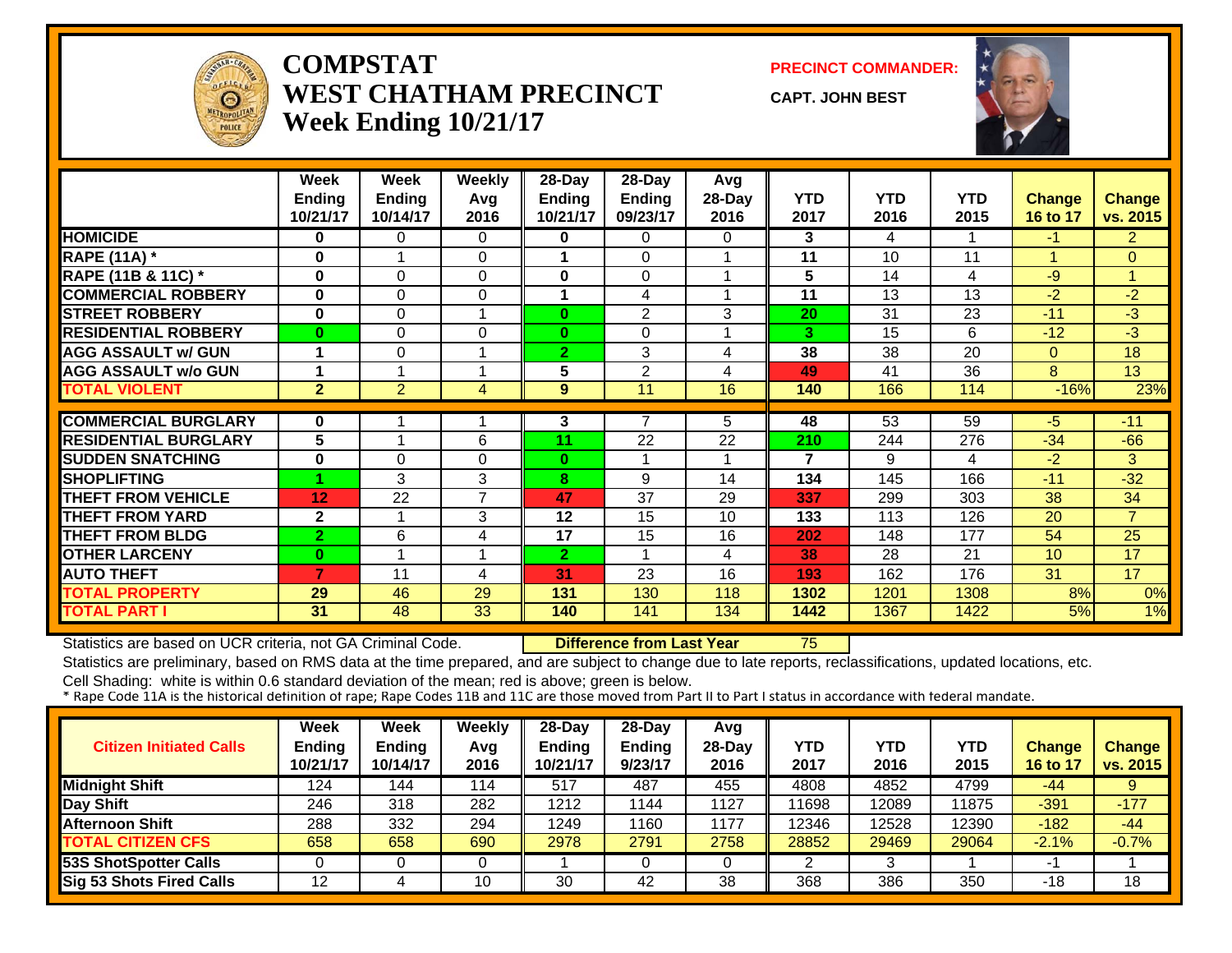#### **BEAT 11 West Chatham Precinct Week Ending 10/21/17**



|                             |                | <b>Last 4 Weeks</b> |               |                | 28 Days        | 28 Day  |                |                |                |                |                 |
|-----------------------------|----------------|---------------------|---------------|----------------|----------------|---------|----------------|----------------|----------------|----------------|-----------------|
|                             | <b>Ending</b>  | <b>Endina</b>       | <b>Endina</b> | <b>Ending</b>  | <b>Ending</b>  | Average | <b>YTD</b>     | <b>YTD</b>     | <b>YTD</b>     | <b>Change</b>  | <b>Change</b>   |
|                             | 09/30/17       | 10/07/17            | 10/14/17      | 10/21/17       | 10/21/17       | 2016    | 2017           | 2016           | 2015           | 16 to 17       | vs. 2015        |
| <b>HOMICIDE</b>             | $\Omega$       | $\Omega$            | $\Omega$      | $\mathbf{0}$   | $\Omega$       | 0.0     | $\Omega$       | $\Omega$       | 0              | $\Omega$       | $\Omega$        |
| <b>RAPE (11A) *</b>         | $\Omega$       | $\Omega$            | $\mathbf{1}$  | $\Omega$       | $\mathbf{1}$   | 0.1     | $\mathbf{1}$   | $\mathbf{1}$   | $\mathbf{1}$   | $\Omega$       | $\Omega$        |
| RAPE (11B & 11C) *          | $\mathbf 0$    | $\Omega$            | $\Omega$      | $\Omega$       | $\Omega$       | 0.1     | $\mathbf{1}$   | $\mathbf{1}$   | $\mathbf{1}$   | $\overline{0}$ | $\Omega$        |
| <b>COMMERCIAL ROBBERY</b>   | $\Omega$       | $\Omega$            | $\Omega$      | $\Omega$       | $\Omega$       | 0.3     | $\overline{2}$ | $\overline{2}$ | 3              | $\Omega$       | $-1$            |
| <b>ISTREET ROBBERY</b>      | $\Omega$       | $\Omega$            | $\Omega$      | $\Omega$       | $\Omega$       | 0.2     | $\overline{2}$ | $\overline{2}$ | 4              | $\Omega$       | $-2$            |
| <b>RESIDENTIAL ROBBERY</b>  | $\Omega$       | $\Omega$            | $\Omega$      | $\Omega$       | $\Omega$       | 0.1     | $\Omega$       | $\mathbf{1}$   | 0              | $-1$           | $\Omega$        |
| <b>AGG ASSAULT w/ GUN</b>   | $\Omega$       | $\Omega$            | $\Omega$      | $\Omega$       | $\Omega$       | 0.1     | 5              | $\mathbf{1}$   | $\mathbf{1}$   | $\overline{4}$ | $\overline{4}$  |
| <b>AGG ASSAULT w/o GUN</b>  | $\Omega$       | $\Omega$            | $\Omega$      | $\Omega$       | $\Omega$       | 0.5     | 3              | 5              | $\mathbf{1}$   | $-2$           | $\overline{2}$  |
| <b>TOTAL VIOLENT</b>        | $\mathbf{0}$   | $\Omega$            | $\mathbf{1}$  | $\Omega$       | $\mathbf{1}$   | 1.3     | 14             | 13             | 11             | 8%             | 27%             |
| <b>COMMERCIAL BURGLARY</b>  | $\Omega$       | 1                   | $\mathbf{1}$  | $\Omega$       | $\overline{2}$ | 0.4     | 10             | 5              | 12             | 5              | $-2$            |
| <b>RESIDENTIAL BURGLARY</b> | 0              | 1                   | 0             | $\mathbf{1}$   | 2              | 1.1     | 19             | 11             | 17             | 8              | $\overline{2}$  |
| <b>ISUDDEN SNATCHING</b>    | 0              | $\Omega$            | $\Omega$      | 0              | $\Omega$       | 0.1     | $\mathbf{1}$   | $\mathbf{1}$   | 0              | $\Omega$       | 1               |
| <b>SHOPLIFTING</b>          | $\mathbf{1}$   | $\Omega$            | $\mathbf{1}$  | 0              | $\overline{2}$ | 0.2     | $\overline{7}$ | 2              | $\mathbf{1}$   | 5              | 6               |
| <b>THEFT FROM VEHICLE</b>   | $\mathbf{1}$   | $\mathbf{1}$        | 5             | $\overline{2}$ | 9              | 3.5     | 42             | 29             | 30             | 13             | 12 <sup>2</sup> |
| <b>THEFT FROM YARD</b>      | $\Omega$       | $\Omega$            | $\Omega$      | $\Omega$       | $\Omega$       | 1.9     | 26             | 23             | 19             | 3              | $\overline{7}$  |
| <b>THEFT FROM BLDG</b>      | 1              | $\overline{2}$      | 3             | 1              | $\overline{7}$ | 3.3     | 55             | 33             | 49             | 22             | 6               |
| <b>OTHER LARCENY</b>        | $\Omega$       | $\Omega$            | $\Omega$      | 0              | $\Omega$       | 0.7     | 5              | $\overline{7}$ | $\overline{2}$ | $-2$           | 3               |
| <b>AUTO THEFT</b>           | $\mathbf{1}$   | $\Omega$            | $\mathbf{1}$  | 0              | $\overline{2}$ | 2.2     | 23             | 21             | 28             | $\overline{2}$ | $-5$            |
| <b>TOTAL PROPERTY</b>       | 4              | 5                   | 11            | 4              | 24             | 13.4    | 188            | 132            | 158            | 42%            | 19%             |
| <b>TOTAL PART I</b>         | $\overline{4}$ | 5                   | 12            | 4              | 25             | 14.7    | 202            | 145            | 169            | 39%            | 20%             |

 **Difference from Last Year**57

Statistics are based on UCR criteria, not GA Criminal Code.

\* Rape Code 11A is the historical definition of rape (aka Legacy Rape); Rape Codes 11B and 11C are those moved from Part II to Part I in 2017.

\* Rape Code 11A is the historical definition of rape; Rape Codes 11B and 11C are those moved from Part II to Part I status in accordance with federal mandate.

|                                 | Week          | Week          | Week          | Week          | 28 Davs       | 28 Day     |      |      |            |               |                         |
|---------------------------------|---------------|---------------|---------------|---------------|---------------|------------|------|------|------------|---------------|-------------------------|
| <b>Shots Fired Calls</b>        | <b>Ending</b> | <b>Ending</b> | <b>Ending</b> | <b>Ending</b> | <b>Endina</b> | Average II | YTD  | YTD  | <b>YTD</b> | <b>Change</b> | <b>Change</b>           |
|                                 | 09/16/17      | 10/07/17      | 10/14/17      | 10/21/17      | 10/21/17      | 2016       | 2017 | 2016 | 2015       | 16 to 17      | <b>ODE</b> I vs. 2015 I |
| <b>53S ShotSpotter Calls</b>    |               |               |               |               |               | 0.0        |      |      |            | 0%            | 0%                      |
| <b>Sig 53 Shots Fired Calls</b> |               |               |               |               |               | 1.6        | 21   | 14   | 26         | 50%           | $-19%$                  |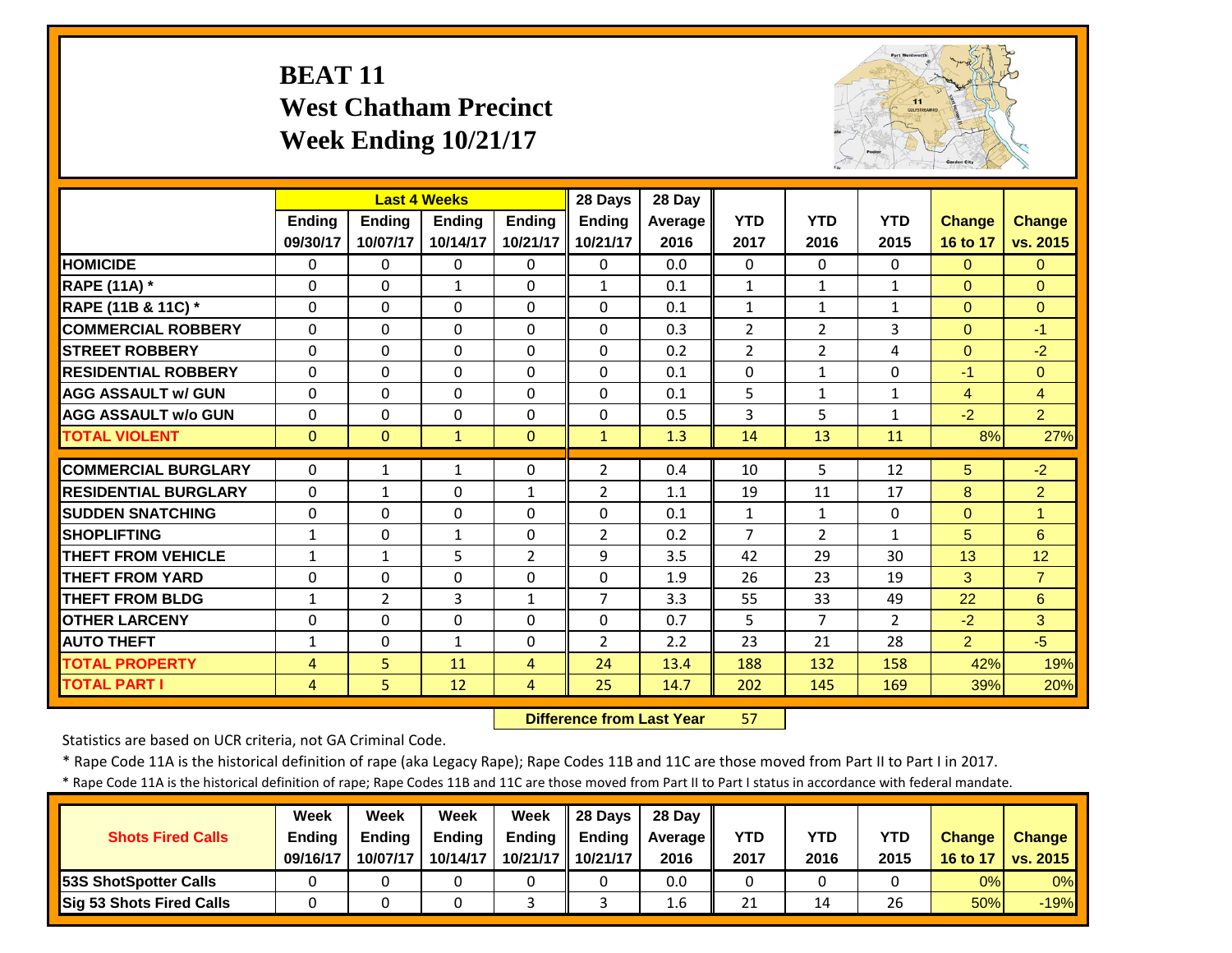#### **BEAT 12 West Chatham Precinct Week Ending 10/21/17**



|                             |                |                | <b>Last 4 Weeks</b> |                | 28 Days        | 28 Day  |                |                |              |               |                |
|-----------------------------|----------------|----------------|---------------------|----------------|----------------|---------|----------------|----------------|--------------|---------------|----------------|
|                             | Ending         | Ending         | Ending              | <b>Ending</b>  | <b>Ending</b>  | Average | <b>YTD</b>     | <b>YTD</b>     | <b>YTD</b>   | <b>Change</b> | Change         |
|                             | 09/30/17       | 10/07/17       | 10/14/17            | 10/21/17       | 10/21/17       | 2016    | 2017           | 2016           | 2015         | 16 to 17      | vs. 2015       |
| <b>HOMICIDE</b>             | $\Omega$       | $\Omega$       | $\Omega$            | 0              | $\Omega$       | 0.1     | $\mathbf{1}$   | $\mathbf{1}$   | 0            | $\mathbf{0}$  | 1              |
| <b>RAPE (11A)</b> *         | $\Omega$       | $\Omega$       | $\Omega$            | $\Omega$       | 0              | 0.2     | 4              | $\mathbf{1}$   | 3            | 3             | 1              |
| RAPE (11B & 11C) *          | 0              | $\Omega$       | $\Omega$            | $\Omega$       | 0              | 0.6     | $\mathbf{1}$   | $\overline{7}$ | 1            | $-6$          | $\Omega$       |
| <b>COMMERCIAL ROBBERY</b>   | $\Omega$       | $\Omega$       | $\Omega$            | 0              | 0              | 0.3     | $\mathbf{1}$   | 4              | $\mathbf{1}$ | $-3$          | $\Omega$       |
| <b>STREET ROBBERY</b>       | $\Omega$       | $\Omega$       | $\Omega$            | $\Omega$       | 0              | 0.6     | 3              | 6              | 5            | $-3$          | $-2$           |
| <b>RESIDENTIAL ROBBERY</b>  | $\Omega$       | $\Omega$       | $\Omega$            | $\Omega$       | 0              | 0.3     | $\mathbf{1}$   | 3              | $\mathbf{1}$ | $-2$          | $\Omega$       |
| <b>AGG ASSAULT w/ GUN</b>   | $\Omega$       | $\Omega$       | $\Omega$            | 1              | $\mathbf{1}$   | 0.7     | 9              | 6              | 1            | 3             | 8              |
| <b>AGG ASSAULT w/o GUN</b>  | 1              | $\Omega$       | $\Omega$            | $\mathbf{1}$   | $\overline{2}$ | 0.8     | 16             | 8              | 9            | 8             | $\overline{7}$ |
| <b>TOTAL VIOLENT</b>        | $\mathbf{1}$   | $\Omega$       | $\Omega$            | $\overline{2}$ | $\overline{3}$ | 3.6     | 36             | 36             | 21           | 0%            | 71%            |
| <b>COMMERCIAL BURGLARY</b>  | $\Omega$       | $\Omega$       | $\Omega$            | 0              | 0              | 0.5     | $\overline{2}$ | 4              | 5            | $-2$          | $-3$           |
| <b>RESIDENTIAL BURGLARY</b> | $\mathbf{1}$   | $\mathbf{1}$   | $\Omega$            | $\mathbf{1}$   | 3              | 7.1     | 50             | 83             | 100          | $-33$         | $-50$          |
| <b>SUDDEN SNATCHING</b>     | 0              | $\Omega$       | $\Omega$            | $\Omega$       | 0              | 0.3     | $\Omega$       | 3              | 0            | $-3$          | $\Omega$       |
| <b>SHOPLIFTING</b>          | $\mathbf{1}$   | $\Omega$       | 1                   | $\Omega$       | $\overline{2}$ | 2.9     | 18             | 30             | 20           | $-12$         | $-2$           |
| <b>THEFT FROM VEHICLE</b>   | $\Omega$       | $\mathbf{1}$   | 8                   | $\mathbf{1}$   | 10             | 8.6     | 91             | 95             | 85           | $-4$          | 6              |
| <b>THEFT FROM YARD</b>      | $\overline{2}$ | $\Omega$       | 1                   | $\mathbf{1}$   | 4              | 2.6     | 24             | 31             | 30           | $-7$          | $-6$           |
| <b>THEFT FROM BLDG</b>      | 1              | $\Omega$       | 1                   | 0              | $\overline{2}$ | 2.7     | 37             | 28             | 30           | 9             | $\overline{7}$ |
| <b>OTHER LARCENY</b>        | $\Omega$       | $\Omega$       | $\Omega$            | $\Omega$       | 0              | 0.9     | 6              | 6              | 4            | $\Omega$      | $\overline{2}$ |
| <b>AUTO THEFT</b>           | $\Omega$       | $\Omega$       | 4                   | $\mathbf{1}$   | 5              | 4.0     | 27             | 37             | 47           | $-10$         | $-20$          |
| <b>TOTAL PROPERTY</b>       | 5              | $\overline{2}$ | 15                  | 4              | 26             | 29.5    | 255            | 317            | 321          | $-20%$        | $-21%$         |
| <b>TOTAL PART I</b>         | 6              | $\overline{2}$ | 15                  | 6              | 29             | 33.1    | 291            | 353            | 342          | $-18%$        | $-15%$         |

 **Difference from Last Year** $-62$ 

Statistics are based on UCR criteria, not GA Criminal Code.

|                               | Week     | Week     | Week          | Week          | Il 28 Davs    | 28 Day         |      |      |      |               |                 |
|-------------------------------|----------|----------|---------------|---------------|---------------|----------------|------|------|------|---------------|-----------------|
| <b>Shots Fired Calls</b>      | Ending   | Ending   | <b>Ending</b> | <b>Ending</b> | <b>Ending</b> | <b>Average</b> | YTD  | YTD  | YTD  | <b>Change</b> | <b>Change</b>   |
|                               | 09/16/17 | 10/07/17 | 10/14/17      | 10/21/17      | 10/21/17      | 2016           | 2017 | 2016 | 2015 | 16 to 17      | <b>vs. 2015</b> |
| <b>153S ShotSpotter Calls</b> |          |          |               |               |               | 0.0            |      |      |      | 0%            | 0%              |
| Sig 53 Shots Fired Calls      |          |          |               |               |               | 6.5            | 76   | 68   | 57   | 12%           | $33\%$          |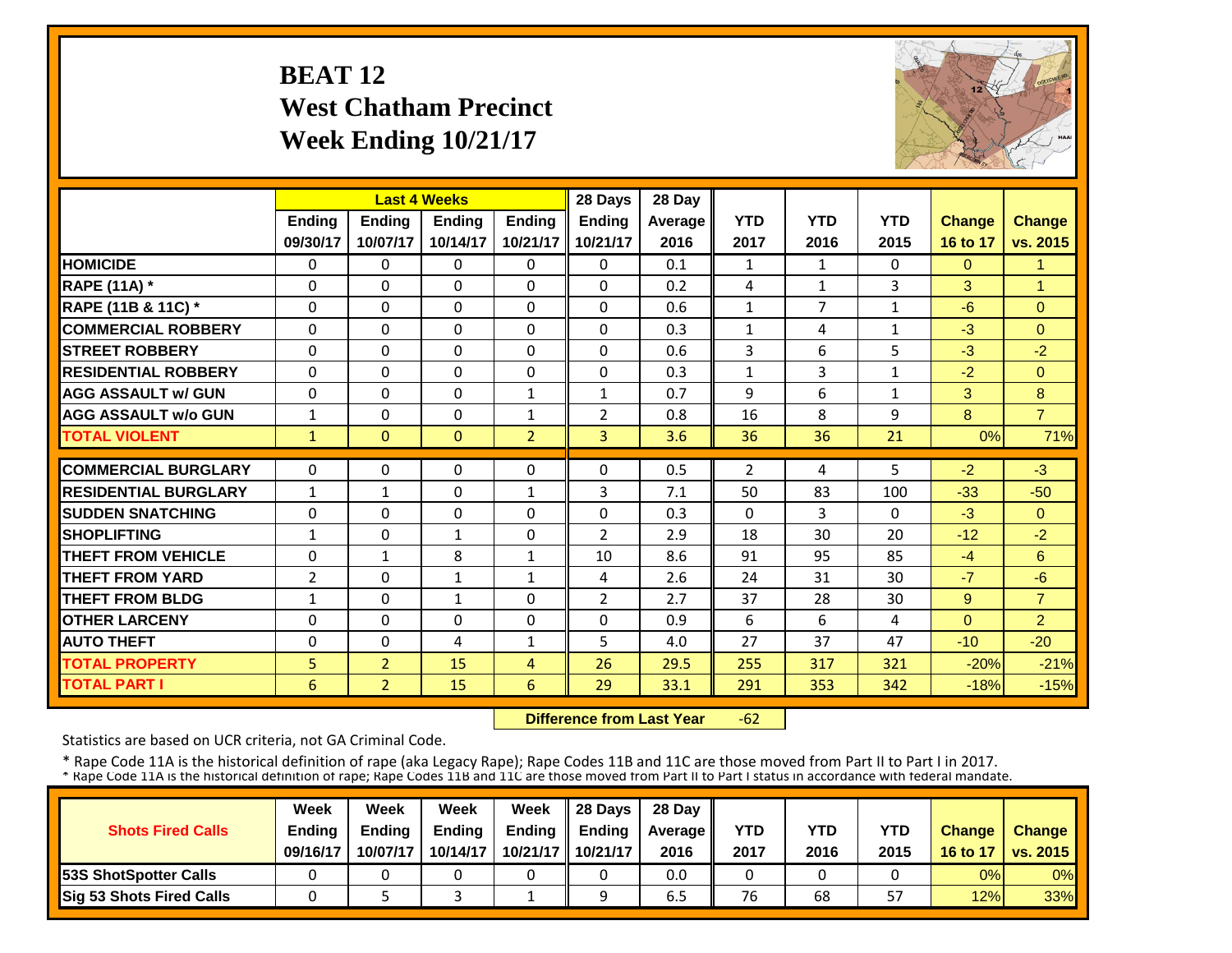#### **BEAT 13 West Chatham Precinct Week Ending 10/21/17**



|                             |                |               | <b>Last 4 Weeks</b> |                | 28 Days        | 28 Day  |                |              |                |                      |                |
|-----------------------------|----------------|---------------|---------------------|----------------|----------------|---------|----------------|--------------|----------------|----------------------|----------------|
|                             | <b>Ending</b>  | <b>Ending</b> | Ending              | <b>Ending</b>  | <b>Ending</b>  | Average | <b>YTD</b>     | <b>YTD</b>   | <b>YTD</b>     | <b>Change</b>        | <b>Change</b>  |
|                             | 09/30/17       | 10/07/17      | 10/14/17            | 10/21/17       | 10/21/17       | 2016    | 2017           | 2016         | 2015           | 16 to 17             | vs. 2015       |
| <b>HOMICIDE</b>             | 0              | $\Omega$      | 0                   | $\Omega$       | $\Omega$       | 0.1     | 1              | $\Omega$     | 0              | $\blacktriangleleft$ | -1             |
| <b>RAPE (11A)</b> *         | $\Omega$       | $\Omega$      | $\Omega$            | 0              | $\Omega$       | 0.4     | 3              | 4            | $\mathbf{1}$   | $-1$                 | $\overline{2}$ |
| RAPE (11B & 11C) *          | $\Omega$       | $\Omega$      | $\Omega$            | $\Omega$       | $\Omega$       | 0.1     | $\mathbf{0}$   | $\Omega$     | 0              | $\mathbf{0}$         | $\Omega$       |
| <b>COMMERCIAL ROBBERY</b>   | $\Omega$       | $\Omega$      | $\Omega$            | 0              | $\Omega$       | 0.2     | 3              | 1            | $\overline{2}$ | 2                    | -1             |
| <b>ISTREET ROBBERY</b>      | $\Omega$       | $\Omega$      | $\Omega$            | 0              | $\Omega$       | 0.8     | 5              | 6            | 4              | $-1$                 | 1              |
| <b>RESIDENTIAL ROBBERY</b>  | $\Omega$       | $\Omega$      | $\Omega$            | 0              | $\Omega$       | 0.2     | $\mathbf{1}$   | 2            | $\overline{2}$ | $-1$                 | $-1$           |
| <b>AGG ASSAULT w/ GUN</b>   | $\mathbf{1}$   | $\Omega$      | $\Omega$            | 0              | $\mathbf{1}$   | 1.2     | 8              | 14           | 8              | $-6$                 | $\Omega$       |
| <b>AGG ASSAULT w/o GUN</b>  | $\mathbf{1}$   | $\mathbf{1}$  | $\Omega$            | 0              | $\overline{2}$ | 0.8     | 13             | 10           | 11             | 3                    | 2 <sup>1</sup> |
| <b>TOTAL VIOLENT</b>        | $\overline{2}$ | $\mathbf{1}$  | $\Omega$            | $\Omega$       | 3              | 3.6     | 34             | 37           | 28             | $-8%$                | 21%            |
| <b>COMMERCIAL BURGLARY</b>  | $\mathbf{1}$   | $\Omega$      | $\Omega$            | 0              | $\mathbf{1}$   | 1.1     | 20             | 12           | 19             | 8                    | -1             |
| <b>RESIDENTIAL BURGLARY</b> | $\Omega$       | $\Omega$      | $\Omega$            | 3              | 3              | 3.1     | 31             | 34           | 41             | $-3$                 | $-10$          |
| <b>ISUDDEN SNATCHING</b>    | 0              | $\Omega$      | 0                   | 0              | $\Omega$       | 0.3     | $\overline{2}$ | $\mathbf{1}$ | 4              | 1                    | $-2$           |
| <b>SHOPLIFTING</b>          | $\Omega$       | $\mathbf{1}$  | $\mathbf{1}$        | 0              | $\overline{2}$ | 1.6     | 20             | 17           | 6              | 3                    | 14             |
| <b>THEFT FROM VEHICLE</b>   | $\mathbf{1}$   | $\mathbf{1}$  | $\Omega$            | $\overline{2}$ | 4              | 4.2     | 39             | 50           | 55             | $-11$                | $-16$          |
| <b>THEFT FROM YARD</b>      | 0              | $\mathbf{1}$  | $\Omega$            | 1              | $\overline{2}$ | 1.9     | 22             | 18           | 22             | $\overline{4}$       | $\Omega$       |
| <b>THEFT FROM BLDG</b>      | 0              | $\Omega$      | $\Omega$            | 0              | $\Omega$       | 2.1     | 18             | 20           | 23             | $-2$                 | $-5$           |
| <b>OTHER LARCENY</b>        | $\Omega$       | $\Omega$      | $\Omega$            | 0              | $\Omega$       | 0.1     | 5              | $\mathbf{1}$ | 3              | $\overline{4}$       | $\overline{2}$ |
| <b>AUTO THEFT</b>           | 3              | $\mathbf{1}$  | $\overline{2}$      | 1              | $\overline{7}$ | 2.7     | 35             | 25           | 29             | 10                   | 6              |
| <b>TOTAL PROPERTY</b>       | 5              | 4             | 3                   | $\overline{7}$ | 19             | 17.1    | 192            | 178          | 202            | 8%                   | $-5%$          |
| <b>TOTAL PART I</b>         | $\overline{7}$ | 5             | $\overline{3}$      | $\overline{7}$ | 22             | 20.7    | 226            | 215          | 230            | 5%                   | $-2%$          |

 **Difference from Last Year**11

Statistics are based on UCR criteria, not GA Criminal Code.

|                               | Week          | Week          | Week          | Week          | $\parallel$ 28 Davs | 28 Day    |      |      |      |               |                     |
|-------------------------------|---------------|---------------|---------------|---------------|---------------------|-----------|------|------|------|---------------|---------------------|
| <b>Shots Fired Calls</b>      | <b>Ending</b> | <b>Ending</b> | <b>Ending</b> | <b>Ending</b> | <b>Ending</b>       | Average I | YTD  | YTD  | YTD  | <b>Change</b> | <b>Change</b>       |
|                               | 09/16/17      | 10/07/17      | 10/14/17      |               | 10/21/17   10/21/17 | 2016      | 2017 | 2016 | 2017 |               | 16 to 17   vs. 2015 |
| <b>153S ShotSpotter Calls</b> |               |               |               |               |                     | 0.2       |      |      |      | 0%            | $0\%$               |
| Sig 53 Shots Fired Calls      |               |               |               |               |                     | 8.6       | 67   | 87   | 74   | $-23%$        | $-6%$               |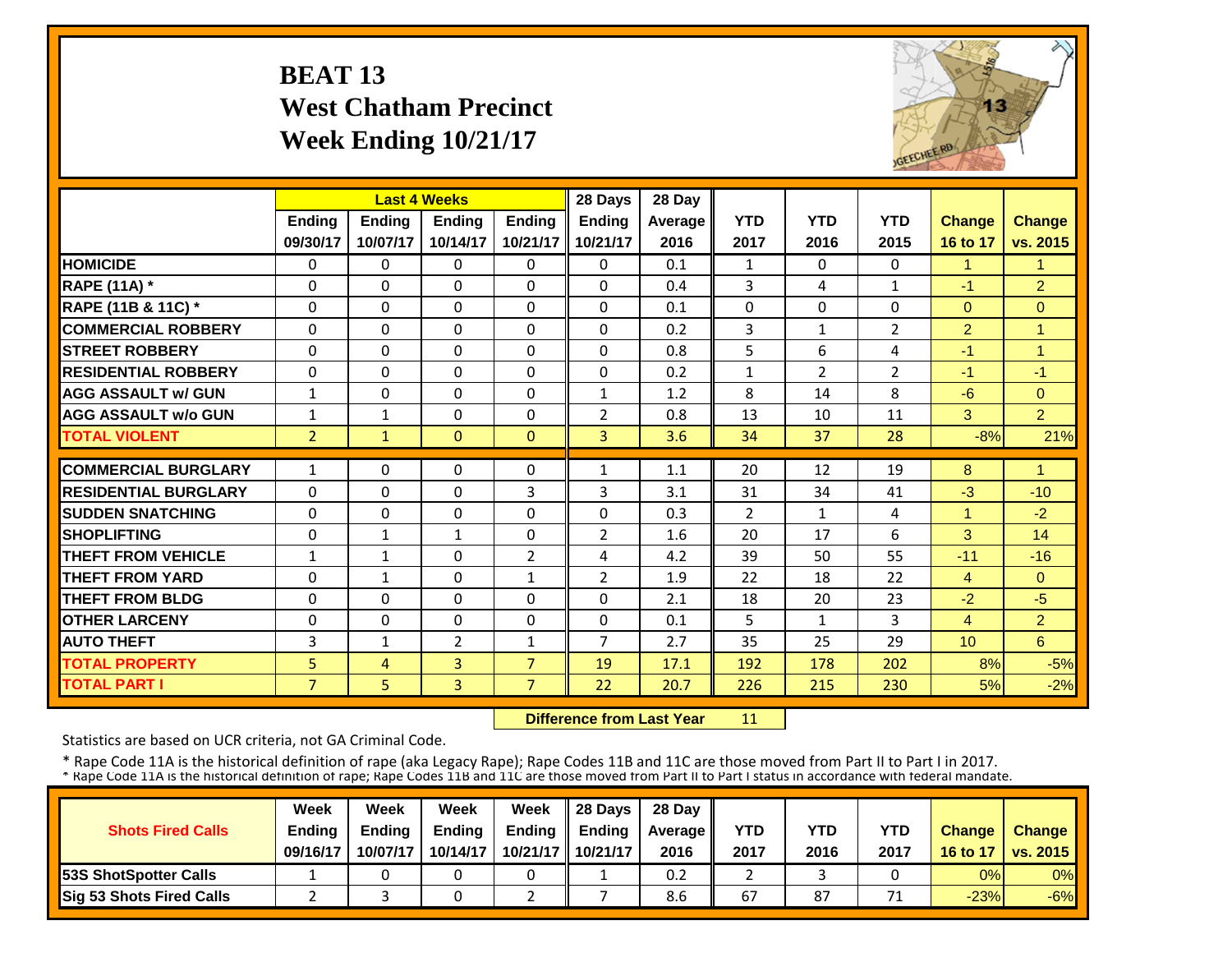#### **BEAT 14 West Chatham Precinct Week Ending 10/21/17**



|                             |                |                | <b>Last 4 Weeks</b> |                | 28 Days        | 28 Day  |                |                |              |                |                |
|-----------------------------|----------------|----------------|---------------------|----------------|----------------|---------|----------------|----------------|--------------|----------------|----------------|
|                             | <b>Ending</b>  | <b>Ending</b>  | <b>Ending</b>       | <b>Endina</b>  | Ending         | Average | <b>YTD</b>     | <b>YTD</b>     | <b>YTD</b>   | <b>Change</b>  | <b>Change</b>  |
|                             | 09/30/17       | 10/07/17       | 10/14/17            | 10/21/17       | 10/21/17       | 2016    | 2017           | 2016           | 2015         | 16 to 17       | vs. 2015       |
| <b>HOMICIDE</b>             | $\Omega$       | 0              | $\mathbf{0}$        | $\Omega$       | $\Omega$       | 0.2     | $\Omega$       | $\mathbf{1}$   | $\mathbf{1}$ | $-1$           | $-1$           |
| <b>RAPE (11A)</b> *         | $\Omega$       | $\Omega$       | $\Omega$            | $\Omega$       | $\Omega$       | 0.0     | $\mathbf{1}$   | $\Omega$       | 3            | $\mathbf{1}$   | $-2$           |
| RAPE (11B & 11C) *          | $\Omega$       | $\Omega$       | $\Omega$            | $\Omega$       | $\Omega$       | 0.2     | $\mathbf{1}$   | $\overline{2}$ | $\mathbf{1}$ | $-1$           | $\Omega$       |
| <b>COMMERCIAL ROBBERY</b>   | $\Omega$       | $\mathbf{1}$   | 0                   | $\Omega$       | $\mathbf{1}$   | 0.2     | 4              | $\mathbf{1}$   | 1            | 3              | 3              |
| <b>STREET ROBBERY</b>       | $\mathbf 0$    | 0              | 0                   | $\Omega$       | $\Omega$       | 0.4     | $\overline{2}$ | 4              | 1            | $-2$           | $\overline{1}$ |
| <b>RESIDENTIAL ROBBERY</b>  | $\Omega$       | $\Omega$       | $\Omega$            | $\Omega$       | $\Omega$       | 0.2     | $\Omega$       | 2              | 0            | $-2$           | $\Omega$       |
| <b>AGG ASSAULT w/ GUN</b>   | $\Omega$       | $\Omega$       | $\Omega$            | $\Omega$       | $\Omega$       | 0.2     | $\overline{7}$ | $\overline{2}$ | $\Omega$     | 5              | $\overline{7}$ |
| <b>AGG ASSAULT w/o GUN</b>  | $\Omega$       | $\Omega$       | $\Omega$            | $\Omega$       | $\Omega$       | 0.5     | 4              | 4              | $\mathbf{1}$ | $\Omega$       | 3              |
| <b>TOTAL VIOLENT</b>        | $\mathbf{0}$   | $\mathbf{1}$   | $\mathbf{0}$        | $\mathbf{0}$   | $\mathbf{1}$   | 1.6     | 19             | 16             | 8            | 19%            | 138%           |
| <b>COMMERCIAL BURGLARY</b>  | $\Omega$       | 0              | 0                   | $\Omega$       | 0              | 0.9     | 8              | 7              | 6            |                | $\overline{2}$ |
| <b>RESIDENTIAL BURGLARY</b> | $\mathbf{1}$   | 0              | $\mathbf{1}$        | $\Omega$       | $\overline{2}$ | 4.0     | 54             | 44             | 35           | 10             | 19             |
| <b>SUDDEN SNATCHING</b>     | $\Omega$       | 0              | $\Omega$            | $\Omega$       | $\Omega$       | 0.1     | $\Omega$       | $\mathbf{1}$   | 0            | $-1$           | $\Omega$       |
| <b>SHOPLIFTING</b>          | $\mathbf{1}$   | $\Omega$       | $\mathbf 0$         | $\Omega$       | $\mathbf{1}$   | 0.7     | 12             | 8              | 5            | $\overline{4}$ | $\overline{7}$ |
| <b>THEFT FROM VEHICLE</b>   | $\overline{2}$ | 3              | 4                   | 3              | 12             | 3.7     | 72             | 31             | 49           | 41             | 23             |
| <b>THEFT FROM YARD</b>      | $\mathbf{1}$   | $\mathbf{1}$   | $\Omega$            | $\Omega$       | $\overline{2}$ | 1.6     | 21             | 19             | 19           | $\overline{2}$ | 2 <sup>1</sup> |
| <b>THEFT FROM BLDG</b>      | $\mathbf{1}$   | 3              | $\Omega$            | $\Omega$       | 4              | 1.8     | 30             | 14             | 29           | 16             | 1              |
| <b>OTHER LARCENY</b>        | $\Omega$       | $\Omega$       | $\Omega$            | $\Omega$       | $\Omega$       | 1.2     | 10             | 9              | 8            | 1              | $\overline{2}$ |
| <b>AUTO THEFT</b>           | $\mathbf{1}$   | $\overline{2}$ | 3                   | $\overline{2}$ | 8              | 2.6     | 28             | 28             | 28           | $\Omega$       | $\Omega$       |
| <b>TOTAL PROPERTY</b>       | $\overline{7}$ | 9              | 8                   | 5              | 29             | 16.5    | 235            | 161            | 179          | 46%            | 31%            |
| <b>TOTAL PART I</b>         | $\overline{7}$ | 10             | 8                   | 5              | 30             | 18.1    | 254            | 177            | 187          | 44%            | 36%            |

 **Difference from Last Year**77

Statistics are based on UCR criteria, not GA Criminal Code.

|                               | Week     | Week     | Week          | Week          | Il 28 Davs    | 28 Day         |      |      |      |               |                 |
|-------------------------------|----------|----------|---------------|---------------|---------------|----------------|------|------|------|---------------|-----------------|
| <b>Shots Fired Calls</b>      | Ending   | Ending   | <b>Ending</b> | <b>Ending</b> | <b>Ending</b> | <b>Average</b> | YTD  | YTD  | YTD  | <b>Change</b> | <b>Change</b>   |
|                               | 09/16/17 | 10/07/17 | 10/14/17      | 10/21/17      | 10/21/17      | 2016           | 2017 | 2016 | 2015 | 16 to 17      | <b>vs. 2015</b> |
| <b>153S ShotSpotter Calls</b> |          |          |               |               |               | 0.0            |      |      |      | 0%            | 0%              |
| Sig 53 Shots Fired Calls      |          |          |               |               | 4             | $\cdot$ .4     | 81   | 70   | 74   | 16%           | 9%              |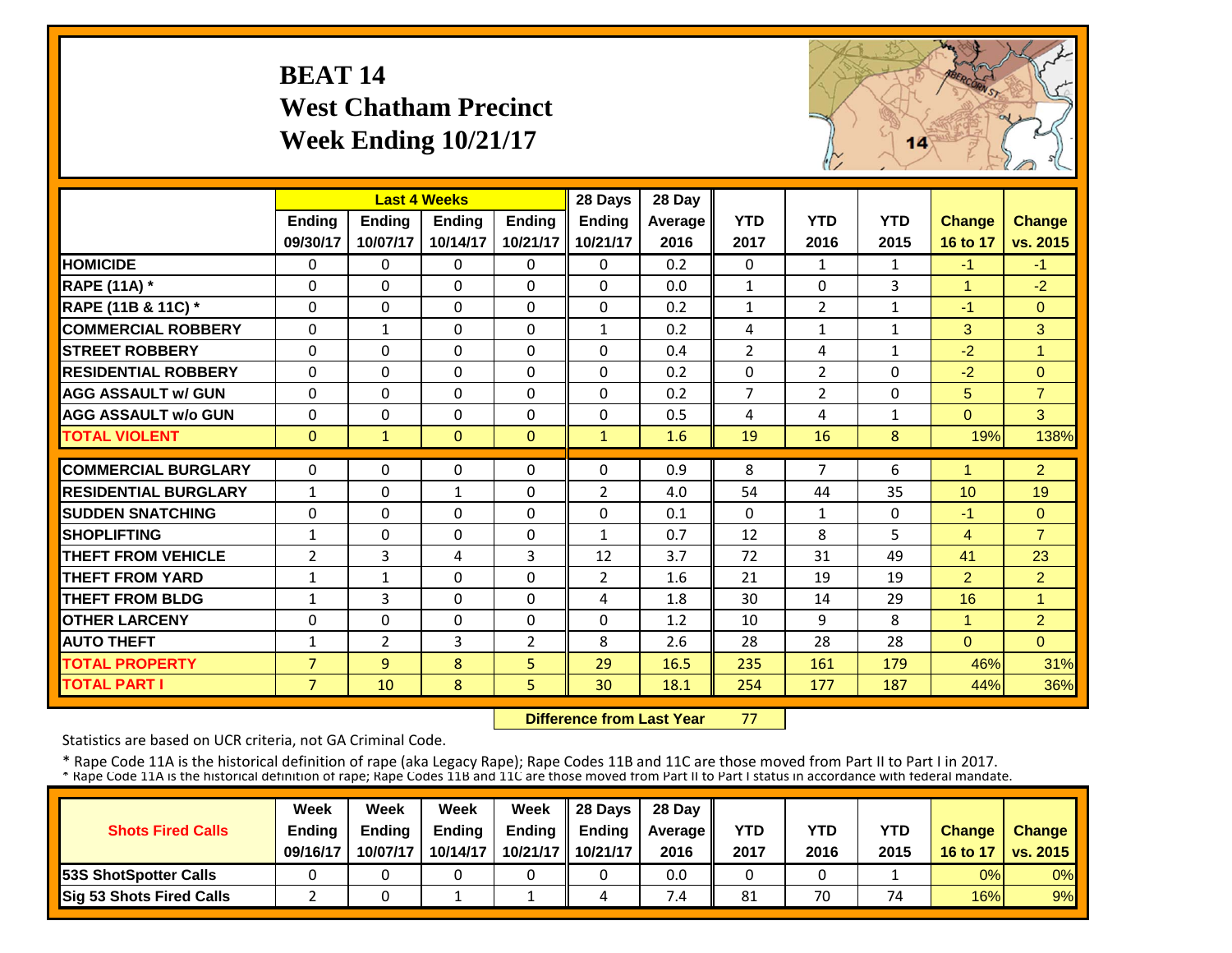#### **BEAT 15 West Chatham Precinct Week Ending 10/21/17**



|                             |                |                | <b>Last 4 Weeks</b> |               | 28 Days        | 28 Day  |                |                |                |                |                |
|-----------------------------|----------------|----------------|---------------------|---------------|----------------|---------|----------------|----------------|----------------|----------------|----------------|
|                             | <b>Ending</b>  | <b>Ending</b>  | <b>Ending</b>       | <b>Ending</b> | <b>Ending</b>  | Average | <b>YTD</b>     | <b>YTD</b>     | <b>YTD</b>     | <b>Change</b>  | Change         |
|                             | 09/30/17       | 10/07/17       | 10/14/17            | 10/21/17      | 10/21/17       | 2016    | 2017           | 2016           | 2015           | 16 to 17       | vs. 2015       |
| <b>HOMICIDE</b>             | $\Omega$       | $\Omega$       | 0                   | $\Omega$      | $\Omega$       | 0.2     | $\Omega$       | $\overline{2}$ | 0              | $-2$           | $\Omega$       |
| <b>RAPE (11A) *</b>         | $\Omega$       | $\Omega$       | $\Omega$            | $\Omega$      | $\Omega$       | 0.2     | $\Omega$       | $\overline{2}$ | $\overline{2}$ | $-2$           | $-2$           |
| RAPE (11B & 11C) *          | $\Omega$       | $\Omega$       | $\Omega$            | $\Omega$      | $\Omega$       | 0.4     | $\Omega$       | 4              | 0              | $-4$           | $\Omega$       |
| <b>COMMERCIAL ROBBERY</b>   | $\Omega$       | $\Omega$       | $\Omega$            | $\Omega$      | $\Omega$       | 0.5     | $\Omega$       | 4              | $\overline{2}$ | $-4$           | $-2$           |
| <b>ISTREET ROBBERY</b>      | $\Omega$       | $\Omega$       | $\Omega$            | $\Omega$      | $\Omega$       | 0.7     | 4              | 8              | 5              | $-4$           | $-1$           |
| <b>RESIDENTIAL ROBBERY</b>  | $\Omega$       | $\Omega$       | $\Omega$            | $\Omega$      | $\Omega$       | 0.3     | $\Omega$       | 3              | $\mathbf{1}$   | $-3$           | $-1$           |
| <b>AGG ASSAULT w/ GUN</b>   | $\Omega$       | $\Omega$       | $\Omega$            | $\Omega$      | 0              | 0.9     | 8              | 9              | 10             | $-1$           | $-2$           |
| <b>AGG ASSAULT w/o GUN</b>  | 0              | 0              | 1                   | 0             | 1              | 0.9     | 5              | 8              | 6              | $-3$           | $-1$           |
| <b>TOTAL VIOLENT</b>        | $\mathbf{0}$   | $\Omega$       | $\mathbf{1}$        | $\mathbf{0}$  | $\mathbf{1}$   | 4.0     | 17             | 40             | 26             | $-58%$         | $-35%$         |
| <b>COMMERCIAL BURGLARY</b>  | $\Omega$       | $\Omega$       | $\Omega$            | $\Omega$      | $\Omega$       | 1.3     | 4              | 15             | 13             | $-11$          | $-9$           |
| <b>RESIDENTIAL BURGLARY</b> | $\Omega$       | $\mathbf{1}$   | $\mathbf{0}$        | $\Omega$      | 1              | 3.9     | 39             | 41             | 50             | $-2$           | $-11$          |
| <b>SUDDEN SNATCHING</b>     | $\Omega$       | $\Omega$       | $\Omega$            | $\Omega$      | $\Omega$       | 0.2     | $\overline{2}$ | $\overline{2}$ | 0              | $\Omega$       | $\overline{2}$ |
| <b>SHOPLIFTING</b>          | 0              | $\Omega$       | 0                   | 0             | 0              | 1.5     | 9              | 16             | 6              | $-7$           | 3              |
| <b>THEFT FROM VEHICLE</b>   | 0              | $\Omega$       | $\Omega$            | 2             | $\overline{2}$ | 2.9     | 31             | 32             | 44             | $-1$           | $-13$          |
| <b>THEFT FROM YARD</b>      | $\overline{2}$ | $\Omega$       | $\Omega$            | $\Omega$      | $\overline{2}$ | 1.0     | 16             | 10             | 9              | 6              | $\overline{7}$ |
| <b>THEFT FROM BLDG</b>      | 0              | $\Omega$       | $\mathbf{1}$        | $\mathbf{1}$  | $\overline{2}$ | 2.2     | 26             | 24             | 13             | $\overline{2}$ | 13             |
| <b>OTHER LARCENY</b>        | 0              | $\Omega$       | $\mathbf{1}$        | 0             | $\mathbf{1}$   | 0.3     | 5              | 4              | 0              | 1              | 5              |
| <b>AUTO THEFT</b>           | 2              | $\mathbf{1}$   | $\Omega$            | 1             | 4              | 1.9     | 31             | 20             | 25             | 11             | 6              |
| <b>TOTAL PROPERTY</b>       | 4              | $\overline{2}$ | $\overline{2}$      | 4             | 12             | 15.2    | 163            | 164            | 160            | $-1\%$         | 2%             |
| <b>TOTAL PART I</b>         | 4              | $\overline{2}$ | $\overline{3}$      | 4             | 13             | 19.2    | 180            | 204            | 186            | $-12%$         | $-3%$          |
|                             |                |                |                     |               |                |         |                |                |                |                |                |

 **Difference from Last Year** $-24$ 

Statistics are based on UCR criteria, not GA Criminal Code.

|                               | Week          | Week          | Week          | Week          | $\parallel$ 28 Davs | 28 Day    |      |      |      |               |                     |
|-------------------------------|---------------|---------------|---------------|---------------|---------------------|-----------|------|------|------|---------------|---------------------|
| <b>Shots Fired Calls</b>      | <b>Ending</b> | <b>Ending</b> | <b>Ending</b> | <b>Ending</b> | <b>Ending</b>       | Average I | YTD  | YTD  | YTD  | <b>Change</b> | <b>Change</b>       |
|                               | 09/16/17      | 10/07/17      | 10/14/17      |               | 10/21/17   10/21/17 | 2016      | 2017 | 2016 | 2015 |               | 16 to 17   vs. 2015 |
| <b>153S ShotSpotter Calls</b> |               |               |               |               |                     | 0.0       |      |      |      | 0%            | $0\%$               |
| Sig 53 Shots Fired Calls      |               |               |               |               |                     | 8.2       | 58   | 84   | 84   | $-31%$        | $-31%$              |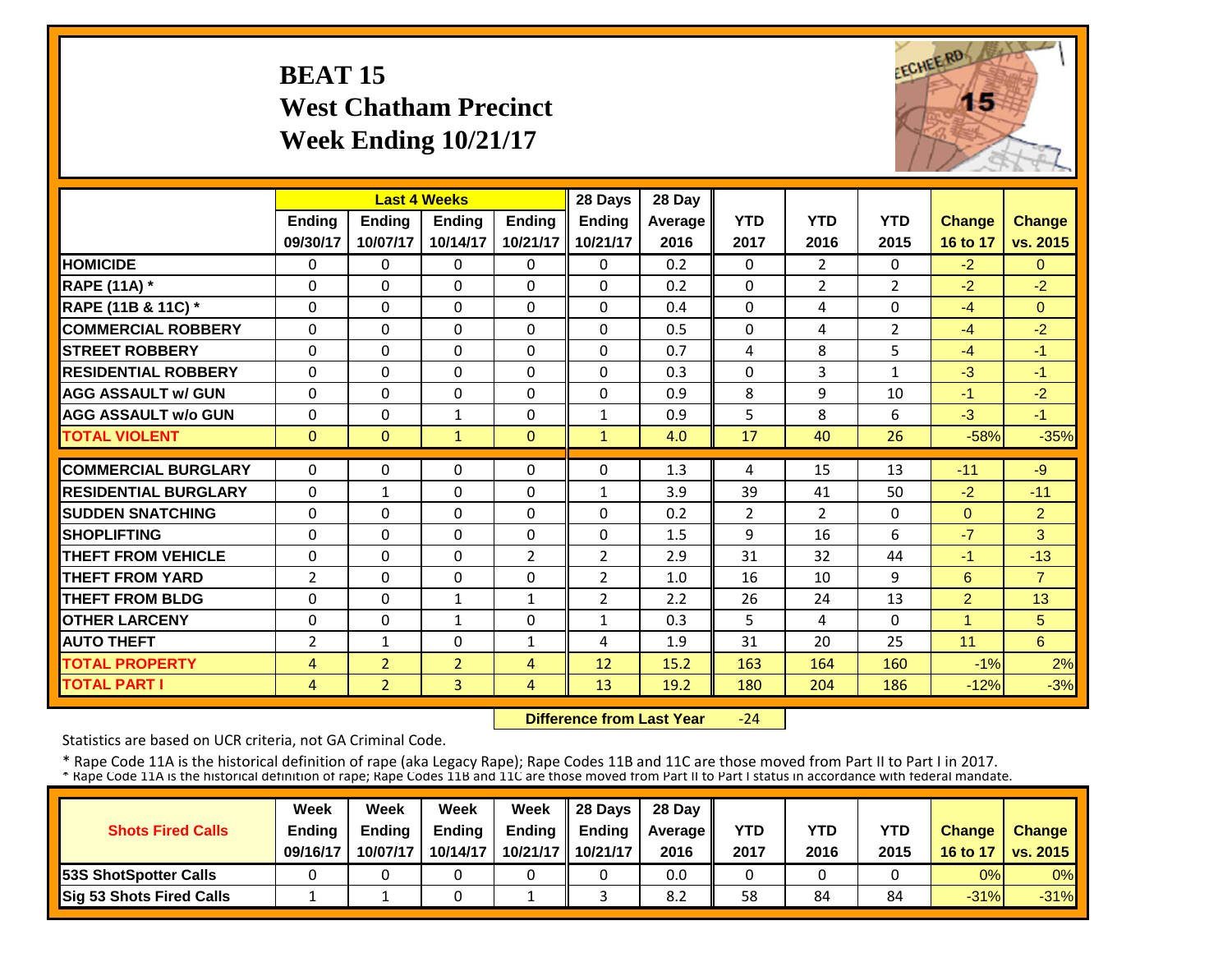#### **BEAT 16 West Chatham Precinct Week Ending 10/21/17**



|                             |                | <b>Last 4 Weeks</b> |                |                | 28 Days        | 28 Day         |                |                |                |                |                |
|-----------------------------|----------------|---------------------|----------------|----------------|----------------|----------------|----------------|----------------|----------------|----------------|----------------|
|                             | <b>Ending</b>  | <b>Endina</b>       | <b>Endina</b>  | <b>Endina</b>  | <b>Ending</b>  | <b>Average</b> | <b>YTD</b>     | <b>YTD</b>     | <b>YTD</b>     | <b>Change</b>  | <b>Change</b>  |
|                             | 09/30/17       | 10/07/17            | 10/14/17       | 10/21/17       | 10/21/17       | 2016           | 2017           | 2016           | 2015           | 16 to 17       | vs. 2015       |
| <b>HOMICIDE</b>             | 0              | $\Omega$            | $\Omega$       | $\mathbf{0}$   | 0              | 0.0            | $\mathbf{1}$   | $\Omega$       | $\Omega$       | 1              | 1              |
| <b>RAPE (11A)</b> *         | $\Omega$       | $\Omega$            | $\Omega$       | $\Omega$       | $\Omega$       | 0.2            | $\overline{2}$ | $\overline{2}$ | $\mathbf{1}$   | $\Omega$       | $\overline{1}$ |
| RAPE (11B & 11C) *          | $\mathbf 0$    | $\Omega$            | $\mathbf{0}$   | $\mathbf 0$    | $\Omega$       | 0.0            | $\overline{2}$ | $\Omega$       | $\mathbf{1}$   | $\overline{2}$ | $\overline{1}$ |
| <b>COMMERCIAL ROBBERY</b>   | $\Omega$       | $\Omega$            | $\Omega$       | $\Omega$       | 0              | 0.1            | $\mathbf{1}$   | $\mathbf{1}$   | 4              | $\Omega$       | $-3$           |
| <b>ISTREET ROBBERY</b>      | $\Omega$       | $\Omega$            | $\Omega$       | $\Omega$       | $\Omega$       | 0.4            | 4              | 5              | 4              | $-1$           | $\Omega$       |
| <b>RESIDENTIAL ROBBERY</b>  | $\Omega$       | $\Omega$            | $\Omega$       | $\Omega$       | $\Omega$       | 0.4            | $\mathbf{1}$   | 4              | $\overline{2}$ | $-3$           | $-1$           |
| <b>AGG ASSAULT w/ GUN</b>   | $\Omega$       | $\Omega$            | $\Omega$       | $\Omega$       | $\Omega$       | 0.5            | $\mathbf{1}$   | 6              | 0              | $-5$           | $\overline{1}$ |
| <b>AGG ASSAULT w/o GUN</b>  | $\Omega$       | $\Omega$            | $\Omega$       | $\Omega$       | $\Omega$       | 0.5            | 8              | 6              | 8              | $\overline{2}$ | $\Omega$       |
| <b>TOTAL VIOLENT</b>        | $\mathbf{0}$   | $\Omega$            | $\Omega$       | $\Omega$       | $\Omega$       | 1.9            | 20             | 24             | 20             | $-17%$         | 0%             |
| <b>COMMERCIAL BURGLARY</b>  | $\Omega$       | $\Omega$            | $\Omega$       | $\Omega$       | $\Omega$       | 0.9            | 4              | 10             | 4              | $-6$           | $\Omega$       |
| <b>RESIDENTIAL BURGLARY</b> | $\Omega$       | $\Omega$            | $\mathbf{0}$   | $\Omega$       | $\Omega$       | 3.1            | 17             | 31             | 33             | $-14$          | $-16$          |
| <b>ISUDDEN SNATCHING</b>    | $\Omega$       | 0                   | $\Omega$       | 0              | $\Omega$       | 0.1            | $\overline{2}$ | $\mathbf{1}$   | 0              | 4              | $\overline{2}$ |
| <b>SHOPLIFTING</b>          | $\Omega$       | $\Omega$            | $\mathbf{0}$   | $\mathbf{1}$   | $\mathbf{1}$   | 7.0            | 68             | 72             | 128            | $-4$           | $-60$          |
| <b>THEFT FROM VEHICLE</b>   | $\mathbf{1}$   | $\overline{2}$      | 5              | $\overline{2}$ | 10             | 6.3            | 62             | 62             | 40             | $\Omega$       | 22             |
| <b>THEFT FROM YARD</b>      | $\mathbf{1}$   | $\mathbf{1}$        | $\Omega$       | $\Omega$       | $\overline{2}$ | 1.4            | 24             | 12             | 27             | 12             | $-3$           |
| <b>THEFT FROM BLDG</b>      | $\Omega$       | $\mathbf{1}$        | $\mathbf{1}$   | 0              | $\overline{2}$ | 3.7            | 36             | 29             | 33             | $\overline{7}$ | 3              |
| <b>OTHER LARCENY</b>        | $\Omega$       | $\mathbf{1}$        | $\Omega$       | 0              | $\mathbf{1}$   | 0.5            | $\overline{7}$ | $\mathbf{1}$   | 4              | 6              | 3              |
| <b>AUTO THEFT</b>           | $\Omega$       | $\overline{2}$      | $\mathbf{1}$   | 2              | 5              | 3.0            | 49             | 31             | 19             | 18             | 30             |
| <b>TOTAL PROPERTY</b>       | $\overline{2}$ | $\overline{7}$      | $\overline{7}$ | 5              | 21             | 25.9           | 269            | 249            | 288            | 8%             | $-7%$          |
| <b>TOTAL PART I</b>         | $\overline{2}$ | $\overline{7}$      | $\overline{7}$ | 5              | 21             | 27.8           | 289            | 273            | 308            | 6%             | $-6%$          |

 **Difference from Last Year**16

Statistics are based on UCR criteria, not GA Criminal Code.

|                               | Week     | Week          | Week          | Week          | $\parallel$ 28 Davs | 28 Day    |      |      |      |               |                     |
|-------------------------------|----------|---------------|---------------|---------------|---------------------|-----------|------|------|------|---------------|---------------------|
| <b>Shots Fired Calls</b>      | Ending   | <b>Ending</b> | <b>Ending</b> | <b>Ending</b> | <b>Ending</b>       | Average I | YTD  | YTD  | YTD  | <b>Change</b> | <b>Change</b>       |
|                               | 09/16/17 | 10/07/17      | 10/14/17      |               | 10/21/17   10/21/17 | 2016      | 2017 | 2016 | 2015 |               | 16 to 17   vs. 2015 |
| <b>153S ShotSpotter Calls</b> |          |               |               |               |                     | 0.0       |      |      |      | 0%            | $0\%$               |
| Sig 53 Shots Fired Calls      |          |               |               | 4             |                     | 6.1       | 65   | 63   | 38   | 3%            | 71%                 |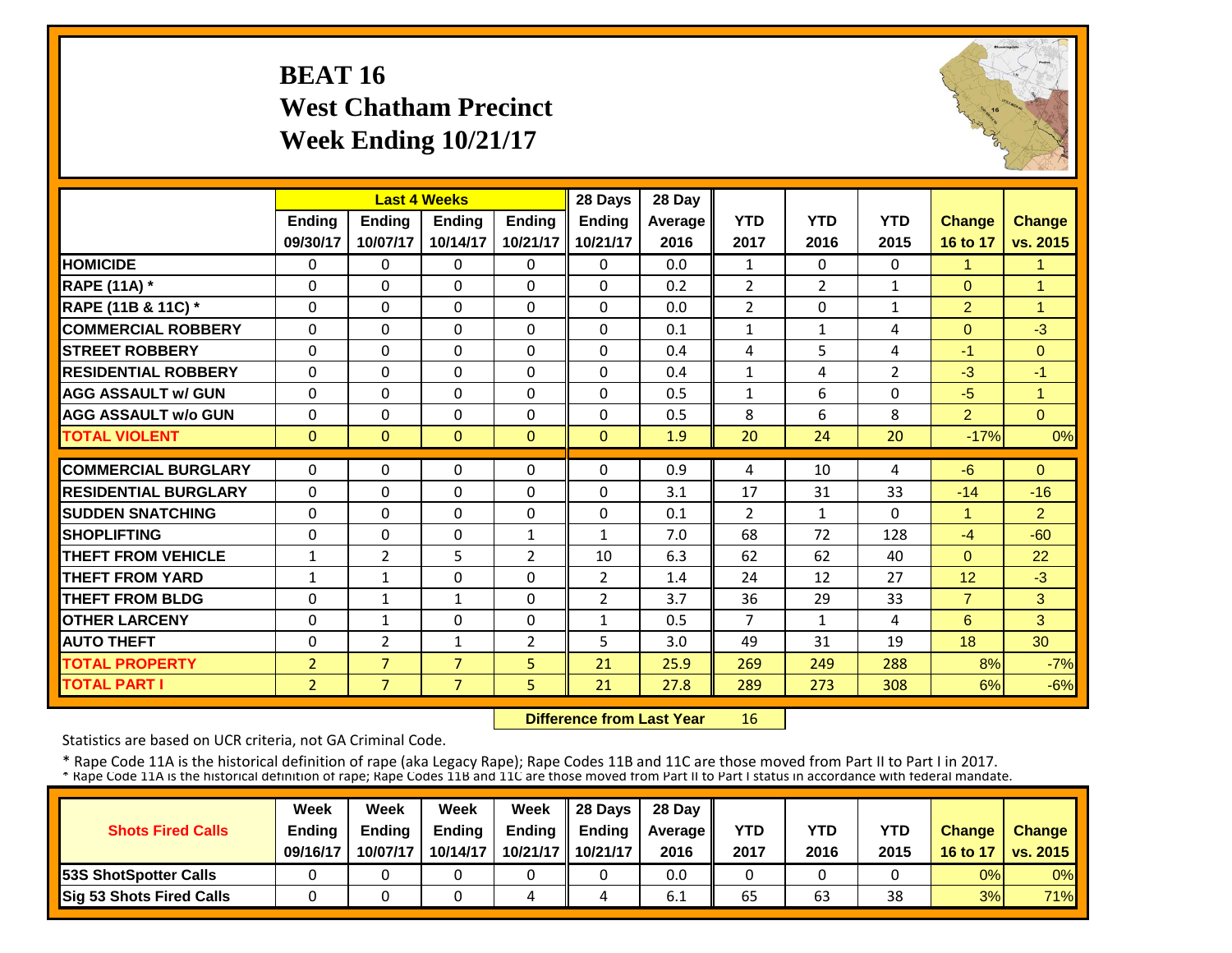

#### **COMPSTATDOWNTOWN PRECINCTWeek Ending 10/21/17**

**PRECINCT COMMANDER:**

**CAPT. CARY HILL**



|                             | Week           | Week                     | <b>Weekly</b>  | 28-Day         | 28-Day         | Avg            |            |                |            |          |                |
|-----------------------------|----------------|--------------------------|----------------|----------------|----------------|----------------|------------|----------------|------------|----------|----------------|
|                             | <b>Ending</b>  | <b>Ending</b>            | Avg            | Ending         | <b>Ending</b>  | 28-Day         | <b>YTD</b> | <b>YTD</b>     | <b>YTD</b> | Change   | <b>Change</b>  |
|                             | 10/21/17       | 10/14/17                 | 2016           | 10/21/17       | 09/23/17       | 2016           | 2017       | 2016           | 2015       | 16 to 17 | vs. 2015       |
| <b>HOMICIDE</b>             | 0              | 0                        | 0              | 0              | 0              | 0              | 3          | 5.             | 6          | $-2$     | $-3$           |
| <b>RAPE (11A) *</b>         | 0              |                          | $\Omega$       | $\mathbf{2}$   | $\Omega$       |                | 17         | 9              | 13         | 8        | $\overline{4}$ |
| RAPE (11B & 11C) *          | 0              | 0                        | 0              | $\bf{0}$       | $\Omega$       |                | 6          | 12             | 3          | $-6$     | 3 <sup>1</sup> |
| <b>COMMERCIAL ROBBERY</b>   | $\bf{0}$       | $\overline{\phantom{a}}$ | $\Omega$       |                | $\overline{2}$ |                | 10         | $\overline{7}$ | 10         | 3        | $\Omega$       |
| <b>STREET ROBBERY</b>       | 3              | 3                        | 3              | 11             | 6              | 13             | 75         | 136            | 97         | $-61$    | $-22$          |
| <b>RESIDENTIAL ROBBERY</b>  | $\bf{0}$       | 0                        | 0              | $\bf{0}$       | $\Omega$       | $\Omega$       | 3          | 5              | 6          | $-2$     | $-3$           |
| <b>AGG ASSAULT w/ GUN</b>   | $\overline{2}$ | 0                        |                | $\overline{2}$ | 4              | 6              | 42         | 56             | 46         | $-14$    | $-4$           |
| <b>AGG ASSAULT w/o GUN</b>  | 3              | 4                        |                | 10             | 8              | 5              | 75         | 54             | 38         | 21       | 37             |
| <b>TOTAL VIOLENT</b>        | 8              | 9                        | $\overline{7}$ | 26             | 20             | 27             | 231        | 284            | 219        | $-19%$   | 5%             |
|                             |                |                          |                |                |                |                |            |                |            |          |                |
| <b>COMMERCIAL BURGLARY</b>  | $\bf{0}$       |                          |                |                | 3              | 5.             | 28         | 58             | 24         | $-30$    | $\overline{4}$ |
| <b>RESIDENTIAL BURGLARY</b> | 4              | $\overline{2}$           | 3              | 13             | 12             | 11             | 75         | 121            | 115        | $-46$    | $-40$          |
| <b>SUDDEN SNATCHING</b>     | $\overline{2}$ | 0                        |                | 4              | $\Omega$       | 4              | 42         | 45             | 32         | $-3$     | 10             |
| <b>SHOPLIFTING</b>          | 5              | 4                        | 5              | 14             | 11             | 19             | 173        | 188            | 216        | $-15$    | $-43$          |
| <b>THEFT FROM VEHICLE</b>   | 8              | $\overline{ }$           | 11             | 43             | 36             | 42             | 358        | 438            | 335        | $-80$    | 23             |
| <b>THEFT FROM YARD</b>      | $\mathbf{2}$   | $\overline{2}$           | 4              | 8              | 16             | 16             | 165        | 171            | 187        | $-6$     | $-22$          |
| <b>THEFT FROM BLDG</b>      | 4              | 2                        | 5              | 11             | 6              | 21             | 166        | 231            | 178        | $-65$    | $-12$          |
| <b>OTHER LARCENY</b>        | $\bf{0}$       |                          |                |                | 3              | $\overline{2}$ | 29         | 21             | 16         | 8        | 13             |
| <b>AUTO THEFT</b>           | 4              |                          | 4              | 8              | 6              | 16             | 129        | 158            | 163        | $-29$    | $-34$          |
| <b>TOTAL PROPERTY</b>       | 29             | 20                       | 34             | 103            | 93             | 136            | 1165       | 1431           | 1266       | $-19%$   | $-8%$          |
| <b>TOTAL PART I</b>         | 37             | 29                       | 41             | 129            | 113            | 163            | 1396       | 1715           | 1485       | $-19%$   | $-6%$          |

Statistics are based on UCR criteria, not GA Criminal Code. **Difference from Last Year** -319

Statistics are preliminary, based on RMS data at the time prepared, and are subject to change due to late reports, reclassifications, updated locations, etc.

| <b>Citizen Initiated Calls</b>  | <b>Week</b><br><b>Ending</b><br>10/21/17 | Week<br><b>Ending</b><br>10/14/17 | Weekly<br>Avg<br>2016 | 28-Day<br><b>Ending</b><br>10/21/17 | $28-Dav$<br><b>Ending</b><br>9/23/17 | Avg<br>$28-Day$<br>2016 | <b>YTD</b><br>2017 | YTD<br>2016 | <b>YTD</b><br>2015 | <b>Change</b><br>16 to 17 | <b>Change</b><br>vs. 2015 |
|---------------------------------|------------------------------------------|-----------------------------------|-----------------------|-------------------------------------|--------------------------------------|-------------------------|--------------------|-------------|--------------------|---------------------------|---------------------------|
| <b>Midnight Shift</b>           | 119                                      | 95                                | 121                   | 463                                 | 406                                  | 484                     | 4592               | 4978        | 4902               | $-386$                    | $-310$                    |
| Day Shift                       | 186                                      | 203                               | 233                   | 899                                 | 826                                  | 931                     | 8844               | 9264        | 9377               | $-420$                    | $-533$                    |
| <b>Afternoon Shift</b>          | 244                                      | 233                               | 252                   | 986                                 | 828                                  | 1010                    | 9558               | 10230       | 10201              | $-672$                    | $-643$                    |
| <b>TOTAL CITIZEN CFS</b>        | 549                                      | 531                               | 606                   | 2348                                | 2060                                 | 2425                    | 22994              | 24472       | 24480              | $-6.0%$                   | $-6.1%$                   |
| <b>53S ShotSpotter Calls</b>    |                                          |                                   |                       | 16                                  | 28                                   | 30                      | 222                | 312         | 219                | $-90$                     | 3                         |
| <b>Sig 53 Shots Fired Calls</b> |                                          |                                   |                       | 36                                  | 18                                   | 43                      | 342                | 451         | 325                | $-109$                    | 17                        |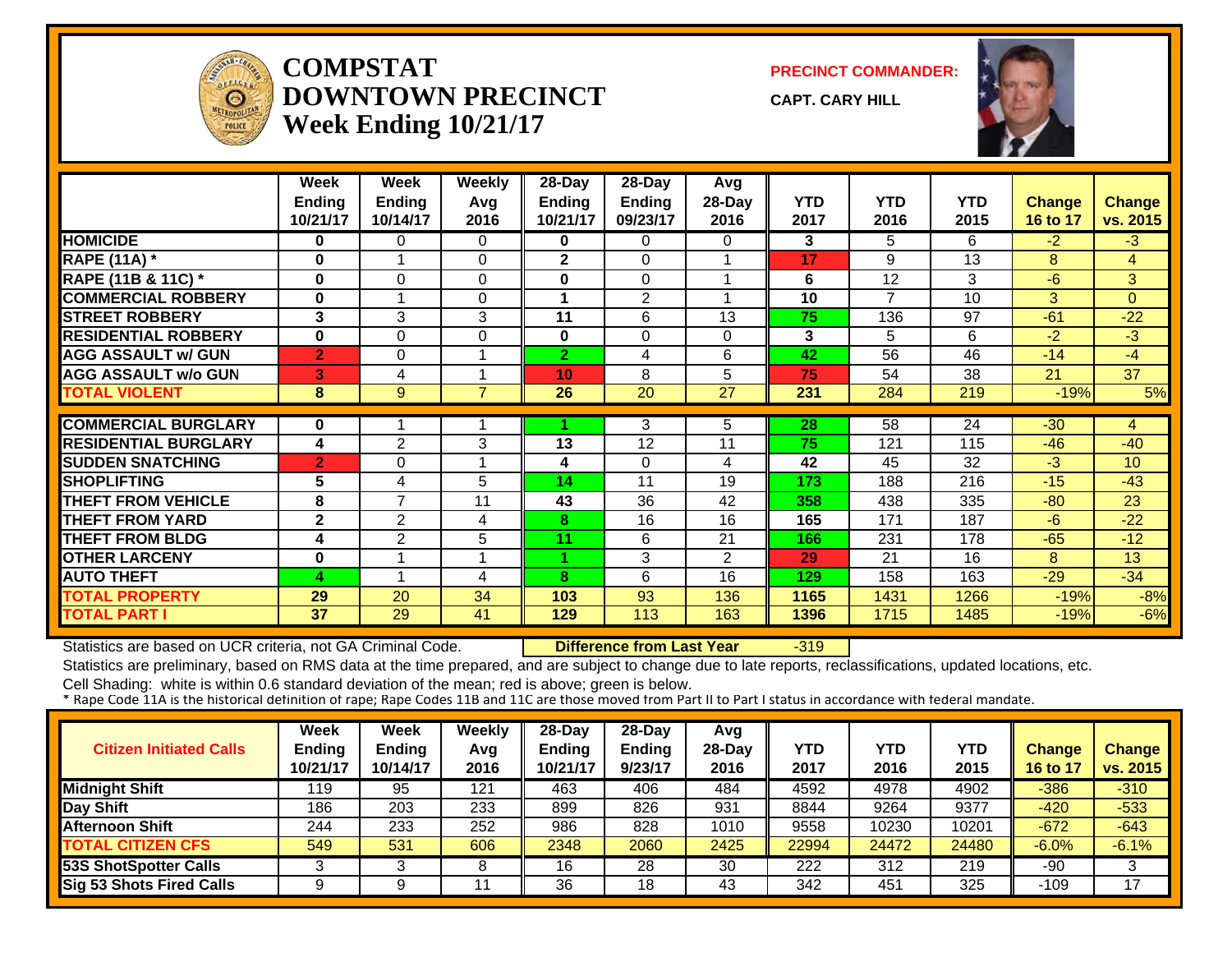#### **BEAT 21 Downtown PrecinctWeek Ending 10/21/17**



|                             |                | <b>Last 4 Weeks</b> |                |                | 28 Days        | 28 Day  |                |                |                |               |                |
|-----------------------------|----------------|---------------------|----------------|----------------|----------------|---------|----------------|----------------|----------------|---------------|----------------|
|                             | <b>Ending</b>  | Ending              | <b>Ending</b>  | <b>Endina</b>  | <b>Ending</b>  | Average | <b>YTD</b>     | <b>YTD</b>     | <b>YTD</b>     | <b>Change</b> | <b>Change</b>  |
|                             | 09/30/17       | 10/07/17            | 10/14/17       | 10/21/17       | 10/21/17       | 2016    | 2017           | 2016           | 2015           | 16 to 17      | vs. 2015       |
| <b>HOMICIDE</b>             | $\Omega$       | $\Omega$            | $\Omega$       | $\Omega$       | $\Omega$       | 0.2     | $\Omega$       | $\overline{2}$ | $\overline{2}$ | $-2$          | $-2$           |
| <b>RAPE (11A) *</b>         | $\Omega$       | $\Omega$            | $\Omega$       | $\Omega$       | $\Omega$       | 0.1     | $\mathbf{1}$   | $\mathbf{1}$   | $\overline{2}$ | $\Omega$      | $-1$           |
| RAPE (11B & 11C) *          | $\Omega$       | $\Omega$            | $\Omega$       | $\Omega$       | $\Omega$       | 0.1     | $\mathbf{1}$   | $\mathbf{1}$   | $\mathbf{1}$   | $\Omega$      | $\Omega$       |
| <b>COMMERCIAL ROBBERY</b>   | $\Omega$       | $\Omega$            | $\Omega$       | $\Omega$       | $\Omega$       | 0.3     | $\overline{2}$ | 4              | $\overline{2}$ | $-2$          | $\Omega$       |
| <b>STREET ROBBERY</b>       | $\mathbf{1}$   | 0                   | $\mathbf 0$    | 0              | $\mathbf{1}$   | 0.7     | $\overline{7}$ | 8              | 11             | $-1$          | $-4$           |
| <b>RESIDENTIAL ROBBERY</b>  | $\Omega$       | $\Omega$            | $\Omega$       | $\Omega$       | $\Omega$       | 0.1     | $\Omega$       | $\mathbf{1}$   | 3              | $-1$          | $-3$           |
| <b>AGG ASSAULT w/ GUN</b>   | $\Omega$       | $\Omega$            | $\Omega$       | $\overline{2}$ | $\overline{2}$ | 1.1     | 20             | 10             | 12             | 10            | 8              |
| <b>AGG ASSAULT w/o GUN</b>  | $\mathbf{1}$   | $\Omega$            | $\mathbf{1}$   | $\mathbf{1}$   | 3              | 1.4     | 15             | 15             | 9              | $\Omega$      | 6              |
| <b>TOTAL VIOLENT</b>        | $\overline{2}$ | $\Omega$            | $\mathbf{1}$   | 3              | 6              | 3.9     | 46             | 42             | 42             | 10%           | 10%            |
| <b>COMMERCIAL BURGLARY</b>  | $\Omega$       | $\Omega$            | $\Omega$       | $\Omega$       | $\Omega$       | 0.7     | 4              | 8              | 2              | $-4$          | $\overline{2}$ |
| <b>RESIDENTIAL BURGLARY</b> | $\overline{2}$ | $\mathbf{1}$        | $\Omega$       | $\Omega$       | 3              | 1.9     | 20             | 22             | 38             | $-2$          | $-18$          |
| <b>ISUDDEN SNATCHING</b>    | $\mathbf{1}$   | $\Omega$            | $\Omega$       | $\Omega$       | 1              | 0.1     | $\mathbf{1}$   | 1              | 1              | $\Omega$      | $\Omega$       |
| <b>SHOPLIFTING</b>          | $\Omega$       | $\mathbf{1}$        | $\overline{2}$ | $\overline{2}$ | 5              | 2.1     | 32             | 18             | 25             | 14            | $\overline{7}$ |
| <b>THEFT FROM VEHICLE</b>   | 0              | $\Omega$            | $\Omega$       | $\overline{2}$ | $\overline{2}$ | 2.5     | 24             | 27             | 40             | $-3$          | $-16$          |
| <b>THEFT FROM YARD</b>      | 0              | $\mathbf{1}$        | $\mathbf{1}$   | $\Omega$       | $\overline{2}$ | 1.7     | 10             | 18             | 10             | $-8$          | $\Omega$       |
| <b>THEFT FROM BLDG</b>      | 2              | $\Omega$            | $\mathbf{1}$   | $\mathbf{1}$   | 4              | 2.0     | 20             | 23             | 23             | $-3$          | $-3$           |
| <b>OTHER LARCENY</b>        | $\Omega$       | $\Omega$            | $\Omega$       | $\Omega$       | $\Omega$       | 0.2     | $\mathbf{1}$   | 1              | 1              | $\Omega$      | $\Omega$       |
| <b>AUTO THEFT</b>           | 1              | $\mathbf{1}$        | $\mathbf{1}$   | $\Omega$       | 3              | 2.5     | 24             | 28             | 33             | $-4$          | $-9$           |
| <b>TOTAL PROPERTY</b>       | 6              | 4                   | 5              | 5              | 20             | 13.6    | 136            | 146            | 173            | $-7%$         | $-21%$         |
| <b>TOTAL PART I</b>         | 8              | $\overline{4}$      | 6              | 8              | 26             | 17.5    | 182            | 188            | 215            | $-3%$         | $-15%$         |
|                             |                |                     |                |                |                |         |                |                |                |               |                |

 **Difference from Last Year**‐6

Statistics are based on UCR criteria, not GA Criminal Code.

|                               | Week     | Week          | Week          | Week          | $\parallel$ 28 Davs | 28 Day    |      |      |      |               |                     |
|-------------------------------|----------|---------------|---------------|---------------|---------------------|-----------|------|------|------|---------------|---------------------|
| <b>Shots Fired Calls</b>      | Ending   | <b>Endina</b> | <b>Ending</b> | <b>Ending</b> | <b>Endina</b>       | Average I | YTD  | YTD  | YTD  | <b>Change</b> | <b>Change</b>       |
|                               | 09/16/17 | 10/07/17      | 10/14/17      |               | 10/21/17 10/21/17   | 2016      | 2017 | 2016 | 2015 |               | 16 to 17   vs. 2015 |
| <b>153S ShotSpotter Calls</b> |          |               |               |               |                     | 0.0       |      |      |      | 0%            | $0\%$               |
| Sig 53 Shots Fired Calls      |          |               |               |               | 13                  | 9.3       | 85   | 100  | 74   | $-15%$        | 15%                 |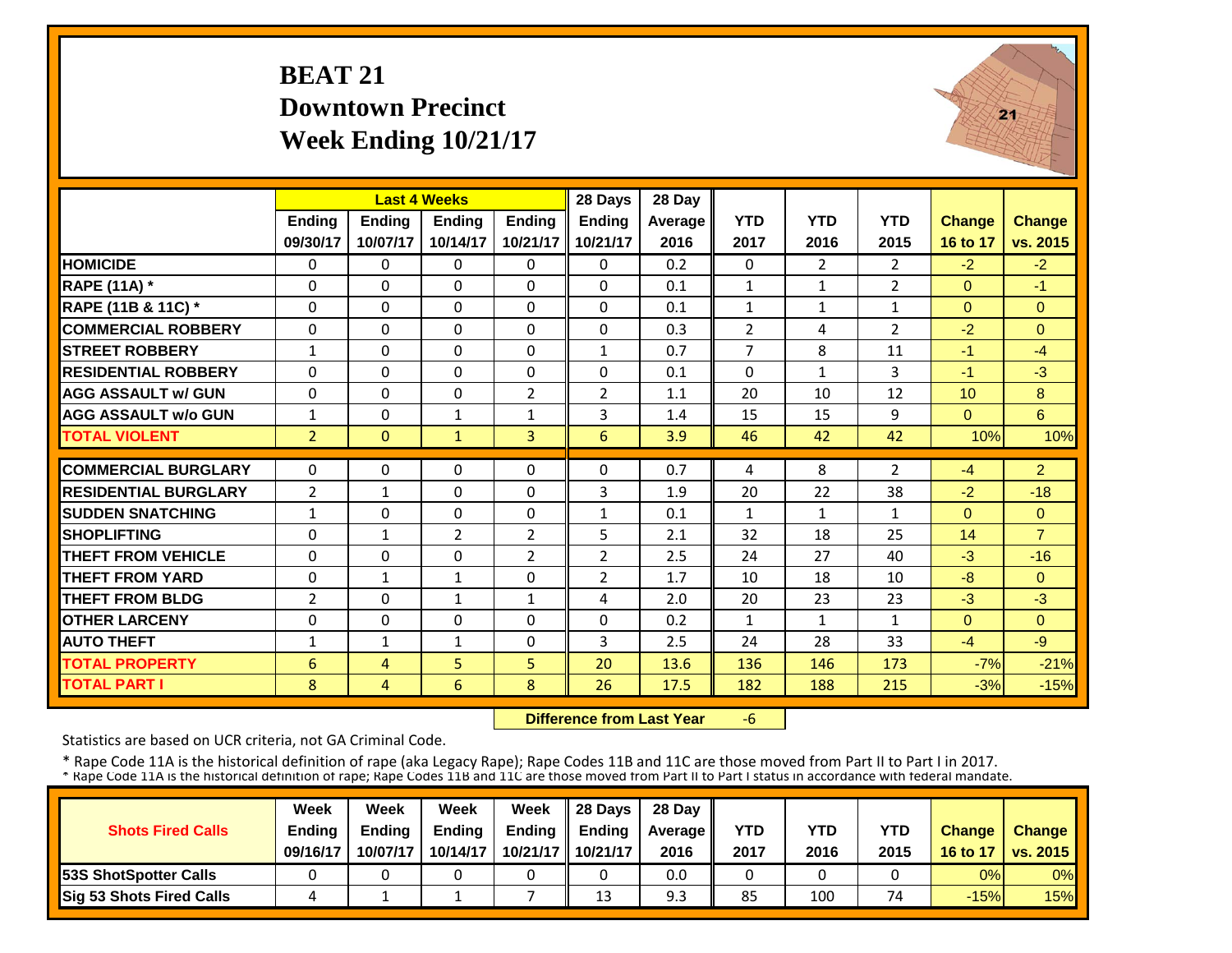#### **BEAT 22 Downtown PrecinctWeek Ending 10/21/17**



|                             |               | <b>Last 4 Weeks</b> |                |                | 28 Days        | 28 Day  |              |                |                |                |                      |
|-----------------------------|---------------|---------------------|----------------|----------------|----------------|---------|--------------|----------------|----------------|----------------|----------------------|
|                             | <b>Ending</b> | Ending              | <b>Endina</b>  | <b>Ending</b>  | <b>Ending</b>  | Average | <b>YTD</b>   | <b>YTD</b>     | <b>YTD</b>     | <b>Change</b>  | <b>Change</b>        |
|                             | 09/30/17      | 10/07/17            | 10/14/17       | 10/21/17       | 10/21/17       | 2016    | 2017         | 2016           | 2015           | 16 to 17       | vs. 2015             |
| <b>HOMICIDE</b>             | $\Omega$      | 0                   | $\mathbf{0}$   | $\Omega$       | 0              | 0.0     | $\Omega$     | $\Omega$       | $\mathbf{1}$   | $\Omega$       | $-1$                 |
| <b>RAPE (11A)</b> *         | $\Omega$      | $\Omega$            | $\mathbf{1}$   | $\Omega$       | $\mathbf{1}$   | 0.4     | 8            | 5              | 4              | 3              | $\overline{4}$       |
| RAPE (11B & 11C) *          | $\Omega$      | $\Omega$            | $\Omega$       | $\Omega$       | $\Omega$       | 0.2     | $\mathbf{1}$ | $\overline{2}$ | 0              | $-1$           | $\mathbf{1}$         |
| <b>COMMERCIAL ROBBERY</b>   | $\Omega$      | $\Omega$            | $\Omega$       | $\Omega$       | $\Omega$       | 0.1     | 3            | $\mathbf{1}$   | $\overline{2}$ | $\overline{2}$ | $\blacktriangleleft$ |
| <b>STREET ROBBERY</b>       | $\Omega$      | $\overline{2}$      | $\Omega$       | $\Omega$       | $\overline{2}$ | 3.4     | 12           | 30             | 24             | $-18$          | $-12$                |
| <b>RESIDENTIAL ROBBERY</b>  | $\Omega$      | $\Omega$            | $\Omega$       | $\Omega$       | $\Omega$       | 0.0     | $\mathbf{0}$ | $\Omega$       | $\Omega$       | $\Omega$       | $\Omega$             |
| <b>AGG ASSAULT w/ GUN</b>   | $\Omega$      | $\Omega$            | $\Omega$       | $\Omega$       | $\Omega$       | 0.6     | 5            | 5              | 5              | $\Omega$       | $\Omega$             |
| <b>AGG ASSAULT w/o GUN</b>  | $\Omega$      | 0                   | $\mathbf{1}$   | $\mathbf{1}$   | 2              | 0.9     | 17           | 8              | $\overline{7}$ | 9              | 10                   |
| <b>TOTAL VIOLENT</b>        | $\mathbf{0}$  | $\overline{2}$      | $\overline{2}$ | $\mathbf{1}$   | 5              | 5.6     | 46           | 51             | 43             | $-10%$         | 7%                   |
| <b>COMMERCIAL BURGLARY</b>  | $\Omega$      | 0                   | $\Omega$       | $\Omega$       | 0              | 0.8     | 11           | 10             | 6              | $\overline{1}$ | 5                    |
| <b>RESIDENTIAL BURGLARY</b> | $\Omega$      | $\Omega$            | $\Omega$       | $\Omega$       | $\Omega$       | 0.5     | $\Omega$     | $\overline{7}$ | $\Omega$       | $-7$           | $\Omega$             |
|                             |               |                     |                |                |                |         |              |                |                |                |                      |
| <b>SUDDEN SNATCHING</b>     | $\Omega$      | $\mathbf{1}$        | $\Omega$       | 1              | 2              | 2.9     | 28           | 30             | 15             | $-2$           | 13                   |
| <b>SHOPLIFTING</b>          | 1             | $\mathbf{1}$        | 0              | 1              | 3              | 3.0     | 32           | 34             | 24             | $-2$           | 8                    |
| <b>THEFT FROM VEHICLE</b>   | 3             | 6                   | $\Omega$       | $\mathbf{1}$   | 10             | 10.9    | 56           | 109            | 53             | $-53$          | 3                    |
| <b>THEFT FROM YARD</b>      | $\Omega$      | $\Omega$            | 1              | 1              | $\overline{2}$ | 3.1     | 36           | 38             | 47             | $-2$           | $-11$                |
| <b>THEFT FROM BLDG</b>      | $\mathbf{1}$  | 0                   | $\mathbf{1}$   | 2              | 4              | 8.0     | 62           | 85             | 60             | $-23$          | $\overline{2}$       |
| <b>OTHER LARCENY</b>        | $\Omega$      | $\Omega$            | $\Omega$       | $\Omega$       | $\Omega$       | 0.4     | 4            | 3              | $\mathbf{1}$   | $\mathbf{1}$   | 3                    |
| <b>AUTO THEFT</b>           | $\Omega$      | $\mathbf{1}$        | $\Omega$       | 1              | $\overline{2}$ | 3.1     | 19           | 28             | 17             | $-9$           | $\overline{2}$       |
| <b>TOTAL PROPERTY</b>       | 5             | 9                   | $\overline{2}$ | $\overline{7}$ | 23             | 32.7    | 248          | 344            | 223            | $-28%$         | 11%                  |
| <b>TOTAL PART I</b>         | 5             | 11                  | 4              | 8              | 28             | 38.3    | 294          | 395            | 266            | $-26%$         | 11%                  |

 **Difference from Last Year**‐101

Statistics are based on UCR criteria, not GA Criminal Code.

|                               | Week     | Week     | Week          | Week          | Il 28 Davs    | 28 Day           |      |      |      |               |                 |
|-------------------------------|----------|----------|---------------|---------------|---------------|------------------|------|------|------|---------------|-----------------|
| <b>Shots Fired Calls</b>      | Ending   | Ending   | <b>Ending</b> | <b>Ending</b> | <b>Ending</b> | <b>Average</b>   | YTD  | YTD  | YTD  | <b>Change</b> | <b>Change</b>   |
|                               | 09/16/17 | 10/07/17 | 10/14/17      | 10/21/17      | 10/21/17      | 2016             | 2017 | 2016 | 2015 | 16 to 17      | <b>vs. 2015</b> |
| <b>153S ShotSpotter Calls</b> |          |          |               |               | 4             | 1.2              | 11   |      |      | 0%            | 0%              |
| Sig 53 Shots Fired Calls      |          |          |               |               |               | $1.8\phantom{0}$ | 17   | 19   | 26   | $-11%$        | $-35%$          |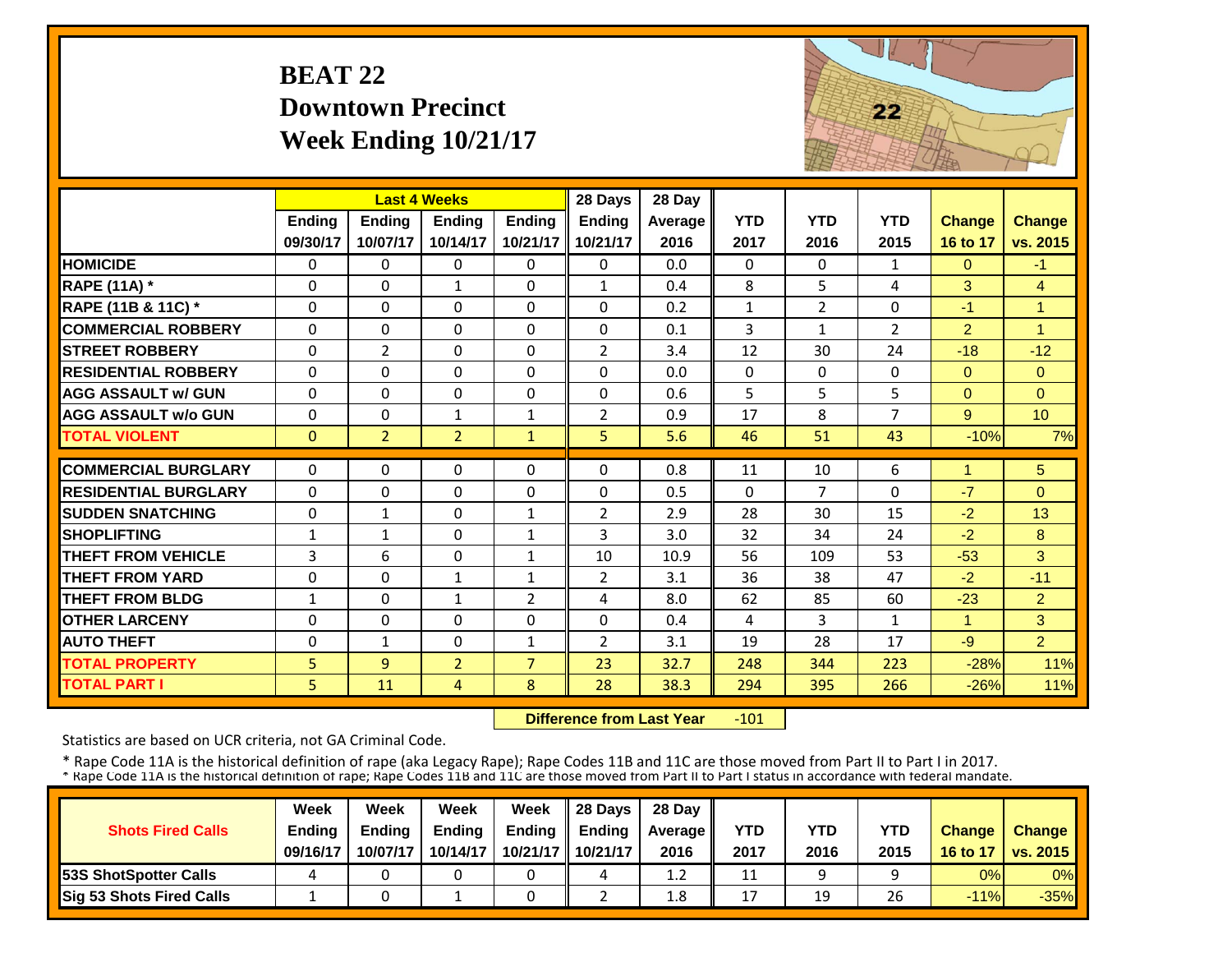#### **BEAT 23 Downtown PrecinctWeek Ending 10/21/17**



|                             |                | <b>Last 4 Weeks</b> |                |                | 28 Days       | 28 Day  |                |                |              |                |                |
|-----------------------------|----------------|---------------------|----------------|----------------|---------------|---------|----------------|----------------|--------------|----------------|----------------|
|                             | <b>Ending</b>  | <b>Endina</b>       | <b>Endina</b>  | <b>Endina</b>  | <b>Ending</b> | Average | <b>YTD</b>     | <b>YTD</b>     | <b>YTD</b>   | <b>Change</b>  | <b>Change</b>  |
|                             | 09/30/17       | 10/07/17            | 10/14/17       | 10/21/17       | 10/21/17      | 2016    | 2017           | 2016           | 2015         | 16 to 17       | vs. 2015       |
| <b>HOMICIDE</b>             | $\mathbf{0}$   | $\Omega$            | $\Omega$       | $\Omega$       | $\Omega$      | 0.0     | 2              | $\Omega$       | $\mathbf{1}$ | $\overline{2}$ | 1              |
| <b>RAPE (11A) *</b>         | $\mathbf{1}$   | $\Omega$            | $\Omega$       | $\Omega$       | 1             | 0.1     | $\overline{2}$ | $\mathbf{1}$   | 2            | 1              | $\mathbf{0}$   |
| RAPE (11B & 11C) *          | $\mathbf 0$    | $\Omega$            | $\Omega$       | $\Omega$       | $\Omega$      | 0.0     | $\overline{2}$ | $\Omega$       | $\Omega$     | $\overline{2}$ | $\overline{2}$ |
| <b>COMMERCIAL ROBBERY</b>   | $\Omega$       | $\Omega$            | $\Omega$       | $\Omega$       | 0             | 0.0     | $\Omega$       | $\Omega$       | 0            | $\Omega$       | $\Omega$       |
| <b>ISTREET ROBBERY</b>      | $\Omega$       | $\Omega$            | $\overline{2}$ | $\mathbf{1}$   | 3             | 1.7     | 8              | 17             | 15           | $-9$           | $-7$           |
| <b>RESIDENTIAL ROBBERY</b>  | $\Omega$       | $\Omega$            | $\Omega$       | 0              | $\Omega$      | 0.2     | $\Omega$       | 1              | $\mathbf{1}$ | $-1$           | $-1$           |
| <b>AGG ASSAULT w/ GUN</b>   | $\Omega$       | $\Omega$            | $\Omega$       | $\Omega$       | $\Omega$      | 0.6     | 3              | 7              | 9            | $-4$           | $-6$           |
| <b>AGG ASSAULT w/o GUN</b>  | 0              | $\Omega$            | $\mathbf 1$    | 0              | $\mathbf{1}$  | 0.8     | 11             | 9              | 4            | $\overline{2}$ | $\overline{7}$ |
| <b>TOTAL VIOLENT</b>        | 1              | $\Omega$            | 3              | $\mathbf{1}$   | 5.            | 3.3     | 28             | 35             | 32           | $-20%$         | $-13%$         |
| <b>COMMERCIAL BURGLARY</b>  | $\Omega$       | $\Omega$            |                |                |               |         |                | 1              | 0            |                |                |
|                             |                |                     | 1              | 0              | $\mathbf{1}$  | 0.1     | $\overline{2}$ |                |              |                | $\overline{2}$ |
| <b>RESIDENTIAL BURGLARY</b> | $\mathbf{1}$   | $\Omega$            | $\mathbf 1$    | $\mathbf{1}$   | 3             | 1.3     | 6              | 14             | 10           | $-8$           | $-4$           |
| <b>SUDDEN SNATCHING</b>     | 0              | $\Omega$            | 0              | $\Omega$       | $\Omega$      | 0.4     | 5              | 5.             | 3            | $\Omega$       | $\overline{2}$ |
| <b>SHOPLIFTING</b>          | $\Omega$       | $\Omega$            | $\Omega$       | $\Omega$       | $\Omega$      | 2.0     | 10             | 19             | 24           | $-9$           | $-14$          |
| <b>THEFT FROM VEHICLE</b>   | 1              | $\mathbf{1}$        | $\mathbf{1}$   | 0              | 3             | 4.4     | 37             | 46             | 45           | $-9$           | $-8$           |
| <b>THEFT FROM YARD</b>      | $\Omega$       | $\mathbf{1}$        | $\Omega$       | $\Omega$       | $\mathbf{1}$  | 1.7     | 13             | 17             | 12           | -4             | 1              |
| <b>THEFT FROM BLDG</b>      | $\Omega$       | $\Omega$            | $\Omega$       | $\Omega$       | $\Omega$      | 3.1     | 20             | 35             | 21           | $-15$          | $-1$           |
| <b>OTHER LARCENY</b>        | $\Omega$       | $\Omega$            | $\Omega$       | $\Omega$       | $\Omega$      | 0.3     | $\mathbf{1}$   | $\overline{2}$ | 0            | $-1$           | 1              |
| <b>AUTO THEFT</b>           | $\Omega$       | $\Omega$            | $\Omega$       | $\mathbf{1}$   | $\mathbf{1}$  | 2.0     | 6              | 18             | 17           | $-12$          | $-11$          |
| <b>TOTAL PROPERTY</b>       | $\overline{2}$ | $\overline{2}$      | 3              | $\overline{2}$ | 9             | 15.3    | 100            | 157            | 132          | $-36%$         | $-24%$         |
| <b>TOTAL PART I</b>         | $\overline{3}$ | $\overline{2}$      | 6              | 3              | 14            | 18.6    | 128            | 192            | 164          | $-33%$         | $-22%$         |

 **Difference from Last Year** $-64$ 

Statistics are based on UCR criteria, not GA Criminal Code.

|                               | Week     | Week     | Week          | Week               | Il 28 Davs    | 28 Day         |      |      |      |               |                 |
|-------------------------------|----------|----------|---------------|--------------------|---------------|----------------|------|------|------|---------------|-----------------|
| <b>Shots Fired Calls</b>      | Ending   | Ending   | <b>Ending</b> | <b>Ending</b>      | <b>Ending</b> | <b>Average</b> | YTD  | YTD  | YTD  | <b>Change</b> | <b>Change</b>   |
|                               | 09/16/17 | 10/07/17 | 10/14/17      | 10/21/17 <b>II</b> | 10/21/17      | 2016           | 2017 | 2016 | 2015 | 16 to 17      | <b>vs. 2015</b> |
| <b>153S ShotSpotter Calls</b> |          |          |               |                    |               | 3.5            | 32   | 36   | 46   | 0%            | 0%              |
| Sig 53 Shots Fired Calls      |          |          |               |                    |               | 3.5            | 25   | 34   | 28   | $-26%$        | $-11%$          |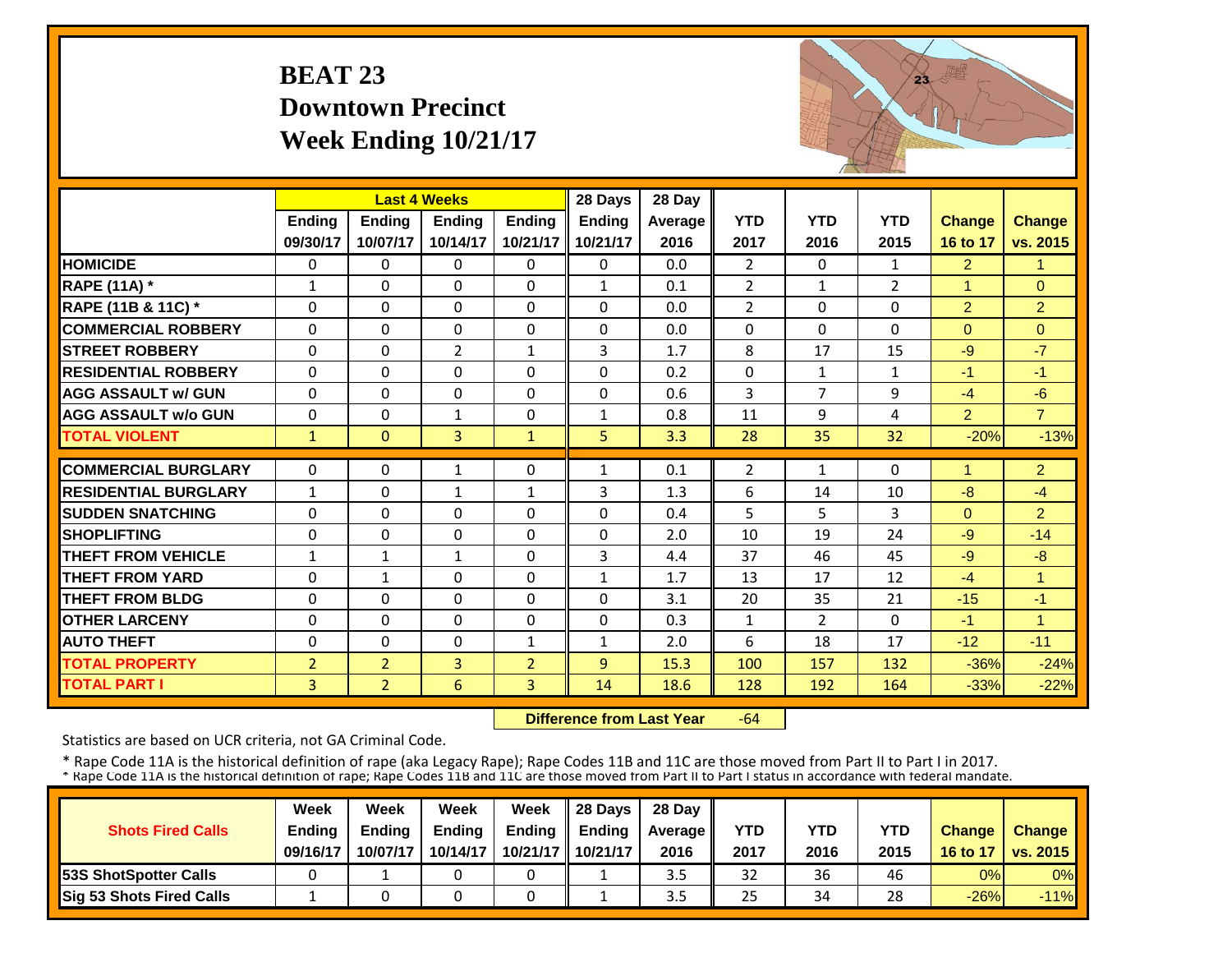#### **BEAT 24 Downtown PrecinctWeek Ending 10/21/17**



|                             |                | <b>Last 4 Weeks</b> |                |                | 28 Days        | 28 Day  |                |                |                |                |                |
|-----------------------------|----------------|---------------------|----------------|----------------|----------------|---------|----------------|----------------|----------------|----------------|----------------|
|                             | <b>Ending</b>  | <b>Ending</b>       | <b>Endina</b>  | <b>Endina</b>  | <b>Endina</b>  | Average | <b>YTD</b>     | <b>YTD</b>     | <b>YTD</b>     | <b>Change</b>  | Change         |
|                             | 09/30/17       | 10/07/17            | 10/14/17       | 10/21/17       | 10/21/17       | 2016    | 2017           | 2016           | 2015           | 16 to 17       | vs. 2015       |
| <b>HOMICIDE</b>             | 0              | $\Omega$            | $\mathbf{0}$   | 0              | $\Omega$       | 0.1     | $\Omega$       | 1              | 0              | $-1$           | $\Omega$       |
| <b>RAPE (11A) *</b>         | $\Omega$       | $\Omega$            | $\Omega$       | 0              | $\Omega$       | 0.2     | $\overline{2}$ | $\Omega$       | 3              | $\overline{2}$ | $-1$           |
| RAPE (11B & 11C) *          | $\Omega$       | $\Omega$            | $\Omega$       | $\Omega$       | $\Omega$       | 0.2     | $\Omega$       | $\overline{2}$ | 0              | $-2$           | $\Omega$       |
| <b>COMMERCIAL ROBBERY</b>   | $\Omega$       | $\Omega$            | $\Omega$       | $\Omega$       | $\Omega$       | 0.1     | $\overline{2}$ | $\mathbf{1}$   | $\mathbf{1}$   | 4              | $\overline{1}$ |
| <b>STREET ROBBERY</b>       | $\mathbf{1}$   | $\Omega$            | 1              | $\Omega$       | $\overline{2}$ | 3.1     | 15             | 35             | 19             | $-20$          | $-4$           |
| <b>RESIDENTIAL ROBBERY</b>  | $\Omega$       | $\Omega$            | $\Omega$       | $\Omega$       | 0              | 0.2     | $\Omega$       | $\overline{2}$ | 1              | $-2$           | $-1$           |
| <b>AGG ASSAULT w/ GUN</b>   | $\Omega$       | $\Omega$            | $\Omega$       | 0              | $\Omega$       | 0.1     | 4              | 0              | $\overline{2}$ | 4              | $\overline{2}$ |
| <b>AGG ASSAULT w/o GUN</b>  | $\Omega$       | $\Omega$            | 1              | $\Omega$       | $\mathbf{1}$   | 0.5     | 6              | 3              | 4              | 3              | $\overline{2}$ |
| <b>TOTAL VIOLENT</b>        | $\mathbf{1}$   | $\overline{0}$      | $\overline{2}$ | $\Omega$       | $\overline{3}$ | 4.3     | 29             | 44             | 30             | $-34%$         | $-3%$          |
| <b>COMMERCIAL BURGLARY</b>  | $\Omega$       |                     |                | 0              | 0              |         | 3              | 5.             |                |                |                |
|                             |                | 0                   | 0              |                |                | 0.5     |                |                | 1              | $-2$           | $\overline{2}$ |
| <b>RESIDENTIAL BURGLARY</b> | 1              | $\Omega$            | $\Omega$       | 1              | $\overline{2}$ | 1.5     | 12             | 13             | 15             | $-1$           | $-3$           |
| <b>SUDDEN SNATCHING</b>     | $\Omega$       | $\Omega$            | $\Omega$       | 0              | $\Omega$       | 0.5     | 2              | 7              | $\overline{7}$ | $-5$           | $-5$           |
| <b>SHOPLIFTING</b>          | $\Omega$       | 2                   | $\mathbf{1}$   | $\Omega$       | 3              | 5.0     | 38             | 59             | 88             | $-21$          | $-50$          |
| <b>THEFT FROM VEHICLE</b>   | 3              | $\mathbf{1}$        | 2              | 2              | 8              | 10.3    | 98             | 112            | 100            | $-14$          | $-2$           |
| <b>THEFT FROM YARD</b>      | $\Omega$       | $\mathbf{1}$        | $\Omega$       | $\mathbf{1}$   | $\overline{2}$ | 5.1     | 50             | 55             | 70             | $-5$           | $-20$          |
| <b>THEFT FROM BLDG</b>      | $\Omega$       | $\mathbf{1}$        | $\Omega$       | $\Omega$       | $\mathbf{1}$   | 3.7     | 27             | 41             | 40             | $-14$          | $-13$          |
| <b>OTHER LARCENY</b>        | $\Omega$       | $\Omega$            | $\mathbf{1}$   | $\Omega$       | $\mathbf{1}$   | 0.8     | 14             | $\overline{7}$ | 11             | $\overline{7}$ | 3              |
| <b>AUTO THEFT</b>           | 0              | $\Omega$            | $\Omega$       | $\Omega$       | $\Omega$       | 3.3     | 33             | 30             | 35             | 3              | $-2$           |
| <b>TOTAL PROPERTY</b>       | $\overline{4}$ | 5                   | 4              | 4              | 17             | 30.7    | 277            | 329            | 367            | $-16%$         | $-25%$         |
| <b>TOTAL PART I</b>         | 5              | 5                   | 6              | $\overline{4}$ | 20             | 35.0    | 306            | 373            | 397            | $-18%$         | $-23%$         |

 **Difference from Last Year** $-67$ 

Statistics are based on UCR criteria, not GA Criminal Code.

|                               | Week     | Week          | Week          | Week          | $\parallel$ 28 Davs | 28 Day    |      |      |      |               |                     |
|-------------------------------|----------|---------------|---------------|---------------|---------------------|-----------|------|------|------|---------------|---------------------|
| <b>Shots Fired Calls</b>      | Ending   | <b>Ending</b> | <b>Ending</b> | <b>Ending</b> | <b>Ending</b>       | Average I | YTD  | YTD  | YTD  | <b>Change</b> | <b>Change</b>       |
|                               | 09/16/17 | 10/07/17      | 10/14/17      |               | 10/21/17   10/21/17 | 2016      | 2017 | 2016 | 2015 |               | 16 to 17   vs. 2015 |
| <b>153S ShotSpotter Calls</b> |          |               |               |               |                     | 3.8       | 31   | 41   | 14   | 0%            | $0\%$               |
| Sig 53 Shots Fired Calls      |          |               |               |               |                     | 8.8       | 67   | 93   | 49   | $-28%$        | <b>37%</b>          |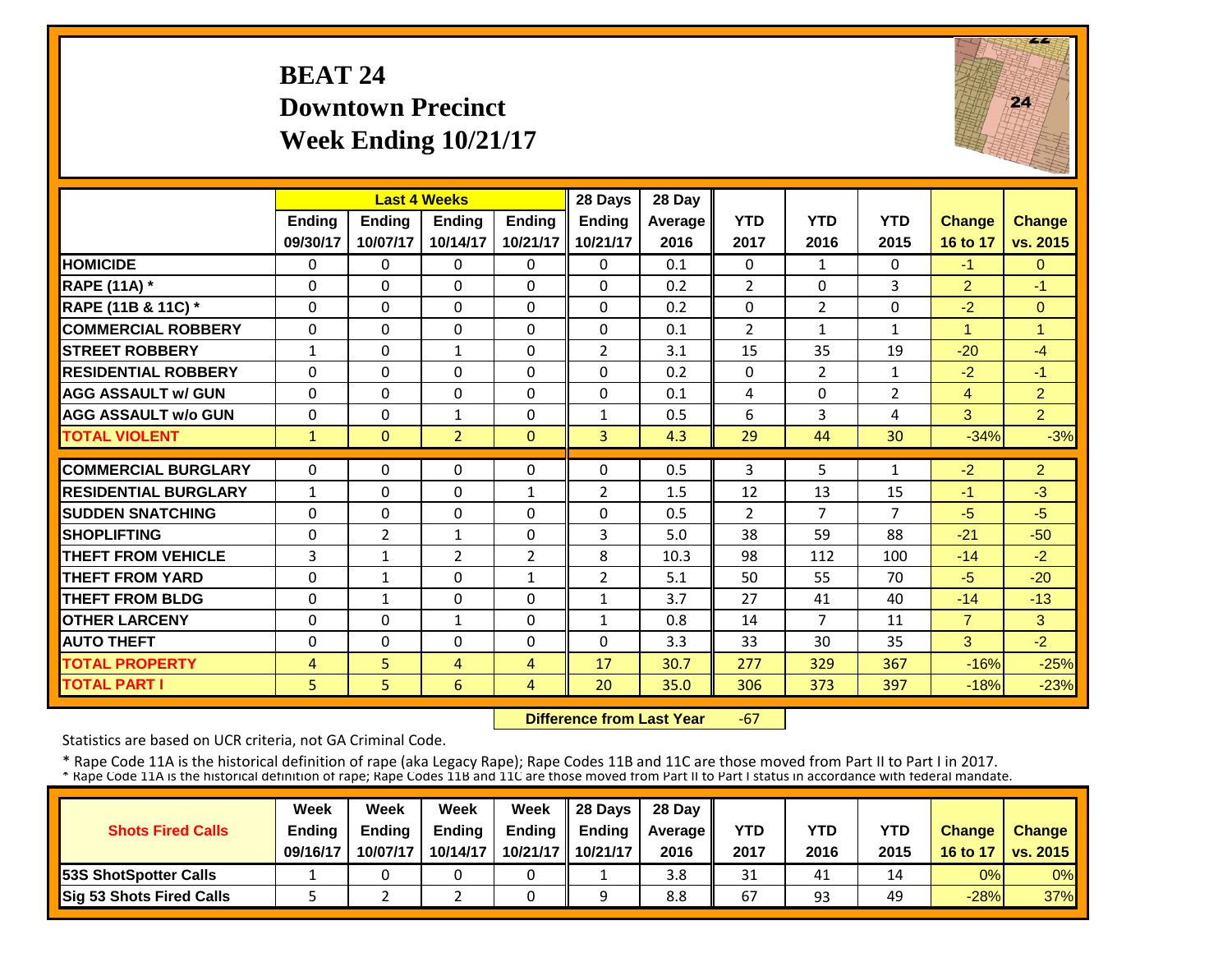#### **BEAT 25 Downtown PrecinctWeek Ending 10/21/17**



|                             |              | <b>Last 4 Weeks</b> |                |                | 28 Days        | 28 Day  |                |                |                |                      |                |
|-----------------------------|--------------|---------------------|----------------|----------------|----------------|---------|----------------|----------------|----------------|----------------------|----------------|
|                             | Ending       | <b>Ending</b>       | <b>Endina</b>  | <b>Endina</b>  | Ending         | Average | <b>YTD</b>     | <b>YTD</b>     | <b>YTD</b>     | <b>Change</b>        | <b>Change</b>  |
|                             | 09/30/17     | 10/07/17            | 10/14/17       | 10/21/17       | 10/21/17       | 2016    | 2017           | 2016           | 2015           | 16 to 17             | vs. 2015       |
| <b>HOMICIDE</b>             | $\Omega$     | $\Omega$            | $\Omega$       | $\Omega$       | $\Omega$       | 0.0     | $\mathbf{0}$   | $\Omega$       | $\mathbf{1}$   | $\Omega$             | $-1$           |
| <b>RAPE (11A) *</b>         | $\Omega$     | $\Omega$            | $\Omega$       | $\Omega$       | $\Omega$       | 0.1     | 3              | $\mathbf{1}$   | $\overline{2}$ | $\overline{2}$       | $\overline{1}$ |
| RAPE (11B & 11C) *          | $\Omega$     | $\Omega$            | $\Omega$       | $\Omega$       | $\Omega$       | 0.2     | $\mathbf{0}$   | $\overline{2}$ | $\Omega$       | $-2$                 | $\Omega$       |
| <b>COMMERCIAL ROBBERY</b>   | $\Omega$     | $\Omega$            | $\mathbf{1}$   | $\Omega$       | $\mathbf{1}$   | 0.1     | 3              | $\mathbf{1}$   | 4              | $\overline{2}$       | $-1$           |
| <b>STREET ROBBERY</b>       | 0            | $\Omega$            | $\Omega$       | $\mathbf{1}$   | $\mathbf{1}$   | 2.4     | 19             | 25             | 18             | $-6$                 | $\mathbf{1}$   |
| <b>RESIDENTIAL ROBBERY</b>  | $\Omega$     | $\Omega$            | $\Omega$       | $\Omega$       | $\Omega$       | 0.0     | $\mathbf{0}$   | $\Omega$       | $\Omega$       | $\Omega$             | $\Omega$       |
| <b>AGG ASSAULT w/ GUN</b>   | $\Omega$     | 0                   | $\Omega$       | $\Omega$       | $\Omega$       | 0.9     | 6              | 9              | 10             | $-3$                 | $-4$           |
| <b>AGG ASSAULT w/o GUN</b>  | $\Omega$     | $\mathbf{1}$        | $\Omega$       | $\Omega$       | $\mathbf{1}$   | 0.8     | 6              | 7              | 6              | $-1$                 | $\Omega$       |
| <b>TOTAL VIOLENT</b>        | $\Omega$     | $\mathbf{1}$        | $\mathbf{1}$   | $\mathbf{1}$   | $\overline{3}$ | 4.5     | 37             | 45             | 41             | $-18%$               | $-10%$         |
| <b>COMMERCIAL BURGLARY</b>  | $\Omega$     | $\Omega$            | $\Omega$       | $\Omega$       | $\Omega$       | 1.6     |                | 19             | 10             | $-14$                | $-5$           |
|                             |              |                     |                |                |                |         | 5              |                |                |                      |                |
| <b>RESIDENTIAL BURGLARY</b> | $\mathbf{1}$ | $\Omega$            | $\Omega$       | $\mathbf{1}$   | $\overline{2}$ | 1.7     | $\overline{7}$ | 19             | 16             | $-12$                | $-9$           |
| <b>SUDDEN SNATCHING</b>     | $\Omega$     | 0                   | $\Omega$       | $\Omega$       | 0              | 0.2     | 3              | $\overline{2}$ | 5              | $\blacktriangleleft$ | $-2$           |
| <b>SHOPLIFTING</b>          | 0            | 0                   | 1              | $\overline{2}$ | 3              | 4.0     | 45             | 32             | 20             | 13                   | 25             |
| <b>THEFT FROM VEHICLE</b>   | $\mathbf{1}$ | 5                   | $\overline{2}$ | $\Omega$       | 8              | 9.5     | 70             | 102            | 52             | $-32$                | 18             |
| <b>THEFT FROM YARD</b>      | $\Omega$     | 1                   | $\Omega$       | $\Omega$       | $\mathbf{1}$   | 2.3     | 34             | 23             | 15             | 11                   | 19             |
| <b>THEFT FROM BLDG</b>      | 1            | $\Omega$            | $\Omega$       | $\Omega$       | $\mathbf{1}$   | 2.3     | 21             | 23             | 19             | $-2$                 | $\overline{2}$ |
| <b>OTHER LARCENY</b>        | $\Omega$     | 0                   | $\Omega$       | 0              | $\Omega$       | 0.3     | 4              | 3              | $\overline{2}$ | $\mathbf{1}$         | $\overline{2}$ |
| <b>AUTO THEFT</b>           | $\Omega$     | $\Omega$            | $\Omega$       | $\Omega$       | 0              | 3.2     | 30             | 32             | 32             | $-2$                 | $-2$           |
| <b>TOTAL PROPERTY</b>       | 3            | 6                   | 3              | 3              | 15             | 25.0    | 219            | 255            | 171            | $-14%$               | 28%            |
| <b>TOTAL PART I</b>         | 3            | $\overline{7}$      | $\overline{4}$ | 4              | 18             | 29.5    | 256            | 300            | 212            | $-15%$               | 21%            |

 **Difference from Last Year**‐44

Statistics are based on UCR criteria, not GA Criminal Code.

|                               | Week          | Week          | <b>Week</b>   | Week              | $\parallel$ 28 Davs | 28 Day    |      |      |      |               |                     |
|-------------------------------|---------------|---------------|---------------|-------------------|---------------------|-----------|------|------|------|---------------|---------------------|
| <b>Shots Fired Calls</b>      | <b>Ending</b> | <b>Endina</b> | <b>Ending</b> | <b>Ending</b>     | <b>Endina</b>       | Average I | YTD  | YTD  | YTD  | <b>Change</b> | <b>Change</b>       |
|                               | 09/16/17      | 10/07/17      | 10/14/17      | 10/21/17 10/21/17 |                     | 2016      | 2017 | 2016 | 2015 |               | 16 to 17   vs. 2015 |
| <b>153S ShotSpotter Calls</b> |               |               |               |                   |                     | 6.3       | 53   | 65   | 55   | 0%            | $0\%$               |
| Sig 53 Shots Fired Calls      |               |               |               |                   |                     | 6.4       | 49   | 73   | 51   | $-33%$        | $-4%$               |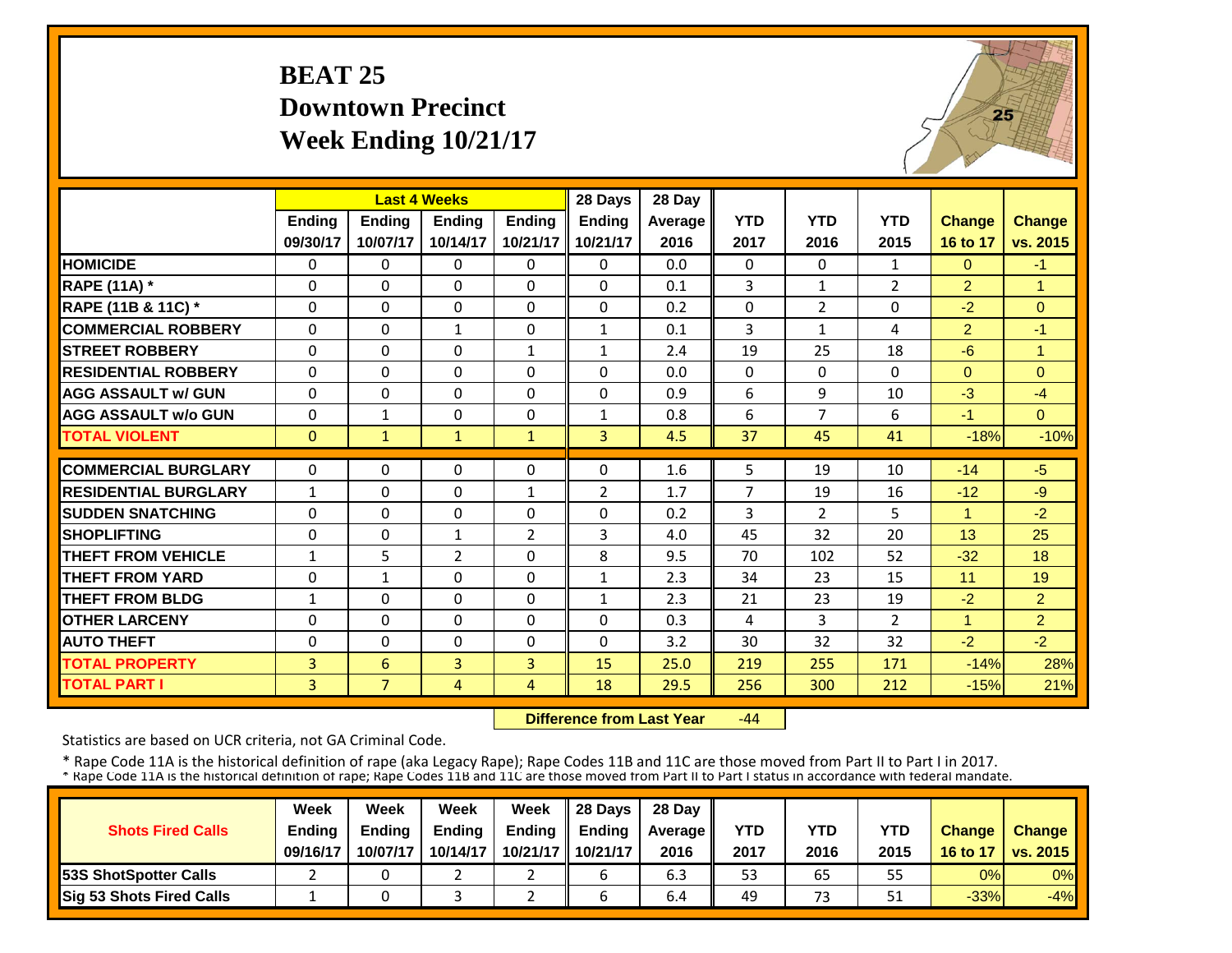#### **BEAT 26 Downtown PrecinctWeek Ending 10/21/17**



|                             |                | <b>Last 4 Weeks</b> |                |                | 28 Days        | 28 Day  |                |                |                |                |                |
|-----------------------------|----------------|---------------------|----------------|----------------|----------------|---------|----------------|----------------|----------------|----------------|----------------|
|                             | <b>Ending</b>  | <b>Endina</b>       | <b>Endina</b>  | <b>Endina</b>  | <b>Endina</b>  | Average | <b>YTD</b>     | <b>YTD</b>     | <b>YTD</b>     | <b>Change</b>  | Change         |
|                             | 09/30/17       | 10/07/17            | 10/14/17       | 10/21/17       | 10/21/17       | 2016    | 2017           | 2016           | 2015           | 16 to 17       | vs. 2015       |
| <b>HOMICIDE</b>             | $\Omega$       | $\Omega$            | $\Omega$       | $\Omega$       | 0              | 0.2     | $\mathbf{1}$   | $\overline{2}$ | $\mathbf{1}$   | $-1$           | $\overline{0}$ |
| <b>RAPE (11A) *</b>         | $\Omega$       | $\Omega$            | $\Omega$       | $\Omega$       | $\Omega$       | 0.1     | $\mathbf{1}$   | $\mathbf{1}$   | 0              | $\Omega$       | $\overline{1}$ |
| RAPE (11B & 11C) *          | $\mathbf{0}$   | $\Omega$            | $\Omega$       | $\Omega$       | 0              | 0.5     | $\overline{2}$ | 5              | $\overline{2}$ | $-3$           | $\Omega$       |
| <b>COMMERCIAL ROBBERY</b>   | $\Omega$       | $\Omega$            | $\Omega$       | $\Omega$       | $\Omega$       | 0.0     | $\Omega$       | $\Omega$       | 1              | $\Omega$       | $-1$           |
| <b>STREET ROBBERY</b>       | $\Omega$       | $\mathbf{1}$        | $\Omega$       | $\mathbf{1}$   | 2              | 1.7     | 14             | 21             | 10             | $-7$           | $\overline{4}$ |
| <b>RESIDENTIAL ROBBERY</b>  | $\Omega$       | $\Omega$            | $\Omega$       | 0              | 0              | 0.1     | 3              | 1              | $\mathbf{1}$   | $\overline{2}$ | $\overline{2}$ |
| <b>AGG ASSAULT w/ GUN</b>   | $\Omega$       | $\Omega$            | $\Omega$       | 0              | $\Omega$       | 2.3     | 4              | 25             | 8              | $-21$          | $-4$           |
| <b>AGG ASSAULT w/o GUN</b>  | 0              | $\mathbf{1}$        | $\Omega$       | $\mathbf{1}$   | $\overline{2}$ | 1.1     | 20             | 12             | 8              | 8              | 12             |
| <b>TOTAL VIOLENT</b>        | $\mathbf{0}$   | $\overline{2}$      | $\Omega$       | $\overline{2}$ | 4              | 5.9     | 45             | 67             | 31             | $-33%$         | 45%            |
| <b>COMMERCIAL BURGLARY</b>  | $\Omega$       | $\Omega$            | $\Omega$       | 0              | 0              | 1.3     | 3              | 15             | 5              | $-12$          | $-2$           |
| <b>RESIDENTIAL BURGLARY</b> | $\Omega$       | 1                   | $\mathbf{1}$   | $\mathbf{1}$   | 3              | 4.1     | 30             | 46             | 36             | $-16$          | $-6$           |
| <b>SUDDEN SNATCHING</b>     | 0              | $\Omega$            | $\Omega$       | $\mathbf{1}$   | $\mathbf{1}$   | 0.0     | 3              | $\Omega$       | $\mathbf{1}$   | 3              | $\overline{2}$ |
| <b>SHOPLIFTING</b>          | 0              | $\Omega$            | 0              | $\Omega$       | $\Omega$       | 2.4     | 16             | 26             | 35             | $-10$          | $-19$          |
| <b>THEFT FROM VEHICLE</b>   | 4              | 3                   | $\overline{2}$ | 3              | 12             | 4.6     | 73             | 42             | 45             | 31             | 28             |
| <b>THEFT FROM YARD</b>      | 0              | $\Omega$            | $\Omega$       | 0              | 0              | 1.7     | 22             | 20             | 33             | $\overline{2}$ | $-11$          |
| <b>THEFT FROM BLDG</b>      | $\Omega$       | $\Omega$            | 0              | $\mathbf{1}$   | $\mathbf{1}$   | 1.9     | 16             | 24             | 15             | $-8$           | $\overline{1}$ |
| <b>OTHER LARCENY</b>        | $\Omega$       | $\Omega$            | $\Omega$       | $\Omega$       | 0              | 0.5     | 5              | 5.             | $\mathbf{1}$   | $\Omega$       | $\overline{4}$ |
| <b>AUTO THEFT</b>           | 0              | $\Omega$            | $\Omega$       | 2              | $\overline{2}$ | 2.1     | 17             | 22             | 29             | $-5$           | $-12$          |
| <b>TOTAL PROPERTY</b>       | 4              | 4                   | 3              | 8              | 19             | 18.7    | 185            | 200            | 200            | $-8%$          | $-8%$          |
| <b>TOTAL PART I</b>         | $\overline{4}$ | 6                   | 3              | 10             | 23             | 24.6    | 230            | 267            | 231            | $-14%$         | 0%             |
|                             |                |                     |                |                |                |         |                |                |                |                |                |

 **Difference from Last Year**‐37

Statistics are based on UCR criteria, not GA Criminal Code.

|                               | Week          | Week          | Week          | Week          | $\parallel$ 28 Davs | 28 Day    |      |      |      |               |                     |
|-------------------------------|---------------|---------------|---------------|---------------|---------------------|-----------|------|------|------|---------------|---------------------|
| <b>Shots Fired Calls</b>      | <b>Ending</b> | <b>Ending</b> | <b>Ending</b> | <b>Ending</b> | <b>Ending</b>       | Average I | YTD  | YTD  | YTD  | <b>Change</b> | <b>Change</b>       |
|                               | 09/16/17      | 10/07/17      | 10/14/17      |               | 10/21/17   10/21/17 | 2016      | 2017 | 2016 | 2015 |               | 16 to 17   vs. 2015 |
| <b>153S ShotSpotter Calls</b> |               |               |               |               | 4                   | 15.6      | 95   | 161  | 95   | 0%            | $0\%$               |
| Sig 53 Shots Fired Calls      |               |               |               |               |                     | 13.3      | 99   | 132  | 97   | $-25%$        | 2%                  |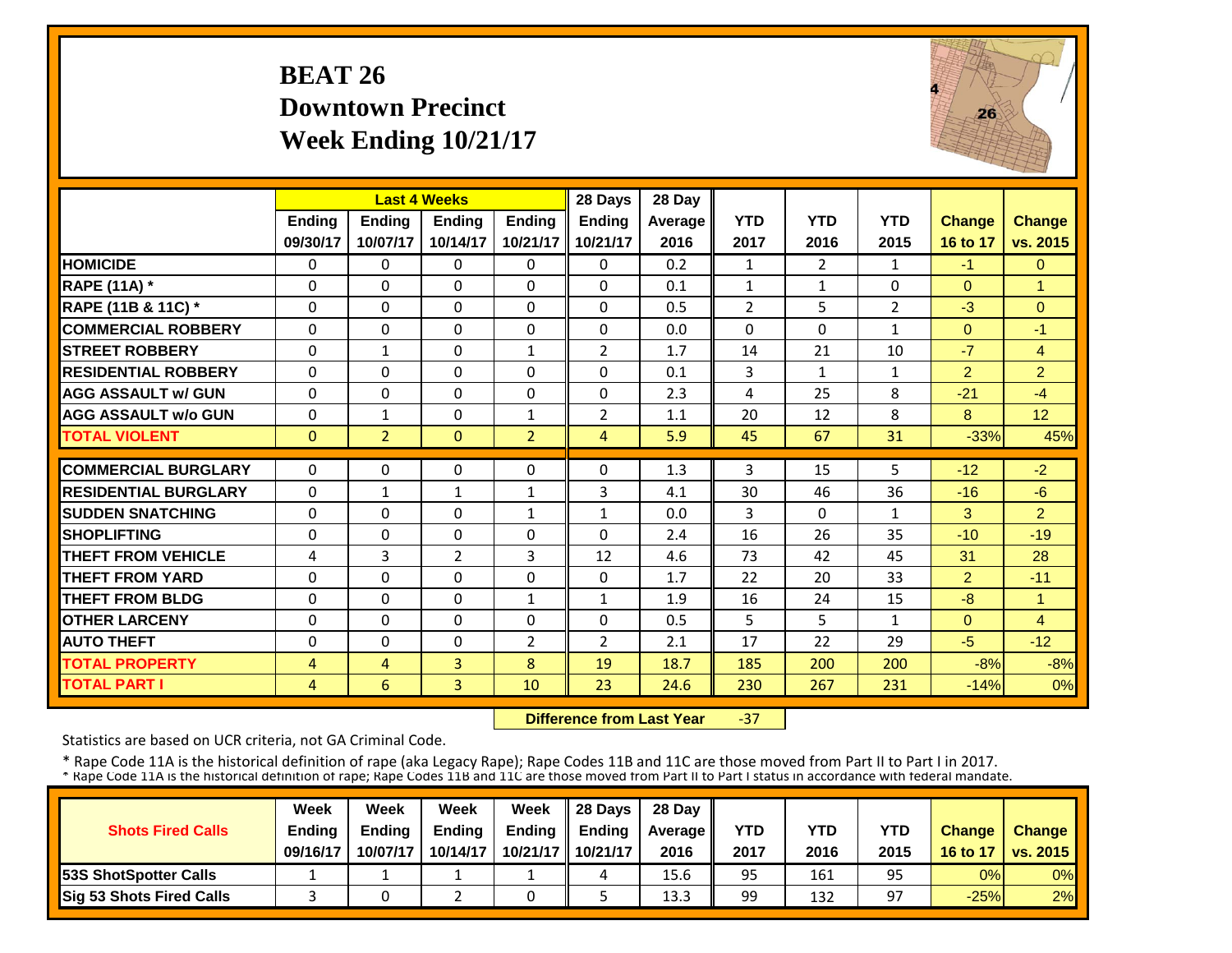

#### **COMPSTATCENTRAL PRECINCTWeek Ending 10/21/17**

**PRECINCT COMMANDER:**

**CAPT. BEN HERRON**



|                             | Week<br><b>Ending</b><br>10/21/17 | Week<br><b>Ending</b><br>10/14/17 | <b>Weekly</b><br>Avg<br>2016 | 28-Day<br>Ending<br>10/21/17 | 28-Day<br><b>Ending</b><br>09/23/17 | Avg<br>28-Day<br>2016 | <b>YTD</b><br>2017 | <b>YTD</b><br>2016 | <b>YTD</b><br>2015 | <b>Change</b><br>16 to 17 | <b>Change</b><br>vs. 2015 |
|-----------------------------|-----------------------------------|-----------------------------------|------------------------------|------------------------------|-------------------------------------|-----------------------|--------------------|--------------------|--------------------|---------------------------|---------------------------|
| <b>HOMICIDE</b>             | 0                                 |                                   | 0                            |                              | $\overline{2}$                      | 2                     | 13                 | 23                 | 13                 | $-10$                     | $\Omega$                  |
| <b>RAPE (11A)</b> *         | $\bf{0}$                          | $\Omega$                          | $\Omega$                     | $\bf{0}$                     | 3                                   |                       | 16                 | 10 <sup>1</sup>    | 6                  | 6                         | 10 <sup>°</sup>           |
| RAPE (11B & 11C) *          | 0                                 | 0                                 | 0                            | 0                            | $\Omega$                            |                       | 7                  | 8                  | 4                  | $-1$                      | 3                         |
| <b>COMMERCIAL ROBBERY</b>   | 4                                 | 0                                 | $\Omega$                     | 3                            | $\overline{2}$                      |                       | 21                 | 13                 | 11                 | 8                         | 10 <sup>°</sup>           |
| <b>STREET ROBBERY</b>       | $\bf{0}$                          |                                   | 2                            | 3.                           | 4                                   | 8                     | 48                 | 80                 | 78                 | $-32$                     | $-30$                     |
| <b>RESIDENTIAL ROBBERY</b>  | $\bf{0}$                          | 0                                 | 0                            | 1                            | $\overline{2}$                      |                       | 9                  | 8                  | $\overline{7}$     |                           | 2 <sup>1</sup>            |
| <b>AGG ASSAULT w/ GUN</b>   | $\bf{0}$                          |                                   | 1                            | $\overline{2}$               | 6                                   | 5                     | 86                 | 55                 | 87                 | 31                        | $-1$                      |
| <b>AGG ASSAULT w/o GUN</b>  | 1                                 |                                   | 1                            | 7                            | $\overline{ }$                      | 4                     | 71                 | 45                 | 46                 | 26                        | $\overline{25}$           |
| <b>TOTAL VIOLENT</b>        | $\mathbf{2}$                      | $\overline{4}$                    | 6                            | 17                           | 26                                  | 23                    | 271                | 242                | 252                | 12%                       | 8%                        |
|                             |                                   |                                   |                              |                              |                                     |                       |                    |                    |                    |                           |                           |
| <b>COMMERCIAL BURGLARY</b>  | $\bf{0}$                          | 0                                 | 2                            |                              | 7                                   | 8                     | 32                 | 94                 | 56                 | $-62$                     | $-24$                     |
| <b>RESIDENTIAL BURGLARY</b> | 4                                 | 5                                 | 7                            | 15                           | 35                                  | 30                    | 185                | 312                | 340                | $-127$                    | $-155$                    |
| <b>SUDDEN SNATCHING</b>     |                                   |                                   | 0                            | 4                            | $\Omega$                            |                       | 21                 | 17                 | 11                 | $\overline{4}$            | 10 <sup>°</sup>           |
| <b>SHOPLIFTING</b>          | 3                                 | 4                                 | 3                            | 13                           | 13                                  | 13                    | 196                | 129                | 78                 | 67                        | 118                       |
| <b>THEFT FROM VEHICLE</b>   | 4                                 | 6                                 | 9                            | 26                           | 19                                  | 35                    | 344                | 346                | 491                | $-2$                      | $-147$                    |
| <b>THEFT FROM YARD</b>      | 3                                 | $\overline{2}$                    | 4                            | 11                           | 12                                  | 17                    | 173                | 204                | 168                | $-31$                     | 5 <sup>5</sup>            |
| <b>THEFT FROM BLDG</b>      | 6                                 | 4                                 | 6                            | 20                           | 23                                  | 23                    | 174                | 244                | 182                | $-70$                     | -8                        |
| <b>OTHER LARCENY</b>        | 4                                 | 0                                 | 0                            | 3                            | $\overline{2}$                      | $\overline{2}$        | 36                 | 14                 | 32                 | 22                        | $\overline{4}$            |
| <b>AUTO THEFT</b>           | 3                                 |                                   | 4                            | 12                           | 8                                   | 18                    | 171                | 192                | 221                | $-21$                     | $-50$                     |
| <b>TOTAL PROPERTY</b>       | 25                                | 23                                | 37                           | 105                          | 119                                 | 146                   | 1332               | 1552               | 1579               | $-14%$                    | $-16%$                    |
| <b>TOTAL PART I</b>         | 27                                | 27                                | 42                           | 122                          | 145                                 | 169                   | 1603               | 1794               | 1831               | $-11%$                    | $-12%$                    |

Statistics are based on UCR criteria, not GA Criminal Code. **Difference from Last Year** -191

Statistics are preliminary, based on RMS data at the time prepared, and are subject to change due to late reports, reclassifications, updated locations, etc.

| <b>Citizen Initiated Calls</b>  | <b>Week</b><br>Ending<br>10/21/17 | Week<br><b>Ending</b><br>10/14/17 | Weekly<br>Avg<br>2015 | $28-Day$<br>Ending<br>10/21/17 | $28-Dav$<br><b>Ending</b><br>9/23/17 | Avg<br>$28-Dav$<br>2016 | YTD<br>2017 | YTD<br>2016 | <b>YTD</b><br>2015 | Change<br><b>16 to 17</b> | <b>Change</b><br>vs. 2015 |
|---------------------------------|-----------------------------------|-----------------------------------|-----------------------|--------------------------------|--------------------------------------|-------------------------|-------------|-------------|--------------------|---------------------------|---------------------------|
| <b>Midnight Shift</b>           | 106                               | 128                               | 126                   | 437                            | 446                                  | 503                     | 4464        | 5210        | 5000               | $-746$                    | $-536$                    |
| Day Shift                       | 249                               | 226                               | 271                   | 1005                           | 966                                  | 1085                    | 10078       | 0891        | 10927              | $-813$                    | $-849$                    |
| <b>Afternoon Shift</b>          | 243                               | 259                               | 294                   | 1069                           | 963                                  | 1176                    | 11057       | 1811        | 11765              | $-754$                    | $-708$                    |
| <b>TOTAL CITIZEN CFS</b>        | 598                               | 613                               | 691                   | 2511                           | 2375                                 | 2764                    | 25599       | 27912       | 27691              | $-8.3%$                   | $-7.6%$                   |
| 53S ShotSpotter Calls           |                                   | 13                                | 12                    | 38                             | 41                                   | 49                      | 491         | 519         | 474                | $-28$                     | 17                        |
| <b>Sig 53 Shots Fired Calls</b> |                                   | 13                                | 19                    | 51                             | 47                                   | 74                      | 701         | 747         | 759                | $-46$                     | $-58$                     |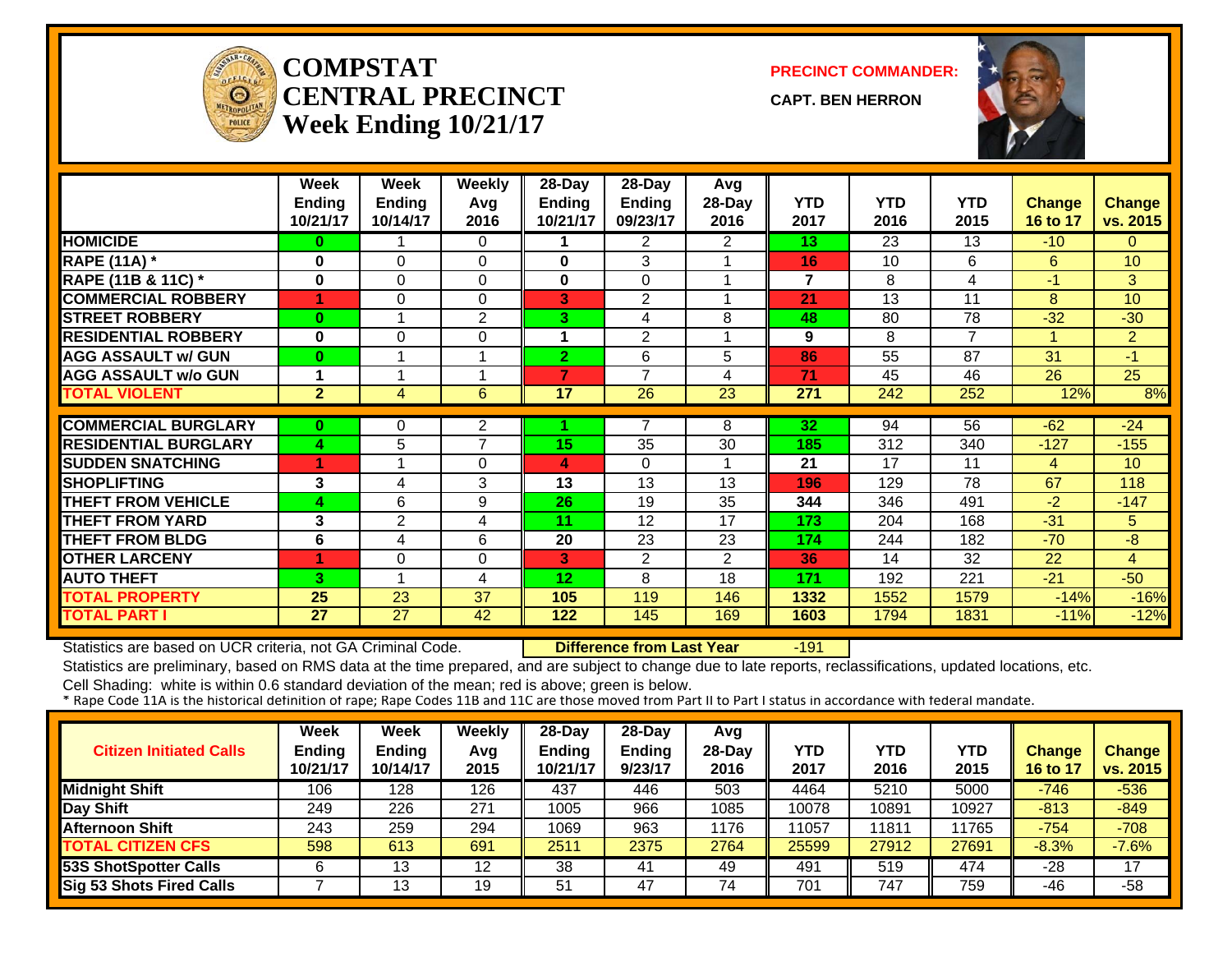### **BEAT 31 Central Precinct Week Ending 10/21/17**



|                             |                            | <b>Last 4 Weeks</b> |                |                     | 28 Days        | 28 Day     |              |                |                |                      |                     |
|-----------------------------|----------------------------|---------------------|----------------|---------------------|----------------|------------|--------------|----------------|----------------|----------------------|---------------------|
|                             | Ending                     | <b>Ending</b>       | <b>Ending</b>  | <b>Ending</b>       | <b>Ending</b>  | Average    | <b>YTD</b>   | <b>YTD</b>     | <b>YTD</b>     | <b>Change</b>        | <b>Change</b>       |
|                             | 09/30/17                   | 10/07/17            | 10/14/17       | 10/21/17            | 10/21/17       | 2016       | 2017         | 2016           | 2015           | 16 to 17             | vs. 2015            |
| <b>HOMICIDE</b>             | $\Omega$                   | $\Omega$            | $\Omega$       | $\Omega$            | 0              | 0.2        | 4            | 3              | $\overline{2}$ | 1                    | 2                   |
| <b>RAPE (11A) *</b>         | $\Omega$                   | $\Omega$            | $\Omega$       | $\Omega$            | $\Omega$       | 0.0        | 6            | $\Omega$       | $\mathbf{1}$   | 6                    | 5                   |
| RAPE (11B & 11C) *          | $\Omega$                   | $\Omega$            | $\Omega$       | $\Omega$            | $\Omega$       | 0.2        | $\Omega$     | $\overline{3}$ | 0              | $-3$                 | $\Omega$            |
| <b>COMMERCIAL ROBBERY</b>   | $\mathbf{1}$               | $\Omega$            | $\Omega$       | $\Omega$            | $\mathbf{1}$   | 0.1        | $\mathbf{1}$ | $\mathbf{1}$   | $\Omega$       | $\Omega$             | $\overline{1}$      |
| <b>STREET ROBBERY</b>       | $\Omega$                   | $\mathbf{1}$        | $\Omega$       | $\Omega$            | 1              | 0.8        | 8            | 10             | 16             | $-2$                 | $-8$                |
| <b>RESIDENTIAL ROBBERY</b>  | $\mathbf{1}$               | $\Omega$            | $\Omega$       | $\Omega$            | $\mathbf{1}$   | 0.2        | 4            | $\overline{2}$ | $\overline{2}$ | $\overline{2}$       | $\overline{2}$      |
| <b>AGG ASSAULT w/ GUN</b>   | $\Omega$                   | $\mathbf{1}$        | $\Omega$       | $\Omega$            | $\mathbf{1}$   | 1.5        | 26           | 18             | 30             | 8                    | $-4$                |
| <b>AGG ASSAULT w/o GUN</b>  | $\mathbf{1}$               | $\mathbf{1}$        | $\Omega$       | $\Omega$            | $\overline{2}$ | 0.8        | 21           | 10             | $\overline{7}$ | 11                   | 14                  |
| <b>TOTAL VIOLENT</b>        | 3                          | 3                   | $\mathbf{0}$   | $\mathbf{0}$        | 6              | 4.0        | 70           | 47             | 58             | 49%                  | 21%                 |
| <b>COMMERCIAL BURGLARY</b>  | $\Omega$                   | $\Omega$            | 0              | $\Omega$            | $\Omega$       | 0.5        | 5            | 6              | 6              | $-1$                 | $-1$                |
| <b>RESIDENTIAL BURGLARY</b> | $\Omega$                   | $\Omega$            | $\mathbf 0$    | $\mathbf{1}$        | $\mathbf{1}$   | 6.0        | 59           | 65             | 76             | $-6$                 | $-17$               |
| <b>ISUDDEN SNATCHING</b>    |                            | $\Omega$            | $\Omega$       |                     | $\Omega$       |            | 6            |                |                |                      | 5                   |
| <b>SHOPLIFTING</b>          | $\mathbf 0$<br>$\mathbf 0$ | $\mathbf{1}$        | $\mathbf{1}$   | 0<br>$\overline{2}$ | 4              | 0.3<br>0.5 | 30           | 4<br>4         | $\mathbf{1}$   | $\overline{2}$<br>26 | 29                  |
| <b>THEFT FROM VEHICLE</b>   | $\overline{2}$             | $\mathbf{1}$        | 1              | $\mathbf{1}$        | 5              | 2.8        | 35           | 31             | 1<br>54        | 4                    | $-19$               |
| <b>THEFT FROM YARD</b>      | $\Omega$                   | $\Omega$            | $\Omega$       | $\Omega$            | 0              | 1.8        | 18           | 20             | 14             | $-2$                 |                     |
| <b>THEFT FROM BLDG</b>      |                            | $\overline{2}$      | $\Omega$       | $\Omega$            | 3              | 2.4        |              |                | 23             |                      | $\overline{4}$<br>1 |
|                             | $\mathbf{1}$               |                     |                |                     |                |            | 24           | 28             |                | $-4$                 |                     |
| <b>OTHER LARCENY</b>        | $\Omega$                   | $\Omega$            | $\Omega$       | $\Omega$            | 0              | 0.3        | 2            | 3              | $\mathbf{1}$   | $-1$                 | 1                   |
| <b>AUTO THEFT</b>           | $\mathbf{1}$               | $\Omega$            | $\Omega$       | 3                   | 4              | 3.0        | 33           | 31             | 35             | $\overline{2}$       | $-2$                |
| <b>TOTAL PROPERTY</b>       | 4                          | 4                   | $\overline{2}$ | $\overline{7}$      | 17             | 17.6       | 212          | 192            | 211            | 10%                  | 0%                  |
| <b>TOTAL PART I</b>         | $\overline{7}$             | $\overline{7}$      | $\overline{2}$ | $\overline{7}$      | 23             | 21.6       | 282          | 239            | 269            | 18%                  | 5%                  |

 **Difference from Last Year**43

Statistics are based on UCR criteria, not GA Criminal Code.

|                               | Week          | Week          | Week          | Week          | 28 Davs             | 28 Day    |      |      |      |               |                     |
|-------------------------------|---------------|---------------|---------------|---------------|---------------------|-----------|------|------|------|---------------|---------------------|
| <b>Shots Fired Calls</b>      | <b>Ending</b> | <b>Ending</b> | <b>Ending</b> | <b>Ending</b> | <b>Ending</b>       | Average I | YTD  | YTD  | YTD  | <b>Change</b> | <b>Change</b>       |
|                               | 09/16/17      | 10/07/17      | 10/14/17      |               | 10/21/17   10/21/17 | 2016      | 2017 | 2016 | 2015 |               | 16 to 17   vs. 2015 |
| <b>153S ShotSpotter Calls</b> |               |               | 8             |               | 19                  | 16.8      | 195  | 188  | 204  | 0%            | $0\%$               |
| Sig 53 Shots Fired Calls      |               |               |               |               | 13                  | 13.7      | 163  | 143  | 149  | 14%           | 9%                  |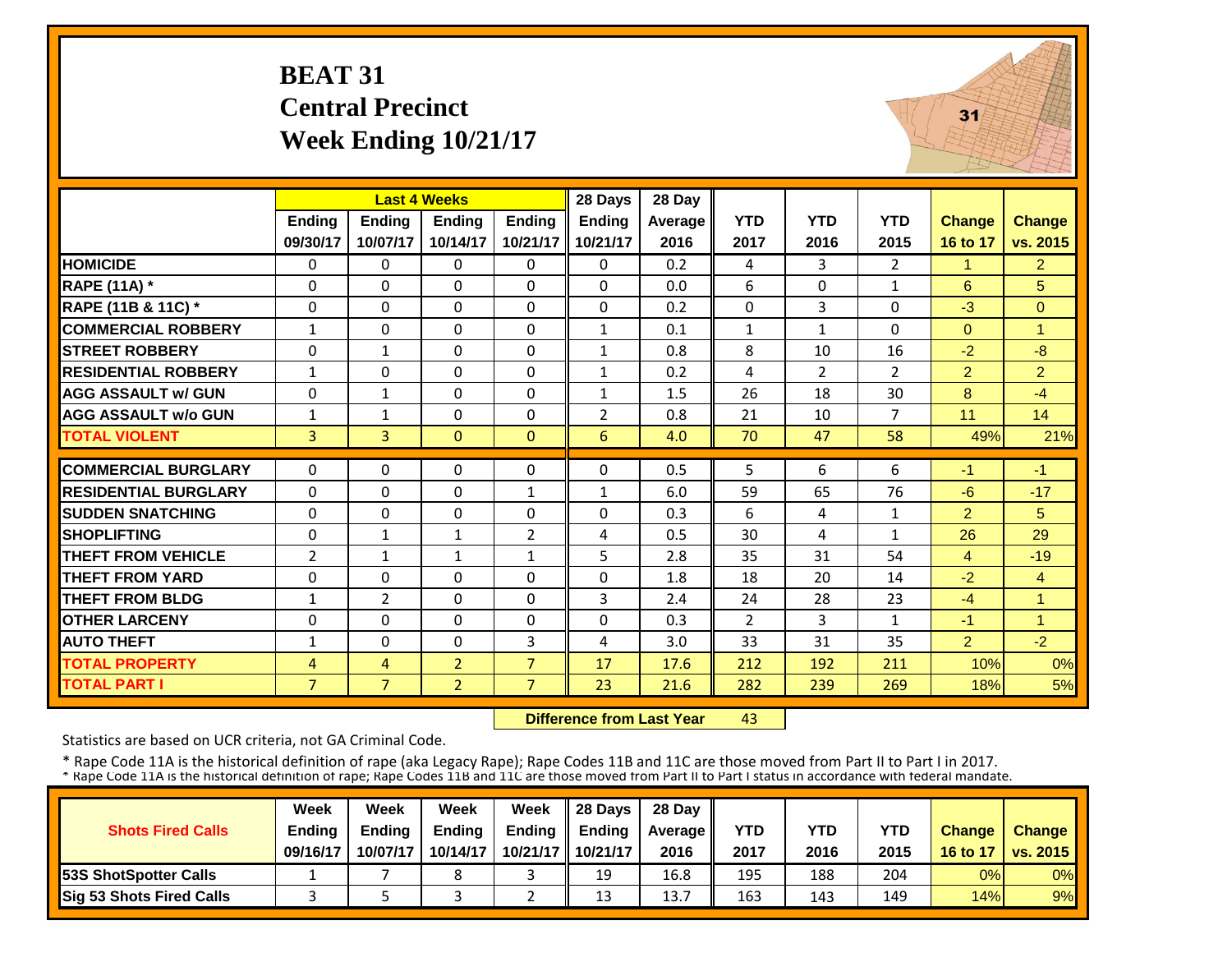### **BEAT 32 Central Precinct Week Ending 10/21/17**



|                             |                | <b>Last 4 Weeks</b> |              |                | 28 Days        | 28 Day  |                |                |                |                |                      |
|-----------------------------|----------------|---------------------|--------------|----------------|----------------|---------|----------------|----------------|----------------|----------------|----------------------|
|                             | Ending         | <b>Ending</b>       | Ending       | <b>Ending</b>  | <b>Ending</b>  | Average | <b>YTD</b>     | <b>YTD</b>     | <b>YTD</b>     | <b>Change</b>  | <b>Change</b>        |
|                             | 09/30/17       | 10/07/17            | 10/14/17     | 10/21/17       | 10/21/17       | 2016    | 2017           | 2016           | 2015           | 16 to 17       | vs. 2015             |
| <b>HOMICIDE</b>             | $\mathbf{0}$   | $\Omega$            | $\Omega$     | $\Omega$       | $\Omega$       | 0.3     | $\mathbf{1}$   | 4              | 3              | $-3$           | $-2$                 |
| <b>RAPE (11A)</b> *         | $\Omega$       | $\Omega$            | $\Omega$     | $\Omega$       | $\Omega$       | 0.1     | $\mathbf{0}$   | $\mathbf{1}$   | $\mathbf{1}$   | $-1$           | $-1$                 |
| RAPE (11B & 11C) *          | $\Omega$       | $\Omega$            | $\Omega$     | $\Omega$       | $\Omega$       | 0.0     | 0              | $\Omega$       | $\Omega$       | $\Omega$       | $\Omega$             |
| <b>COMMERCIAL ROBBERY</b>   | $\Omega$       | $\Omega$            | $\Omega$     | $\Omega$       | $\Omega$       | 0.4     | $\overline{7}$ | 5              | $\overline{2}$ | $\overline{2}$ | 5                    |
| <b>STREET ROBBERY</b>       | $\Omega$       | $\Omega$            | $\Omega$     | $\Omega$       | $\Omega$       | 1.1     | 4              | 14             | 5              | $-10$          | $-1$                 |
| <b>RESIDENTIAL ROBBERY</b>  | $\Omega$       | $\Omega$            | $\Omega$     | $\Omega$       | $\Omega$       | 0.0     | $\mathbf{1}$   | $\mathbf{1}$   | $\Omega$       | $\Omega$       | $\blacktriangleleft$ |
| <b>AGG ASSAULT w/ GUN</b>   | $\Omega$       | $\Omega$            | $\Omega$     | $\Omega$       | $\Omega$       | 1.0     | 11             | 13             | 14             | $-2$           | $-3$                 |
| <b>AGG ASSAULT w/o GUN</b>  | $\mathbf{1}$   | $\mathbf{1}$        | $\Omega$     | $\Omega$       | $\overline{2}$ | 0.5     | 13             | $\overline{7}$ | 9              | 6              | $\overline{4}$       |
| <b>TOTAL VIOLENT</b>        | $\mathbf{1}$   | $\mathbf{1}$        | $\mathbf{0}$ | $\mathbf{0}$   | $\overline{2}$ | 3.4     | 37             | 45             | 34             | $-18%$         | 9%                   |
| <b>COMMERCIAL BURGLARY</b>  | $\Omega$       | $\Omega$            | $\Omega$     | $\Omega$       | $\Omega$       | 1.8     | 12             | 21             | 10             | $-9$           | $\overline{2}$       |
| <b>RESIDENTIAL BURGLARY</b> | $\Omega$       | $\mathbf{1}$        | 1            | $\Omega$       | 2              | 4.5     | 41             | 47             | 46             | $-6$           | $-5$                 |
| <b>SUDDEN SNATCHING</b>     | $\mathbf{1}$   | 0                   | $\Omega$     | $\Omega$       | $\mathbf{1}$   | 0.2     | 3              | $\overline{2}$ | $\overline{2}$ | 1              | 1                    |
| <b>SHOPLIFTING</b>          | $\Omega$       | $\mathbf{1}$        | $\mathbf{1}$ | $\Omega$       | $\overline{2}$ | 2.1     | 38             | 30             | 18             | 8              | 20                   |
| <b>THEFT FROM VEHICLE</b>   | $\mathbf{1}$   | 1                   | $\mathbf{1}$ | $\Omega$       | 3              | 4.3     | 31             | 50             | 57             | $-19$          | $-26$                |
| <b>THEFT FROM YARD</b>      | $\Omega$       | $\Omega$            | $\Omega$     | $\Omega$       | 0              | 1.8     | 17             | 21             | 15             | $-4$           | 2                    |
| <b>THEFT FROM BLDG</b>      | $\mathbf{1}$   | $\mathbf{1}$        | $\mathbf{1}$ | $\overline{2}$ | 5.             | 2.7     | 34             | 32             | 28             | $\overline{2}$ | 6                    |
| <b>OTHER LARCENY</b>        | $\Omega$       | $\Omega$            | $\Omega$     | $\Omega$       | $\Omega$       | 0.1     | $\overline{7}$ | $\mathbf{1}$   | 4              | 6              | 3                    |
| <b>AUTO THEFT</b>           | $\Omega$       | $\Omega$            | $\Omega$     | $\Omega$       | $\Omega$       | 2.8     | 25             | 31             | 30             | $-6$           | $-5$                 |
| <b>TOTAL PROPERTY</b>       | 3              | $\overline{4}$      | 4            | $\overline{2}$ | 13             | 20.2    | 208            | 235            | 210            | $-11%$         | $-1%$                |
| <b>TOTAL PART I</b>         | $\overline{4}$ | 5                   | 4            | $\overline{2}$ | 15             | 23.6    | 245            | 280            | 244            | $-13%$         | 0%                   |

 **Difference from Last Year**‐35

Statistics are based on UCR criteria, not GA Criminal Code.

|                               | Week          | Week          | Week          | Week          | $\parallel$ 28 Davs | 28 Day    |      |      |      |               |                     |
|-------------------------------|---------------|---------------|---------------|---------------|---------------------|-----------|------|------|------|---------------|---------------------|
| <b>Shots Fired Calls</b>      | <b>Ending</b> | <b>Ending</b> | <b>Ending</b> | <b>Ending</b> | <b>Ending</b>       | Average I | YTD  | YTD  | YTD  | <b>Change</b> | <b>Change</b>       |
|                               | 09/16/17      | 10/07/17      | 10/14/17      |               | 10/21/17   10/21/17 | 2016      | 2017 | 2016 | 2015 |               | 16 to 17   vs. 2015 |
| <b>153S ShotSpotter Calls</b> |               |               |               |               |                     | 0.1       |      |      |      | 0%            | $0\%$               |
| Sig 53 Shots Fired Calls      |               |               |               |               |                     | 9.4       | 82   | 74   | 100  | 11%           | $-18%$              |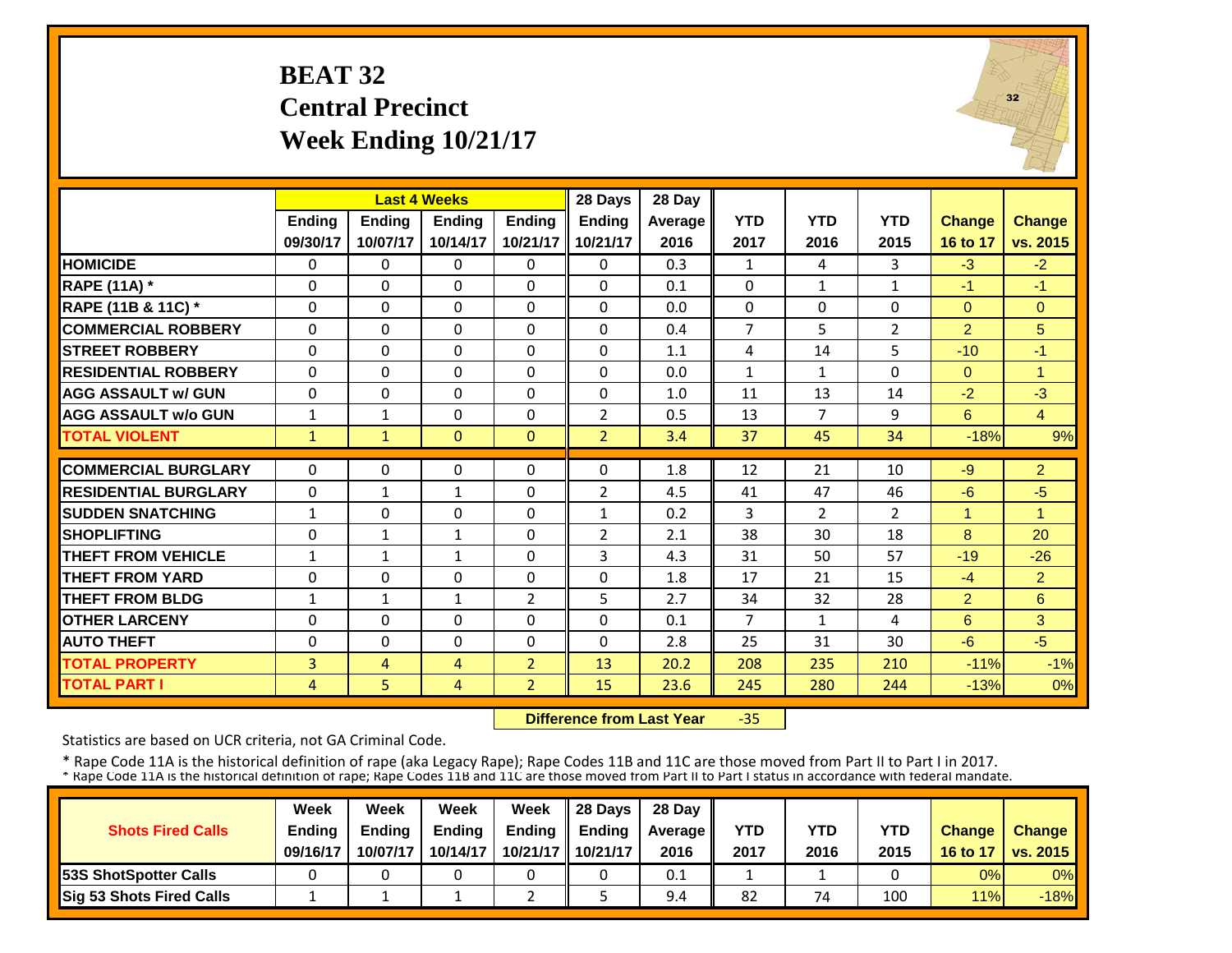### **BEAT 33 Central Precinct Week Ending 10/21/17**



|                             |                | <b>Last 4 Weeks</b> |              |                | 28 Days       | 28 Day  |                |            |                |               |                |
|-----------------------------|----------------|---------------------|--------------|----------------|---------------|---------|----------------|------------|----------------|---------------|----------------|
|                             | Ending         | Ending              | Ending       | <b>Ending</b>  | <b>Ending</b> | Average | <b>YTD</b>     | <b>YTD</b> | <b>YTD</b>     | <b>Change</b> | Change         |
|                             | 09/30/17       | 10/07/17            | 10/14/17     | 10/21/17       | 10/21/17      | 2016    | 2017           | 2016       | 2015           | 16 to 17      | vs. 2015       |
| <b>HOMICIDE</b>             | 0              | $\Omega$            | $\Omega$     | $\Omega$       | 0             | 0.8     | $\Omega$       | 10         | 3              | $-10$         | $-3$           |
| <b>RAPE (11A)</b> *         | $\Omega$       | $\Omega$            | $\Omega$     | $\Omega$       | $\Omega$      | 0.4     | $\mathbf{1}$   | 4          | $\overline{2}$ | $-3$          | $-1$           |
| RAPE (11B & 11C) *          | $\Omega$       | $\Omega$            | $\Omega$     | $\Omega$       | $\Omega$      | 0.2     | 3              | $\Omega$   | 0              | 3             | 3              |
| <b>COMMERCIAL ROBBERY</b>   | $\Omega$       | $\Omega$            | $\Omega$     | $\Omega$       | 0             | 0.2     | $\overline{2}$ | 3          | 1              | $-1$          | 1              |
| <b>STREET ROBBERY</b>       | 0              | $\Omega$            | $\Omega$     | 0              | $\Omega$      | 2.1     | 17             | 18         | 21             | $-1$          | $-4$           |
| <b>RESIDENTIAL ROBBERY</b>  | 0              | $\Omega$            | $\Omega$     | $\Omega$       | 0             | 0.1     | $\Omega$       | 1          | $\mathbf{1}$   | $-1$          | $-1$           |
| <b>AGG ASSAULT w/ GUN</b>   | $\Omega$       | $\Omega$            | $\Omega$     | 0              | 0             | 0.4     | 10             | 4          | 10             | 6             | $\overline{0}$ |
| <b>AGG ASSAULT w/o GUN</b>  | $\Omega$       | $\Omega$            | 0            | $\Omega$       | 0             | 0.8     | 8              | 10         | 8              | $-2$          | $\Omega$       |
| <b>TOTAL VIOLENT</b>        | $\Omega$       | $\Omega$            | $\Omega$     | $\Omega$       | $\Omega$      | 5.0     | 41             | 50         | 46             | $-18%$        | $-11%$         |
| <b>COMMERCIAL BURGLARY</b>  | $\Omega$       | $\Omega$            | $\Omega$     | 0              | 0             | 2.4     | 6              | 29         | 21             | $-23$         | $-15$          |
| <b>RESIDENTIAL BURGLARY</b> | $\mathbf{1}$   | $\Omega$            | $\Omega$     | $\Omega$       | 1             | 3.8     | 11             | 30         | 45             | $-19$         | $-34$          |
| <b>SUDDEN SNATCHING</b>     | 0              | $\mathbf{1}$        | 0            | $\Omega$       | $\mathbf{1}$  | 0.5     | 4              | 6          | 3              | $-2$          | 1              |
| <b>SHOPLIFTING</b>          | $\Omega$       | $\mathbf{1}$        | $\mathbf{1}$ | 1              | 3             | 2.1     | 32             | 23         | 14             | 9             | 18             |
| <b>THEFT FROM VEHICLE</b>   | 1              | $\mathbf{1}$        | 0            | 2              | 4             | 8.1     | 73             | 75         | 94             | $-2$          | $-21$          |
| <b>THEFT FROM YARD</b>      | $\Omega$       | $\overline{2}$      | 2            | $\mathbf{1}$   | 5             | 6.0     | 63             | 75         | 49             | $-12$         | 14             |
| <b>THEFT FROM BLDG</b>      | $\Omega$       | $\overline{2}$      | 1            | $\Omega$       | 3             | 4.8     | 33             | 51         | 39             | $-18$         | $-6$           |
| <b>OTHER LARCENY</b>        | $\Omega$       | $\Omega$            | $\Omega$     | $\Omega$       | $\Omega$      | 0.5     | 5              | 5.         | 9              | $\Omega$      | $-4$           |
| <b>AUTO THEFT</b>           | 3              | $\mathbf{1}$        |              | $\Omega$       | 5             | 3.4     | 37             | 36         | 49             | 1             | $-12$          |
|                             | 5 <sup>5</sup> |                     | $\mathbf{1}$ |                | 22            | 31.7    |                |            |                | $-20%$        | $-18%$         |
| <b>TOTAL PROPERTY</b>       |                | 8                   | 5            | 4              |               |         | 264            | 330        | 323            |               |                |
| <b>TOTAL PART I</b>         | 5              | 8                   | 5            | $\overline{4}$ | 22            | 36.6    | 305            | 380        | 369            | $-20%$        | $-17%$         |

 **Difference from Last Year**‐75

Statistics are based on UCR criteria, not GA Criminal Code.

|                               | Week          | Week          | <b>Week</b>   | Week          | $\parallel$ 28 Davs | 28 Day    |      |      |      |               |                     |
|-------------------------------|---------------|---------------|---------------|---------------|---------------------|-----------|------|------|------|---------------|---------------------|
| <b>Shots Fired Calls</b>      | <b>Ending</b> | <b>Endina</b> | <b>Ending</b> | <b>Ending</b> | <b>Endina</b>       | Average I | YTD  | YTD  | YTD  | <b>Change</b> | <b>Change</b>       |
|                               | 09/16/17      | 10/07/17      | 10/14/17      |               | 10/21/17 10/21/17   | 2016      | 2017 | 2016 | 2015 |               | 16 to 17   vs. 2015 |
| <b>153S ShotSpotter Calls</b> |               |               |               |               |                     | 5.4       | 56   | 53   | 53   | 0%            | $0\%$               |
| Sig 53 Shots Fired Calls      |               |               |               |               | 11                  | 12.8      | 114  | 132  | 110  | $-14%$        | 4%                  |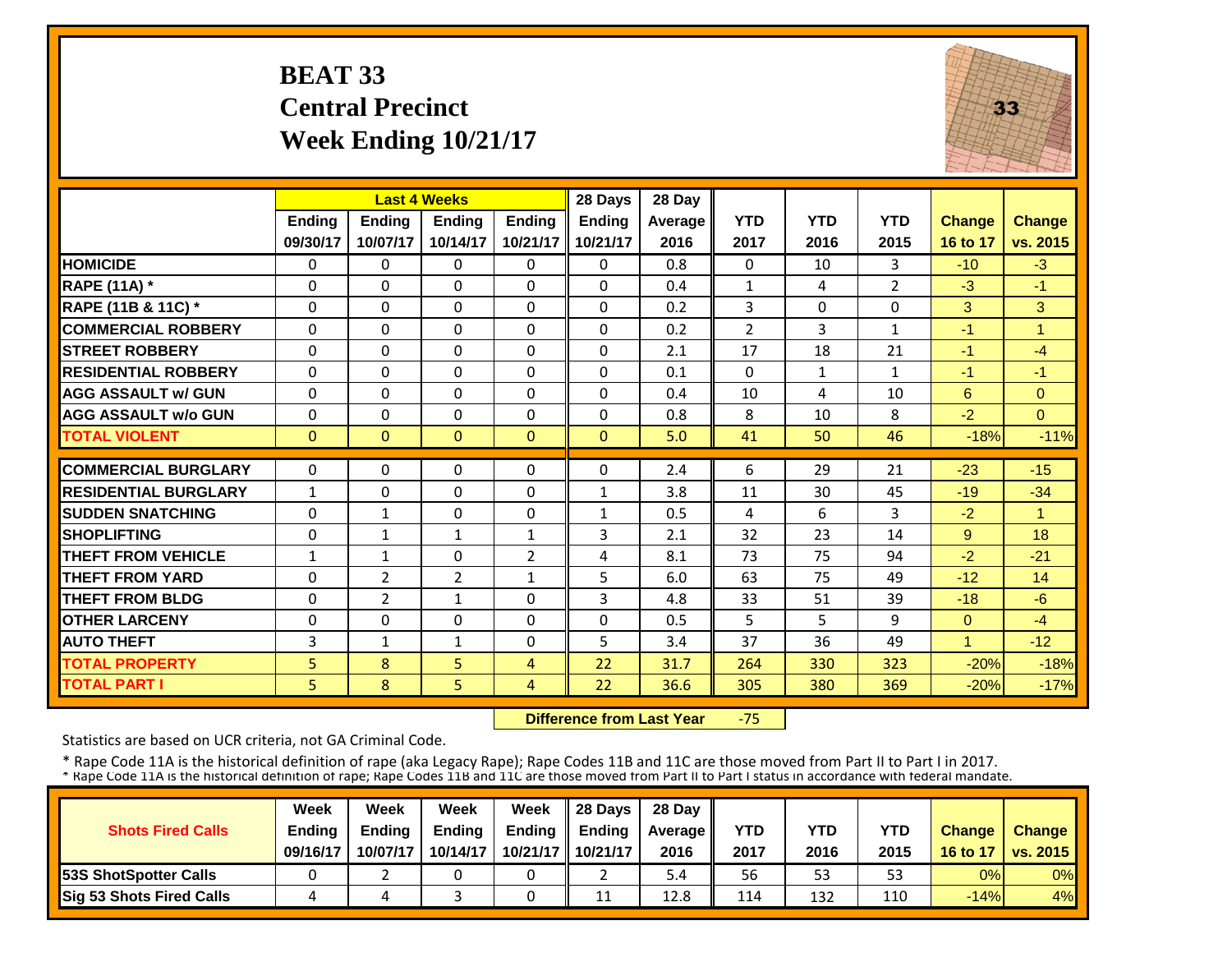### **BEAT 34 Central Precinct Week Ending 10/21/17**



|                             |                |                | <b>Last 4 Weeks</b> |                | 28 Days           | 28 Day  |                |                |                |                |                |
|-----------------------------|----------------|----------------|---------------------|----------------|-------------------|---------|----------------|----------------|----------------|----------------|----------------|
|                             | Ending         | <b>Ending</b>  | <b>Ending</b>       | <b>Ending</b>  | <b>Ending</b>     | Average | <b>YTD</b>     | <b>YTD</b>     | <b>YTD</b>     | <b>Change</b>  | <b>Change</b>  |
|                             | 09/30/17       | 10/07/17       | 10/14/17            | 10/21/17       | 10/21/17          | 2016    | 2017           | 2016           | 2015           | 16 to 17       | vs. 2015       |
| <b>HOMICIDE</b>             | $\Omega$       | $\Omega$       | $\mathbf{0}$        | $\Omega$       | $\Omega$          | 0.0     | $\mathbf{1}$   | $\Omega$       | $\Omega$       | $\mathbf{1}$   | $\mathbf{1}$   |
| <b>RAPE (11A) *</b>         | $\Omega$       | $\Omega$       | $\Omega$            | $\Omega$       | $\Omega$          | 0.1     | 4              | $\overline{2}$ | $\overline{2}$ | $\overline{2}$ | $\overline{2}$ |
| RAPE (11B & 11C) *          | 0              | $\Omega$       | $\mathbf{0}$        | 0              | $\Omega$          | 0.2     | $\overline{2}$ | $\overline{2}$ | 3              | $\overline{0}$ | $-1$           |
| <b>COMMERCIAL ROBBERY</b>   | $\mathbf{1}$   | $\Omega$       | $\Omega$            | $\mathbf{1}$   | 2                 | 0.2     | 8              | 3              | 5              | 5              | 3              |
| <b>ISTREET ROBBERY</b>      | $\Omega$       | $\Omega$       | $\Omega$            | $\Omega$       | $\Omega$          | 0.8     | 3              | 9              | 6              | $-6$           | $-3$           |
| <b>RESIDENTIAL ROBBERY</b>  | $\Omega$       | $\Omega$       | $\Omega$            | $\Omega$       | $\Omega$          | 0.2     | $\Omega$       | $\Omega$       | $\mathbf{1}$   | $\Omega$       | $-1$           |
| <b>AGG ASSAULT w/ GUN</b>   | $\Omega$       | $\Omega$       | $\Omega$            | $\Omega$       | $\Omega$          | 0.5     | 9              | $\overline{2}$ | 7              | $\overline{7}$ | $\overline{2}$ |
| <b>AGG ASSAULT w/o GUN</b>  | 0              | $\Omega$       | $\Omega$            | $\mathbf{1}$   | $\mathbf{1}$      | 0.5     | 8              | 5              | 4              | 3              | $\overline{4}$ |
| <b>TOTAL VIOLENT</b>        | $\mathbf{1}$   | $\Omega$       | $\mathbf{0}$        | $\overline{2}$ | $\overline{3}$    | 2.4     | 35             | 23             | 28             | 52%            | 25%            |
| <b>COMMERCIAL BURGLARY</b>  | $\Omega$       | 1              | $\Omega$            | $\Omega$       | $\mathbf{1}$      | 1.4     | $\overline{2}$ | 11             | 10             | $-9$           | $-8$           |
| <b>RESIDENTIAL BURGLARY</b> | $\overline{2}$ | $\Omega$       | $\Omega$            | 3              | 5                 | 4.4     | 20             | 47             | 31             | $-27$          | $-11$          |
| <b>SUDDEN SNATCHING</b>     | $\Omega$       | $\Omega$       |                     | $\Omega$       |                   | 0.1     | $\overline{2}$ | $\mathbf{1}$   |                | $\mathbf{1}$   | $\mathbf{1}$   |
| <b>SHOPLIFTING</b>          | $\Omega$       | 3              | 1<br>$\mathbf{1}$   | $\Omega$       | $\mathbf{1}$<br>4 | 4.4     | 61             | 39             | 1<br>18        | 22             | 43             |
| <b>THEFT FROM VEHICLE</b>   | 3              | $\Omega$       | $\overline{2}$      | $\mathbf{1}$   | 6                 | 7.0     | 69             | 64             | 90             | 5              | $-21$          |
| <b>THEFT FROM YARD</b>      | $\mathbf{1}$   | $\mathbf{1}$   | $\Omega$            | $\mathbf{1}$   | 3                 | 2.6     | 32             | 28             | 36             | $\overline{4}$ | $-4$           |
| <b>THEFT FROM BLDG</b>      | 0              | $\mathbf{1}$   | $\overline{2}$      | $\overline{2}$ | 5                 | 5.3     | 36             | 56             | 25             | $-20$          | 11             |
| <b>OTHER LARCENY</b>        | 0              | $\Omega$       | $\Omega$            | 0              | $\Omega$          | 0.3     | 5              | $\mathbf{1}$   |                |                | $\mathbf{1}$   |
| <b>AUTO THEFT</b>           | 0              | $\mathbf{1}$   | $\Omega$            | $\Omega$       | $\mathbf{1}$      | 3.4     | 26             | 35             | 4<br>29        | 4<br>$-9$      | $-3$           |
| <b>TOTAL PROPERTY</b>       | 6              | $\overline{7}$ | 6                   | $\overline{7}$ | 26                | 28.8    | 253            | 282            | 244            | $-10%$         | 4%             |
|                             |                |                |                     |                |                   |         |                |                |                |                |                |
| <b>TOTAL PART I</b>         | $\overline{7}$ | 7 <sup>1</sup> | 6                   | 9              | 29                | 31.1    | 288            | 305            | 272            | $-6%$          | 6%             |

 **Difference from Last Year**‐17

Statistics are based on UCR criteria, not GA Criminal Code.

|                               | Week          | Week          | Week          | Week          | $\parallel$ 28 Davs | 28 Day    |      |      |      |               |                     |
|-------------------------------|---------------|---------------|---------------|---------------|---------------------|-----------|------|------|------|---------------|---------------------|
| <b>Shots Fired Calls</b>      | <b>Ending</b> | <b>Ending</b> | <b>Ending</b> | <b>Ending</b> | <b>Ending</b>       | Average I | YTD  | YTD  | YTD  | <b>Change</b> | <b>Change</b>       |
|                               | 09/16/17      | 10/07/17      | 10/14/17      |               | 10/21/17   10/21/17 | 2016      | 2017 | 2016 | 2015 |               | 16 to 17   vs. 2015 |
| <b>153S ShotSpotter Calls</b> |               |               |               |               |                     | 0.2       |      |      |      | 0%            | $0\%$               |
| Sig 53 Shots Fired Calls      |               |               |               |               |                     | 7.4       | 76   | 77   | 94   | $-1%$         | $-19%$              |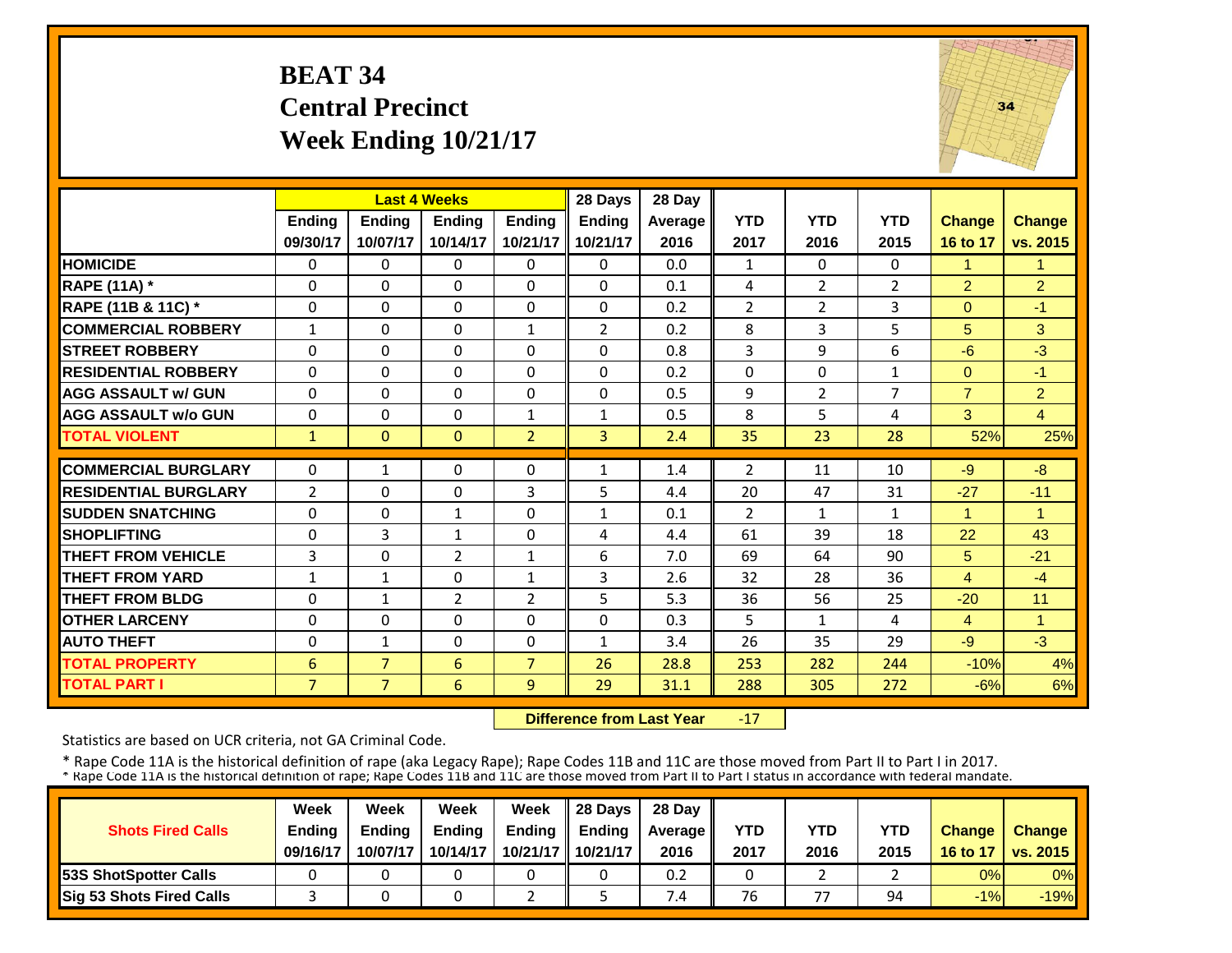### **BEAT 35 Central Precinct Week Ending 10/21/17**



|                             |                | <b>Last 4 Weeks</b> |                |                | 28 Days        | 28 Day  |                |                |              |               |                |
|-----------------------------|----------------|---------------------|----------------|----------------|----------------|---------|----------------|----------------|--------------|---------------|----------------|
|                             | <b>Ending</b>  | <b>Endina</b>       | <b>Endina</b>  | <b>Endina</b>  | <b>Ending</b>  | Average | <b>YTD</b>     | <b>YTD</b>     | <b>YTD</b>   | <b>Change</b> | <b>Change</b>  |
|                             | 09/30/17       | 10/07/17            | 10/14/17       | 10/21/17       | 10/21/17       | 2016    | 2017           | 2016           | 2015         | 16 to 17      | vs. 2015       |
| <b>HOMICIDE</b>             | $\Omega$       | $\Omega$            | 1              | $\Omega$       | 1              | 0.5     | $\overline{7}$ | 6              | 4            | 1             | 3              |
| <b>RAPE (11A) *</b>         | $\Omega$       | $\Omega$            | $\Omega$       | $\Omega$       | 0              | 0.2     | 3              | $\overline{2}$ | 0            | 1             | 3              |
| RAPE (11B & 11C) *          | $\mathbf{0}$   | $\Omega$            | $\Omega$       | $\Omega$       | 0              | 0.2     | $\overline{2}$ | $\overline{2}$ | $\mathbf{1}$ | $\Omega$      | $\mathbf{1}$   |
| <b>COMMERCIAL ROBBERY</b>   | $\Omega$       | $\Omega$            | $\Omega$       | $\Omega$       | $\Omega$       | 0.1     | $\mathbf{1}$   | $\Omega$       | 1            | 1             | $\Omega$       |
| <b>STREET ROBBERY</b>       | $\Omega$       | $\Omega$            | 1              | 0              | 1              | 1.5     | 9              | 16             | 14           | $-7$          | $-5$           |
| <b>RESIDENTIAL ROBBERY</b>  | $\Omega$       | $\Omega$            | $\Omega$       | 0              | 0              | 0.4     | 3              | 4              | 3            | $-1$          | $\Omega$       |
| <b>AGG ASSAULT w/ GUN</b>   | $\Omega$       | $\Omega$            | $\mathbf 1$    | $\Omega$       | $\mathbf{1}$   | 1.2     | 24             | 12             | 24           | 12            | $\Omega$       |
| <b>AGG ASSAULT w/o GUN</b>  | 0              | $\mathbf{1}$        | 1              | $\Omega$       | $\overline{2}$ | 1.2     | 18             | 10             | 12           | 8             | 6              |
| <b>TOTAL VIOLENT</b>        | $\mathbf{0}$   | $\mathbf{1}$        | 4              | $\Omega$       | 5              | 5.3     | 67             | 52             | 59           | 29%           | 14%            |
| <b>COMMERCIAL BURGLARY</b>  | $\Omega$       | $\Omega$            | $\Omega$       | $\Omega$       | 0              | 1.0     | $\mathbf{1}$   | 11             | 4            | $-10$         | $-3$           |
|                             |                |                     |                |                |                |         |                |                |              |               |                |
| <b>RESIDENTIAL BURGLARY</b> | $\mathbf{1}$   | $\mathbf{1}$        | 3              | $\Omega$       | 5              | 8.0     | 44             | 89             | 92           | $-45$         | $-48$          |
| <b>SUDDEN SNATCHING</b>     | 0              | $\Omega$            | 0              | 0              | 0              | 0.2     | $\overline{2}$ | $\overline{2}$ | 0            | $\mathbf{0}$  | $\overline{2}$ |
| <b>SHOPLIFTING</b>          | 0              | $\Omega$            | $\Omega$       | 0              | 0              | 0.3     | 3              | 3              | 5            | $\Omega$      | $-2$           |
| <b>THEFT FROM VEHICLE</b>   | $\overline{2}$ | 3                   | $\Omega$       | 0              | 5              | 5.0     | 62             | 56             | 53           | 6             | 9              |
| <b>THEFT FROM YARD</b>      | $\mathbf{1}$   | $\Omega$            | $\Omega$       | $\mathbf{1}$   | $\overline{2}$ | 2.1     | 29             | 25             | 26           | 4             | 3              |
| <b>THEFT FROM BLDG</b>      | $\Omega$       | $\mathbf{1}$        | $\Omega$       | $\mathbf{1}$   | $\overline{2}$ | 4.9     | 29             | 51             | 36           | $-22$         | $-7$           |
| <b>OTHER LARCENY</b>        | $\Omega$       | $\mathbf{1}$        | $\Omega$       | $\Omega$       | $\mathbf{1}$   | 0.3     | 5              | 3              | 4            | 2             | $\overline{1}$ |
| <b>AUTO THEFT</b>           | $\mathbf{1}$   | $\mathbf{1}$        | $\Omega$       | $\Omega$       | $\overline{2}$ | 3.9     | 29             | 42             | 42           | $-13$         | $-13$          |
| <b>TOTAL PROPERTY</b>       | 5              | $\overline{7}$      | 3              | $\overline{2}$ | 17             | 25.6    | 204            | 282            | 262          | $-28%$        | $-22%$         |
| <b>TOTAL PART I</b>         | 5              | 8                   | $\overline{7}$ | $\overline{2}$ | 22             | 30.9    | 271            | 334            | 321          | $-19%$        | $-16%$         |

 **Difference from Last Year** $-63$ 

Statistics are based on UCR criteria, not GA Criminal Code.

|                                 | Week          | Week          | Week     | Week                | 28 Davs       | 28 Day    |      |      |            |               |                       |
|---------------------------------|---------------|---------------|----------|---------------------|---------------|-----------|------|------|------------|---------------|-----------------------|
| <b>Shots Fired Calls</b>        | <b>Endina</b> | <b>Endina</b> | Ending   | <b>Ending</b>       | <b>Endina</b> | Average I | YTD  | YTD  | <b>YTD</b> | <b>Change</b> | <b>Change</b>         |
|                                 | 09/16/17      | 10/07/17      | 10/14/17 | 10/21/17   10/21/17 |               | 2016      | 2017 | 2016 | 2015       | 16 to 17      | <b>O</b> I vs. 2015 I |
| <b>153S ShotSpotter Calls</b>   |               |               |          |                     | 16            | 23.4      | 196  | 235  | 192        | 0%            | $0\%$                 |
| <b>Sig 53 Shots Fired Calls</b> |               |               |          |                     | 12            | 18.2      | 173  | 204  | 183        | $-15%$        | $-5%$                 |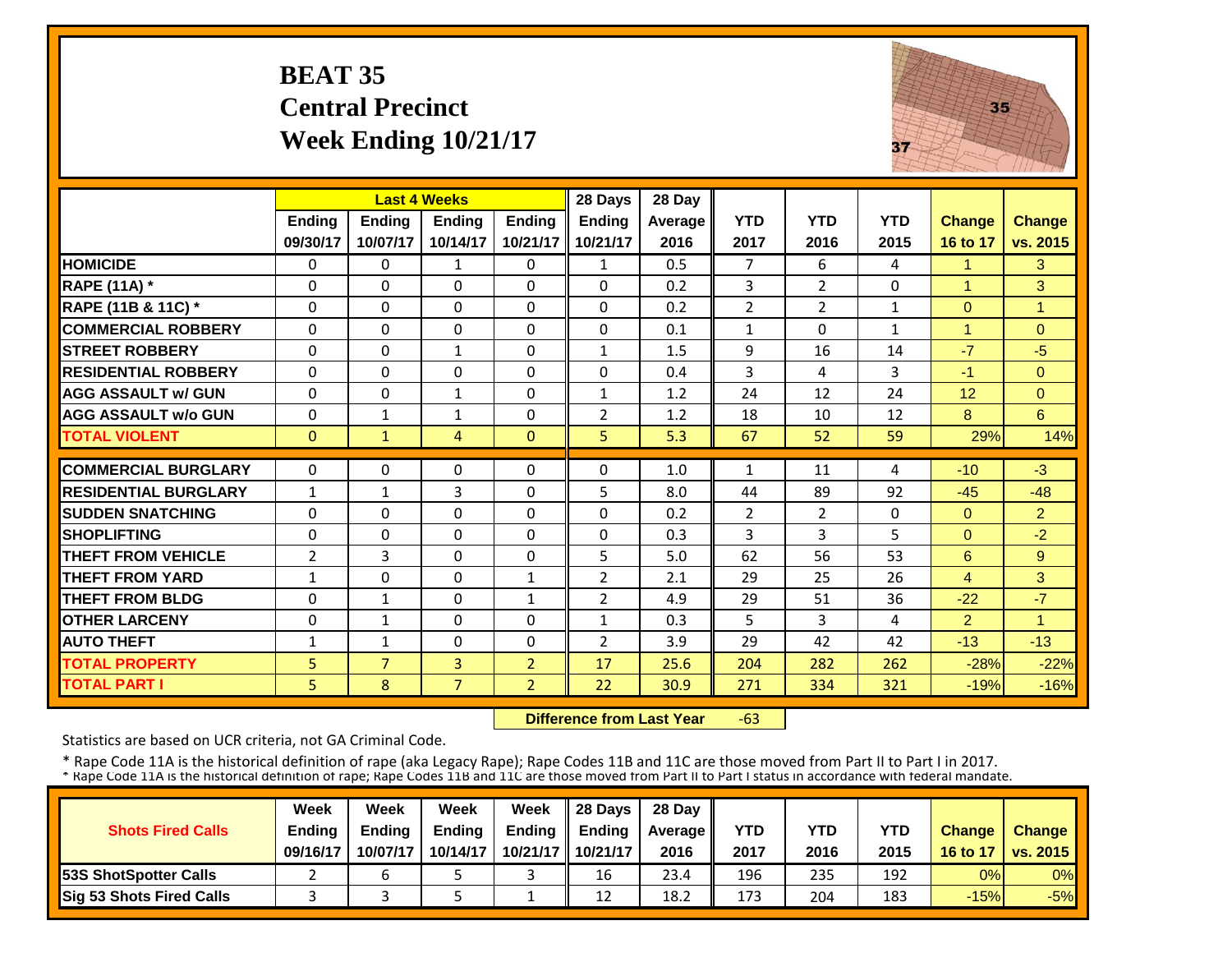|                             | <b>BEAT 37</b>     | <b>Central Precinct</b><br>Week Ending $10/21/17$ |                     |                           |                           |                 |                    |                    | 37                 |                           |                           |
|-----------------------------|--------------------|---------------------------------------------------|---------------------|---------------------------|---------------------------|-----------------|--------------------|--------------------|--------------------|---------------------------|---------------------------|
|                             |                    |                                                   | <b>Last 4 Weeks</b> |                           | 28 Days                   | 28 Day          |                    |                    |                    |                           |                           |
|                             | Ending<br>09/30/17 | <b>Ending</b><br>10/07/17                         | Ending<br>10/14/17  | <b>Ending</b><br>10/21/17 | <b>Ending</b><br>10/21/17 | Average<br>2016 | <b>YTD</b><br>2017 | <b>YTD</b><br>2016 | <b>YTD</b><br>2015 | <b>Change</b><br>16 to 17 | <b>Change</b><br>vs. 2015 |
| <b>HOMICIDE</b>             | 0                  | $\Omega$                                          | $\Omega$            | $\Omega$                  | $\Omega$                  | 0.1             | 0                  | $\Omega$           | $\mathbf{1}$       | $\Omega$                  | -1.                       |
| <b>RAPE (11A)</b> *         | $\Omega$           | $\Omega$                                          | $\Omega$            | 0                         | $\Omega$                  | 0.1             | $\overline{2}$     | $\mathbf{1}$       | $\Omega$           | $\mathbf{1}$              | $\overline{2}$            |
| RAPE (11B & 11C) *          | 0                  | $\Omega$                                          | 0                   | $\Omega$                  | $\Omega$                  | 0.2             | $\mathbf{0}$       | $\mathbf{1}$       | 0                  | $-1$                      | $\Omega$                  |
| <b>COMMERCIAL ROBBERY</b>   | $\Omega$           | $\Omega$                                          | $\Omega$            | $\Omega$                  | $\Omega$                  | 0.1             | $\overline{2}$     | $\mathbf{1}$       | $\overline{2}$     | $\mathbf{1}$              | $\Omega$                  |
| <b>STREET ROBBERY</b>       | $\Omega$           | $\mathbf{1}$                                      | 0                   | 0                         | $\mathbf{1}$              | 1.5             | $\overline{7}$     | 13                 | 16                 | $-6$                      | $-9$                      |
| <b>RESIDENTIAL ROBBERY</b>  | $\Omega$           | $\Omega$                                          | $\Omega$            | 0                         | $\Omega$                  | 0.0             | $\mathbf{1}$       | $\Omega$           | 0                  | $\overline{1}$            | $\overline{1}$            |
| <b>AGG ASSAULT w/ GUN</b>   | $\mathbf 0$        | 0                                                 | 0                   | 0                         | 0                         | 0.5             | 6                  | 6                  | $\overline{2}$     | $\mathbf{0}$              | $\overline{4}$            |
| <b>AGG ASSAULT w/o GUN</b>  | 0                  | 0                                                 | 0                   | $\Omega$                  | 0                         | 0.2             | 3                  | 3                  | 6                  | $\Omega$                  | $-3$                      |
| <b>TOTAL VIOLENT</b>        | $\mathbf{0}$       | $\mathbf{1}$                                      | $\Omega$            | $\Omega$                  | $\mathbf{1}$              | 2.6             | 21                 | 25                 | 27                 | $-16%$                    | $-22%$                    |
| <b>COMMERCIAL BURGLARY</b>  | $\Omega$           | $\Omega$                                          | $\Omega$            | $\Omega$                  | 0                         | 1.3             | 6                  | 16                 | 5                  | $-10$                     | $\blacktriangleleft$      |
| <b>RESIDENTIAL BURGLARY</b> | $\Omega$           | $\Omega$                                          | $\mathbf{1}$        | 0                         | $\mathbf{1}$              | 3.1             | 10                 | 34                 | 50                 | $-24$                     | $-40$                     |
| <b>SUDDEN SNATCHING</b>     | $\boldsymbol{0}$   | $\Omega$                                          | $\mathbf 0$         | $\mathbf{1}$              | $\mathbf{1}$              | 0.2             | 4                  | $\overline{2}$     | 4                  | $\overline{2}$            | $\overline{0}$            |
| <b>SHOPLIFTING</b>          | $\mathbf 0$        | $\Omega$                                          | $\mathbf 0$         | $\Omega$                  | $\Omega$                  | 3.3             | 32                 | 30                 | 22                 | $\overline{2}$            | 10                        |
| THEFT FROM VEHICLE          | $\mathbf{1}$       | $\mathbf 0$                                       | $\overline{2}$      | $\Omega$                  | 3                         | 7.3             | 74                 | 70                 | 143                | $\overline{4}$            | $-69$                     |
| <b>THEFT FROM YARD</b>      | $\mathbf{1}$       | $\Omega$                                          | $\Omega$            | 0                         | $\mathbf{1}$              | 3.1             | 14                 | 35                 | 28                 | $-21$                     | $-14$                     |
| <b>THEFT FROM BLDG</b>      | $\boldsymbol{0}$   | $\mathbf{1}$                                      | $\Omega$            | $\mathbf{1}$              | $\overline{2}$            | 2.4             | 18                 | 26                 | 31                 | -8                        | $-13$                     |
| <b>OTHER LARCENY</b>        | $\mathbf{1}$       | 0                                                 | 0                   | $\mathbf{1}$              | $\overline{2}$            | 0.2             | 12                 | $\mathbf{1}$       | 10                 | 11                        | $\overline{2}$            |
| <b>AUTO THEFT</b>           | $\mathbf 0$        | $\Omega$                                          | $\Omega$            | $\Omega$                  | $\Omega$                  | 1.4             | 21                 | 17                 | 36                 | $\overline{4}$            | $-15$                     |
| <b>TOTAL PROPERTY</b>       | 3                  | $\mathbf{1}$                                      | 3                   | 3                         | 10                        | 22.2            | 191                | 231                | 329                | $-17%$                    | $-42%$                    |
| <b>TOTAL PART I</b>         | 3                  | $\overline{2}$                                    | $\overline{3}$      | $\overline{3}$            | 11                        | 24.8            | 212                | 256                | 356                | $-17%$                    | $-40%$                    |

THE REAL PROPERTY.

 **Difference from Last Year**‐44

Statistics are based on UCR criteria, not GA Criminal Code.

|                                 | Week          | Week     | Week          | Week     | 28 Days       | 28 Day    |      |      |            |               |                          |
|---------------------------------|---------------|----------|---------------|----------|---------------|-----------|------|------|------------|---------------|--------------------------|
| <b>Shots Fired Calls</b>        | <b>Ending</b> | Ending   | <b>Ending</b> | Ending   | <b>Endina</b> | Average I | YTD  | YTD  | <b>YTD</b> | <b>Change</b> | <b>Change</b>            |
|                                 | 09/16/17      | 10/07/17 | 10/14/17      | 10/21/17 | 10/21/17      | 2016      | 2017 | 2016 | 2015       | 16 to 17      | $\vert$ vs. 2015 $\vert$ |
| <b>53S ShotSpotter Calls</b>    |               |          |               |          |               | 3.5       | 43   | 40   | 23         | 0%            | $0\%$                    |
| <b>Sig 53 Shots Fired Calls</b> |               |          |               |          |               | 12.7      | 93   | 117  | 123        | $-21%$        | $-24%$                   |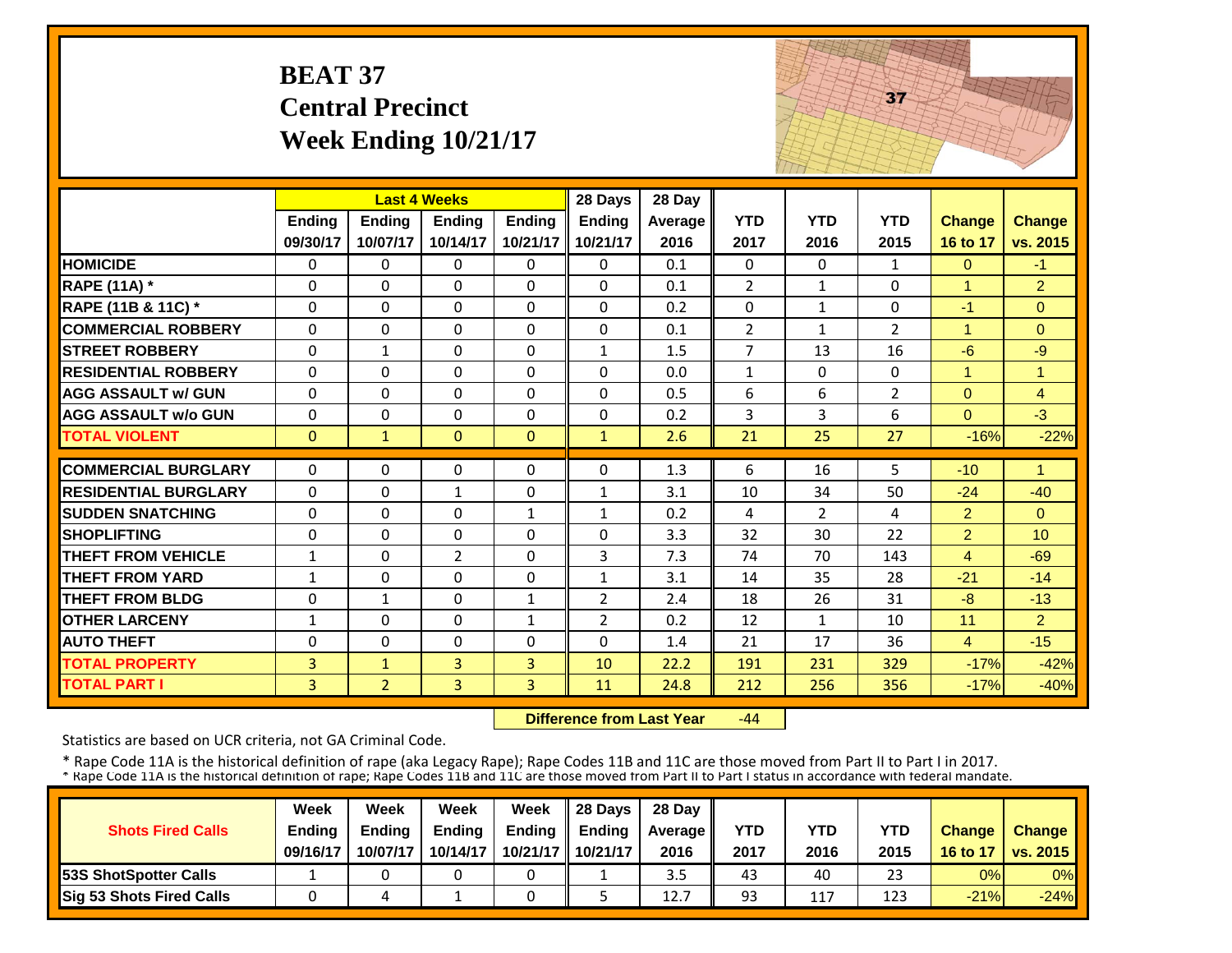

#### **COMPSTATSOUTHSIDE PRECINCT** CAPT. JOY GELLATLY **Week Ending 10/21/17**

**PRECINCT COMMANDER:**



|                             | Week          | Week           | <b>Weekly</b> | 28-Day        | 28-Day          | Avg             |                |            |            |                |                |
|-----------------------------|---------------|----------------|---------------|---------------|-----------------|-----------------|----------------|------------|------------|----------------|----------------|
|                             | <b>Ending</b> | <b>Ending</b>  | Avg           | <b>Ending</b> | Ending          | 28-Day          | <b>YTD</b>     | <b>YTD</b> | <b>YTD</b> | Change         | <b>Change</b>  |
|                             | 10/21/17      | 10/14/17       | 2016          | 10/21/17      | 09/23/17        | 2016            | 2017           | 2016       | 2015       | 16 to 17       | vs. 2015       |
| <b>HOMICIDE</b>             |               | 0              | 0             |               | 0               | 0               | 3              | 5.         | 5          | $-2$           | $-2$           |
| <b>RAPE (11A)</b> *         | $\bf{0}$      | $\Omega$       | $\Omega$      | 0             | 1               |                 | 6              | 10         | 5          | $-4$           |                |
| RAPE (11B & 11C) *          | $\bf{0}$      | $\Omega$       | $\Omega$      |               | $\Omega$        |                 | 4              | 9          |            | $-5$           | 3              |
| <b>COMMERCIAL ROBBERY</b>   | $\bf{0}$      | 1              | 1             | 3             | 2               | $\overline{2}$  | 23             | 27         | 12         | $-4$           | 11             |
| <b>STREET ROBBERY</b>       | 1             | $\overline{2}$ | 1             | 4             | 3               | 2               | 24             | 22         | 34         | $\overline{2}$ | $-10$          |
| <b>RESIDENTIAL ROBBERY</b>  | 4             | $\Omega$       | $\Omega$      | 1             | 1               | 0               | 3              | 6          | 11         | $-3$           | -8             |
| <b>AGG ASSAULT w/ GUN</b>   | $\bf{0}$      | 0              | 0             | $\mathbf{2}$  | 3               | $\overline{2}$  | 28             | 18         | 24         | 10             | 4              |
| <b>AGG ASSAULT w/o GUN</b>  | 1             | 4              | 1             | 3             | 4               | $\overline{2}$  | 25             | 26         | 23         | $-1$           | $\overline{2}$ |
| <b>TOTAL VIOLENT</b>        | 4             | $\overline{4}$ | 3             | 15            | 14              | 12 <sup>2</sup> | 116            | 123        | 115        | $-6%$          | $1\%$          |
|                             |               |                |               |               |                 |                 |                |            |            |                |                |
| <b>COMMERCIAL BURGLARY</b>  | $\bf{0}$      | 4              |               | 4             | 6               | 5.              | 46             | 44         | 41         | $\overline{2}$ | 5.             |
| <b>RESIDENTIAL BURGLARY</b> |               | 4              | 4             | 11            | $\overline{32}$ | 15              | 147            | 165        | 223        | $-18$          | $-76$          |
| <b>SUDDEN SNATCHING</b>     | 4             | 3              | $\Omega$      | 4             |                 |                 | $\overline{7}$ | 8          | 11         | $-1$           | $-4$           |
| <b>SHOPLIFTING</b>          | 16            | 13             | 12            | 49            | 23              | 49              | 526            | 493        | 586        | 33             | $-60$          |
| <b>THEFT FROM VEHICLE</b>   | 3             | 6              | 5             | 31            | 14              | 20              | 321            | 200        | 316        | 121            | 5              |
| <b>THEFT FROM YARD</b>      | $\mathbf{2}$  | 5              | 2             | 9             | 7               | 9               | 72             | 99         | 83         | $-27$          | $-11$          |
| <b>THEFT FROM BLDG</b>      | $\bf{0}$      | 3              | 3             | 8             | 12              | 13              | 157            | 123        | 190        | 34             | $-33$          |
| <b>OTHER LARCENY</b>        | $\bf{0}$      | $\Omega$       | $\Omega$      | 0             | 3               | $\overline{2}$  | 24             | 13         | 17         | 11             | $\overline{7}$ |
| <b>AUTO THEFT</b>           | $\bf{0}$      | 5              | 2             | 8             | 13              | 9               | 124            | 82         | 158        | 42             | $-34$          |
| <b>TOTAL PROPERTY</b>       | 23            | 43             | 30            | 124           | 111             | 120             | 1424           | 1227       | 1625       | 16%            | $-12%$         |
| <b>TOTAL PART I</b>         | 27            | 47             | 33            | 139           | 125             | 132             | 1540           | 1350       | 1740       | 14%            | $-11%$         |

Statistics are based on UCR criteria, not GA Criminal Code. **Difference from Last Year** 190

Statistics are preliminary, based on RMS data at the time prepared, and are subject to change due to late reports, reclassifications, updated locations, etc.

| <b>Citizen Initiated Calls</b> | Week<br><b>Ending</b><br>10/21/17 | Week<br><b>Ending</b><br>10/14/17 | <b>Weekly</b><br>Avg<br>2016 | 28-Day<br>Ending<br>10/21/17 | $28-Dav$<br><b>Ending</b><br>9/23/17 | Avg<br>$28-Day$<br>2016 | YTD<br>2017 | YTD<br>2016 | YTD<br>2015 | <b>Change</b><br>16 to 17 | <b>Change</b><br>vs. 2015 |
|--------------------------------|-----------------------------------|-----------------------------------|------------------------------|------------------------------|--------------------------------------|-------------------------|-------------|-------------|-------------|---------------------------|---------------------------|
| <b>Midnight Shift</b>          | 95                                |                                   | 91                           | 375                          | 308                                  | 364                     | 3657        | 3999        | 3964        | $-342$                    | $-307$                    |
| Day Shift                      | 229                               | 251                               | 247                          | 996                          | 897                                  | 986                     | 10081       | 11110       | 10927       | $-1029$                   | $-846$                    |
| <b>Afternoon Shift</b>         | 187                               | 221                               | 246                          | 934                          | 883                                  | 982                     | 9843        | 10981       | 10728       | $-1138$                   | $-885$                    |
| <b>TOTAL CITIZEN CFS</b>       | 511                               | 583                               | 583                          | 2305                         | 2088                                 | 2332                    | 23581       | 26090       | 25618       | $-9.6%$                   | $-8.0%$                   |
| 53S ShotSpotter Calls          |                                   |                                   |                              |                              |                                      |                         |             |             |             |                           | 0                         |
| Sig 53 Shots Fired Calls       |                                   | 10                                |                              | 34                           | 29                                   | 35                      | 317         | 361         | 288         | -44                       | 29                        |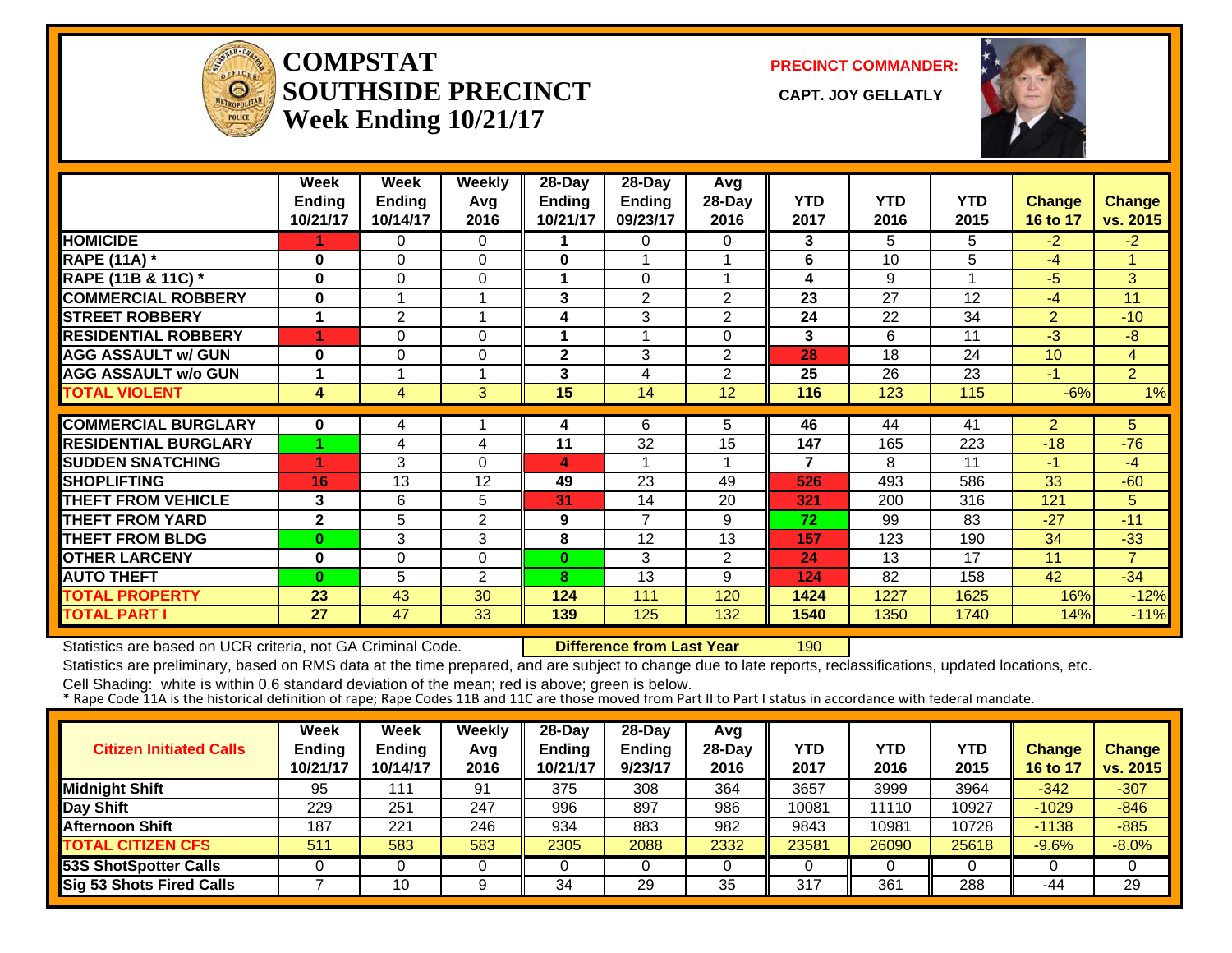### **BEAT 41 Southside Precinct Week Ending 10/21/17**

![](_page_25_Picture_1.jpeg)

|                             |                | <b>Last 4 Weeks</b> |                |                | 28 Days        | 28 Day  |                |              |                |                |                                  |
|-----------------------------|----------------|---------------------|----------------|----------------|----------------|---------|----------------|--------------|----------------|----------------|----------------------------------|
|                             | <b>Ending</b>  | <b>Endina</b>       | <b>Endina</b>  | <b>Endina</b>  | <b>Ending</b>  | Average | <b>YTD</b>     | <b>YTD</b>   | <b>YTD</b>     | <b>Change</b>  | <b>Change</b>                    |
|                             | 09/30/17       | 10/07/17            | 10/14/17       | 10/21/17       | 10/21/17       | 2016    | 2017           | 2016         | 2015           | 16 to 17       | vs. 2015                         |
| <b>HOMICIDE</b>             | $\Omega$       | $\Omega$            | $\Omega$       | $\Omega$       | 0              | 0.0     | $\Omega$       | $\Omega$     | $\mathbf{1}$   | $\Omega$       | $-1$                             |
| <b>RAPE (11A)</b> *         | $\mathbf 0$    | $\Omega$            | $\Omega$       | $\Omega$       | $\Omega$       | 0.2     | $\mathbf{1}$   | 3            | 0              | $-2$           | $\overline{1}$                   |
| RAPE (11B & 11C) *          | $\mathbf 0$    | $\mathbf{1}$        | $\mathbf{0}$   | $\Omega$       | $\mathbf{1}$   | 0.0     | $\mathbf{1}$   | $\Omega$     | $\mathbf{1}$   | $\overline{1}$ | $\mathbf{0}$                     |
| <b>COMMERCIAL ROBBERY</b>   | $\Omega$       | $\Omega$            | $\mathbf{1}$   | $\Omega$       | 1              | 0.4     | 9              | 5            | $\overline{2}$ | $\overline{4}$ | $\overline{7}$                   |
| <b>ISTREET ROBBERY</b>      | $\Omega$       | $\Omega$            | $\Omega$       | $\Omega$       | $\Omega$       | 0.3     | $\overline{2}$ | 3            | 5              | $-1$           | $-3$                             |
| <b>RESIDENTIAL ROBBERY</b>  | $\Omega$       | $\Omega$            | $\Omega$       | $\mathbf{1}$   | $\mathbf{1}$   | 0.1     | $\mathbf{1}$   | $\mathbf{1}$ | 3              | $\Omega$       | $-2$                             |
| <b>AGG ASSAULT w/ GUN</b>   | $\Omega$       | $\Omega$            | $\Omega$       | $\Omega$       | $\Omega$       | 0.3     | $\Omega$       | 4            | 0              | $-4$           | $\Omega$                         |
| <b>AGG ASSAULT w/o GUN</b>  | $\Omega$       | $\Omega$            | $\Omega$       | $\Omega$       | $\Omega$       | 0.5     | $\mathbf{1}$   | 4            | 0              | $-3$           | $\overline{1}$                   |
| <b>TOTAL VIOLENT</b>        | $\mathbf{0}$   | $\mathbf{1}$        | $\mathbf{1}$   | $\mathbf{1}$   | $\overline{3}$ | 1.8     | 15             | 20           | 12             | $-25%$         | 25%                              |
| <b>COMMERCIAL BURGLARY</b>  | $\Omega$       | $\Omega$            | $\overline{2}$ | 0              | $\overline{2}$ | 1.8     | 17             | 19           | 9              | $-2$           | 8                                |
| <b>RESIDENTIAL BURGLARY</b> |                |                     |                |                |                |         |                | 15           |                |                |                                  |
|                             | $\Omega$       | $\Omega$            | $\Omega$       | $\Omega$       | 0              | 1.1     | 12             |              | 8              | $-3$           | $\overline{4}$<br>$\overline{1}$ |
| <b>SUDDEN SNATCHING</b>     | $\Omega$       | $\Omega$            | 1              | $\Omega$       | 1              | 0.0     | $\overline{2}$ | $\Omega$     | $\mathbf{1}$   | $\overline{2}$ |                                  |
| <b>SHOPLIFTING</b>          | $\Omega$       | $\overline{2}$      | $\mathbf{1}$   | $\Omega$       | 3              | 2.4     | 25             | 22           | 15             | 3              | 10                               |
| <b>THEFT FROM VEHICLE</b>   | $\overline{2}$ | 4                   | $\mathbf{1}$   | 1              | 8              | 4.6     | 51             | 47           | 61             | 4              | $-10$                            |
| <b>THEFT FROM YARD</b>      | 0              | $\Omega$            | 4              | $\overline{2}$ | 6              | 1.7     | 20             | 20           | 33             | $\Omega$       | $-13$                            |
| <b>THEFT FROM BLDG</b>      | 0              | $\mathbf{1}$        | $\mathbf{1}$   | 0              | $\overline{2}$ | 2.3     | 37             | 23           | 49             | 14             | $-12$                            |
| <b>OTHER LARCENY</b>        | $\Omega$       | $\Omega$            | $\Omega$       | $\Omega$       | $\Omega$       | 0.2     | 3              | $\mathbf{1}$ | 4              | $\overline{2}$ | $-1$                             |
| <b>AUTO THEFT</b>           | $\Omega$       | $\Omega$            | $\mathbf{1}$   | 0              | $\mathbf{1}$   | 1.5     | 16             | 14           | 26             | $\overline{2}$ | $-10$                            |
| <b>TOTAL PROPERTY</b>       | $\overline{2}$ | $\overline{7}$      | 11             | 3              | 23             | 15.5    | 183            | 161          | 206            | 14%            | $-11%$                           |
| <b>TOTAL PART I</b>         | $\overline{2}$ | 8                   | 12             | 4              | 26             | 17.2    | 198            | 181          | 218            | 9%             | $-9%$                            |

 **Difference from Last Year**17

Statistics are based on UCR criteria, not GA Criminal Code.

|                               | Week          | Week          | Week          | Week          | $\parallel$ 28 Davs | 28 Day    |      |      |      |               |                     |
|-------------------------------|---------------|---------------|---------------|---------------|---------------------|-----------|------|------|------|---------------|---------------------|
| <b>Shots Fired Calls</b>      | <b>Ending</b> | <b>Ending</b> | <b>Ending</b> | <b>Ending</b> | <b>Ending</b>       | Average I | YTD  | YTD  | YTD  | <b>Change</b> | <b>Change</b>       |
|                               | 09/16/17      | 10/07/17      | 10/14/17      |               | 10/21/17   10/21/17 | 2016      | 2017 | 2016 | 2015 |               | 16 to 17   vs. 2015 |
| <b>153S ShotSpotter Calls</b> |               |               |               |               |                     | 0.1       |      |      |      | 0%            | $0\%$               |
| Sig 53 Shots Fired Calls      |               |               |               |               |                     | 1.8       | 25   | 17   | 15   | 47%           | 67%                 |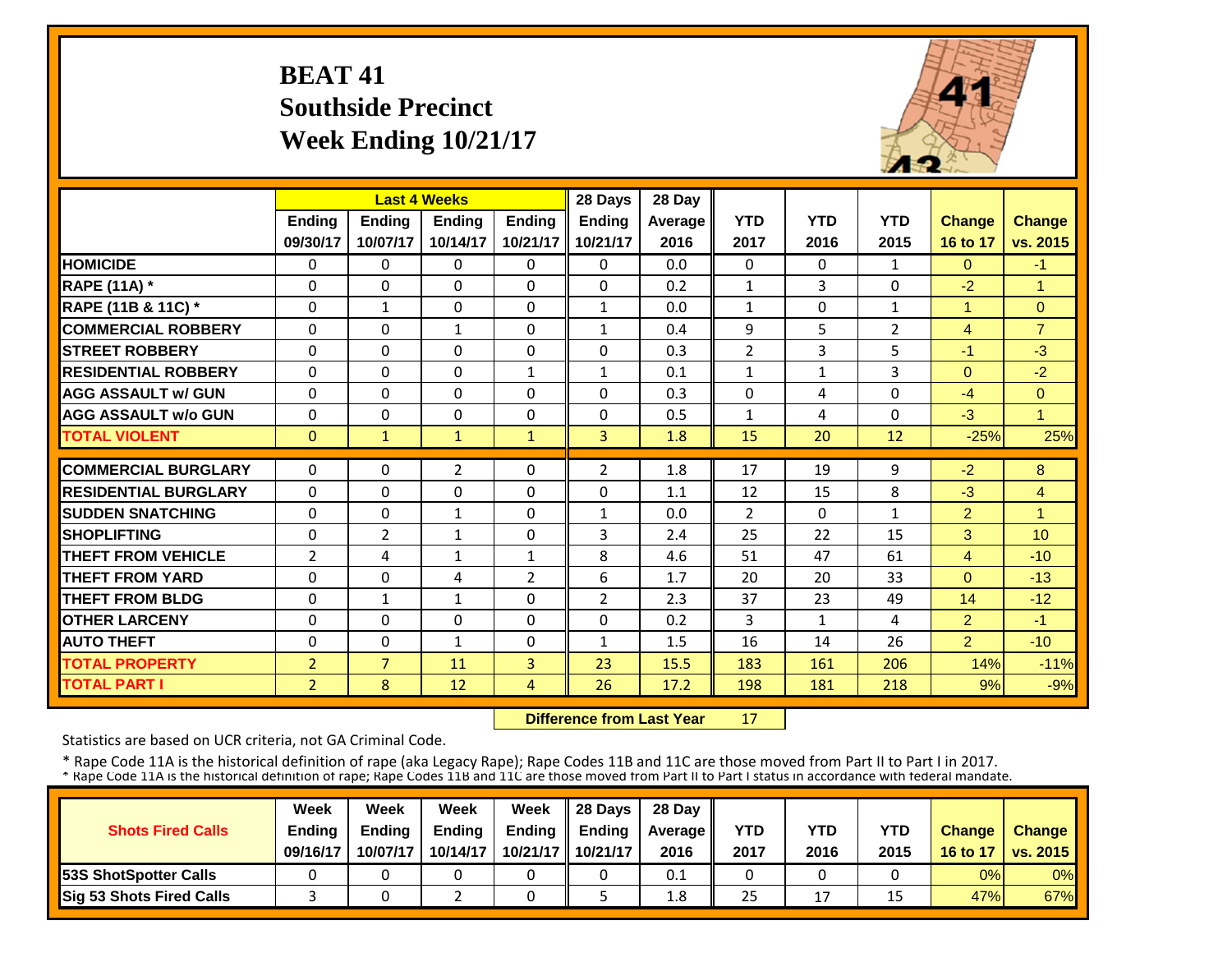### **BEAT 42 Southside Precinct Week Ending 10/21/17**

![](_page_26_Picture_1.jpeg)

|                             |                | <b>Last 4 Weeks</b> |                |                | 28 Days        | 28 Day  |                |                |              |               |                |
|-----------------------------|----------------|---------------------|----------------|----------------|----------------|---------|----------------|----------------|--------------|---------------|----------------|
|                             | <b>Ending</b>  | <b>Ending</b>       | <b>Endina</b>  | <b>Ending</b>  | <b>Ending</b>  | Average | <b>YTD</b>     | <b>YTD</b>     | <b>YTD</b>   | <b>Change</b> | <b>Change</b>  |
|                             | 09/30/17       | 10/07/17            | 10/14/17       | 10/21/17       | 10/21/17       | 2016    | 2017           | 2016           | 2015         | 16 to 17      | vs. 2015       |
| <b>HOMICIDE</b>             | $\Omega$       | $\Omega$            | $\Omega$       | $\Omega$       | $\Omega$       | 0.1     | $\mathbf{1}$   | $\Omega$       | $\mathbf{1}$ | $\mathbf{1}$  | $\Omega$       |
| <b>RAPE (11A) *</b>         | $\Omega$       | $\Omega$            | $\Omega$       | $\Omega$       | $\Omega$       | 0.2     | $\mathbf{1}$   | $\mathbf{1}$   | $\Omega$     | $\Omega$      | 1              |
| RAPE (11B & 11C) *          | 0              | $\Omega$            | $\Omega$       | $\Omega$       | $\Omega$       | 0.4     | $\overline{2}$ | 3              | $\Omega$     | $-1$          | $\overline{2}$ |
| <b>COMMERCIAL ROBBERY</b>   | $\mathbf{1}$   | $\Omega$            | $\Omega$       | $\Omega$       | $\mathbf{1}$   | 0.6     | $\overline{7}$ | $\overline{7}$ | $\mathbf{1}$ | $\Omega$      | 6              |
| <b>STREET ROBBERY</b>       | 0              | $\Omega$            | $\Omega$       | $\Omega$       | $\Omega$       | 0.9     | 6              | 9              | 11           | $-3$          | $-5$           |
| <b>RESIDENTIAL ROBBERY</b>  | $\Omega$       | $\Omega$            | $\Omega$       | $\Omega$       | $\Omega$       | 0.2     | $\mathbf{1}$   | 3              | 5            | $-2$          | $-4$           |
| <b>AGG ASSAULT w/ GUN</b>   | $\Omega$       | $\mathbf{1}$        | $\Omega$       | $\Omega$       | $\mathbf{1}$   | 0.5     | 8              | $\overline{7}$ | 8            | $\mathbf{1}$  | $\Omega$       |
| <b>AGG ASSAULT w/o GUN</b>  | $\Omega$       | $\Omega$            | $\mathbf{1}$   | $\mathbf{1}$   | $\overline{2}$ | 0.7     | 13             | 8              | 10           | 5             | 3              |
| <b>TOTAL VIOLENT</b>        | $\mathbf{1}$   | $\mathbf{1}$        | $\mathbf{1}$   | $\mathbf{1}$   | $\overline{4}$ | 3.7     | 39             | 38             | 36           | 3%            | 8%             |
| <b>COMMERCIAL BURGLARY</b>  | $\Omega$       | $\Omega$            | $\mathbf{1}$   | $\Omega$       | $\mathbf{1}$   | 1.4     | 13             | 8              | 15           | 5             | $-2$           |
| <b>RESIDENTIAL BURGLARY</b> | $\mathbf{1}$   | $\mathbf{1}$        | $\overline{2}$ | $\Omega$       | 4              | 4.5     | 32             | 50             | 63           | $-18$         | $-31$          |
| <b>SUDDEN SNATCHING</b>     | $\mathbf 0$    | $\Omega$            | $\Omega$       | $\Omega$       | $\Omega$       | 0.1     | $\mathbf{1}$   | $\Omega$       | 4            | $\mathbf{1}$  | $-3$           |
| <b>SHOPLIFTING</b>          | 4              | $\mathbf{1}$        | $\overline{2}$ | 1              | 8              | 9.0     | 72             | 80             | 149          | $-8$          | $-77$          |
| <b>THEFT FROM VEHICLE</b>   | $\overline{2}$ | 4                   | 2              | $\Omega$       | 8              | 5.8     | 87             | 60             | 100          | 27            | $-13$          |
| <b>THEFT FROM YARD</b>      | 0              | $\Omega$            | 1              | 0              | $\mathbf{1}$   | 2.3     | 13             | 23             | 22           | $-10$         | $-9$           |
| <b>THEFT FROM BLDG</b>      | $\Omega$       | $\Omega$            | $\Omega$       | 0              | 0              | 3.0     | 32             | 31             | 47           | 1             | $-15$          |
| <b>OTHER LARCENY</b>        | $\Omega$       | $\Omega$            | $\Omega$       | $\Omega$       | $\Omega$       | 0.5     | 6              | 3              | 4            | 3             | $\overline{2}$ |
| <b>AUTO THEFT</b>           | $\Omega$       | $\mathbf{1}$        | $\overline{2}$ | $\Omega$       | 3              | 2.3     | 51             | 22             | 52           | 29            | $-1$           |
| <b>TOTAL PROPERTY</b>       | $\overline{7}$ | $\overline{7}$      | 10             | 1              | 25             | 28.8    | 307            | 277            | 456          | 11%           | $-33%$         |
| <b>TOTAL PART I</b>         | 8              | 8                   | 11             | $\overline{2}$ | 29             | 32.4    | 346            | 315            | 492          | 10%           | $-30%$         |

 **Difference from Last Year**31

Statistics are based on UCR criteria, not GA Criminal Code.

|                               | Week          | Week     | Week          | Week          | Il 28 Davs    | 28 Day         |      |      |      |               |                 |
|-------------------------------|---------------|----------|---------------|---------------|---------------|----------------|------|------|------|---------------|-----------------|
| <b>Shots Fired Calls</b>      | <b>Ending</b> | Ending   | <b>Ending</b> | <b>Ending</b> | <b>Ending</b> | <b>Average</b> | YTD  | YTD  | YTD  | <b>Change</b> | <b>Change</b>   |
|                               | 09/16/17      | 10/07/17 | 10/14/17      | 10/21/17      | 10/21/17      | 2016           | 2017 | 2016 | 2015 | 16 to 17      | <b>vs. 2015</b> |
| <b>153S ShotSpotter Calls</b> |               |          |               |               |               | 0.0            |      |      |      | 0%            | $0\%$           |
| Sig 53 Shots Fired Calls      |               |          |               |               |               | 4.6            | 59   | 82   | 67   | $-28%$        | $-12%$          |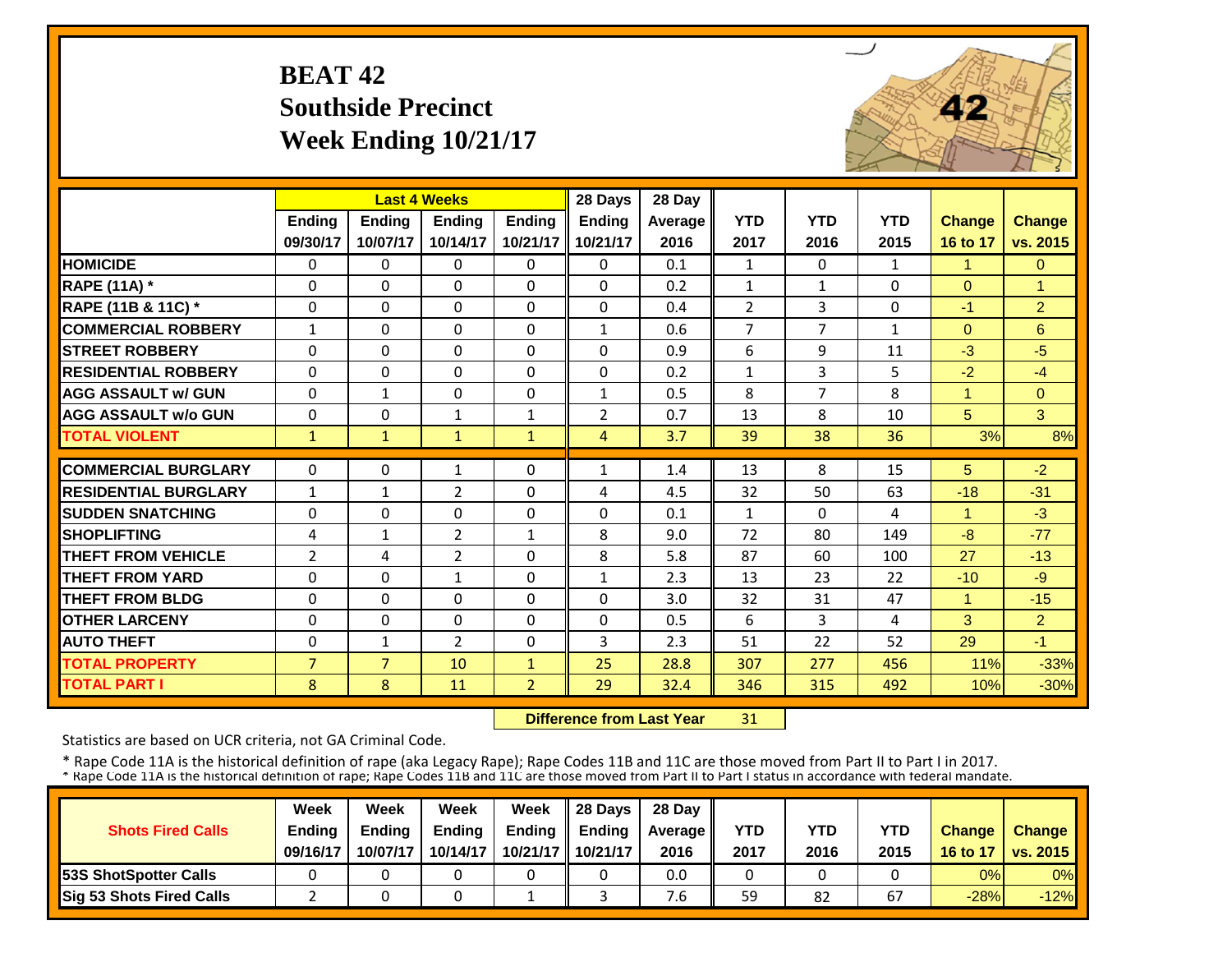#### **BEAT 43 Southside Precinct Week Ending 10/21/17**

![](_page_27_Picture_1.jpeg)

|                             |               |                | <b>Last 4 Weeks</b> |               | 28 Days        | 28 Day  |                |                |                |                 |                |
|-----------------------------|---------------|----------------|---------------------|---------------|----------------|---------|----------------|----------------|----------------|-----------------|----------------|
|                             | <b>Ending</b> | Ending         | <b>Ending</b>       | <b>Ending</b> | <b>Ending</b>  | Average | <b>YTD</b>     | <b>YTD</b>     | <b>YTD</b>     | <b>Change</b>   | <b>Change</b>  |
|                             | 09/30/17      | 10/07/17       | 10/14/17            | 10/21/17      | 10/21/17       | 2016    | 2017           | 2016           | 2015           | 16 to 17        | vs. 2015       |
| <b>HOMICIDE</b>             | $\Omega$      | $\Omega$       | 0                   | $\Omega$      | 0              | 0.2     | $\Omega$       | 3              | $\mathbf{1}$   | $-3$            | $-1$           |
| <b>RAPE (11A)</b> *         | $\Omega$      | $\Omega$       | $\Omega$            | $\Omega$      | 0              | 0.1     | $\Omega$       | $\mathbf{1}$   | 0              | $-1$            | $\Omega$       |
| RAPE (11B & 11C) *          | $\mathbf 0$   | $\Omega$       | $\Omega$            | $\Omega$      | 0              | 0.1     | $\Omega$       | $\mathbf{1}$   | 0              | $-1$            | $\Omega$       |
| <b>COMMERCIAL ROBBERY</b>   | $\Omega$      | 1              | $\Omega$            | $\Omega$      | $\mathbf{1}$   | 0.8     | $\overline{3}$ | 10             | 5              | $-7$            | $-2$           |
| <b>STREET ROBBERY</b>       | $\Omega$      | $\mathbf{1}$   | $\Omega$            | $\Omega$      | 1              | 0.5     | 5              | 6              | 10             | $-1$            | $-5$           |
| <b>RESIDENTIAL ROBBERY</b>  | $\Omega$      | $\Omega$       | $\Omega$            | 0             | 0              | 0.1     | $\Omega$       | $\mathbf{1}$   | 0              | $-1$            | $\Omega$       |
| <b>AGG ASSAULT w/ GUN</b>   | $\Omega$      | $\mathbf{1}$   | $\Omega$            | 0             | $\mathbf{1}$   | 0.1     | 4              | $\mathbf{1}$   | 7              | 3               | $-3$           |
| <b>AGG ASSAULT w/o GUN</b>  | 0             | $\Omega$       | $\Omega$            | $\Omega$      | 0              | 0.5     | 3              | 6              | 4              | $-3$            | $-1$           |
| <b>TOTAL VIOLENT</b>        | $\mathbf{0}$  | $\overline{3}$ | $\Omega$            | $\Omega$      | $\overline{3}$ | 2.3     | 15             | 29             | 27             | $-48%$          | $-44%$         |
| <b>COMMERCIAL BURGLARY</b>  | $\Omega$      | $\Omega$       | 1                   | 0             | 1              | 1.1     | 6              | 15             | 11             | $-9$            | $-5$           |
| <b>RESIDENTIAL BURGLARY</b> | $\mathbf{1}$  | $\Omega$       | 0                   | 0             | 1              | 2.1     | 27             | 26             | 24             | 1               | 3              |
| <b>SUDDEN SNATCHING</b>     | $\Omega$      | $\Omega$       | $\mathbf{1}$        | $\mathbf{1}$  | 2              | 0.3     | 3              | 4              | $\overline{2}$ | $-1$            | $\overline{1}$ |
| <b>SHOPLIFTING</b>          | 3             | 4              | 5                   | 8             | 20             | 25.6    | 249            | 264            | 286            | $-15$           | $-37$          |
| <b>THEFT FROM VEHICLE</b>   | $\mathbf{1}$  | 3              | $\mathbf{1}$        | $\Omega$      | 5              | 2.8     | 49             | 26             | 44             | 23              | 5              |
| <b>THEFT FROM YARD</b>      | $\Omega$      | $\Omega$       | $\Omega$            | $\Omega$      | 0              | 1.3     | 14             | 16             | 10             | $-2$            | $\overline{4}$ |
| <b>THEFT FROM BLDG</b>      | 0             | $\mathbf{1}$   | $\Omega$            | $\Omega$      | $\mathbf{1}$   | 2.9     | 37             | 27             | 33             | 10 <sup>1</sup> | $\overline{4}$ |
| <b>OTHER LARCENY</b>        | $\Omega$      | $\Omega$       | $\Omega$            | 0             | 0              | 0.2     | 4              | $\overline{2}$ | $\overline{2}$ | $\overline{2}$  | $\overline{2}$ |
| <b>AUTO THEFT</b>           | 1             | 1              | $\Omega$            | 0             | $\overline{2}$ | 1.1     | 16             | 12             | 25             | $\overline{4}$  | $-9$           |
| <b>TOTAL PROPERTY</b>       | 6             | 9              | 8                   | 9             | 32             | 37.5    | 405            | 392            | 437            | 3%              | $-7%$          |
| <b>TOTAL PART I</b>         | 6             | 12             | 8                   | 9             | 35             | 39.8    | 420            | 421            | 464            | 0%              | $-9%$          |

 **Difference from Last Year**‐1

Statistics are based on UCR criteria, not GA Criminal Code.

|                               | Week          | Week          | Week          | Week          | $\parallel$ 28 Davs | 28 Day    |      |      |      |               |                     |
|-------------------------------|---------------|---------------|---------------|---------------|---------------------|-----------|------|------|------|---------------|---------------------|
| <b>Shots Fired Calls</b>      | <b>Ending</b> | <b>Ending</b> | <b>Ending</b> | <b>Ending</b> | <b>Ending</b>       | Average I | YTD  | YTD  | YTD  | <b>Change</b> | <b>Change</b>       |
|                               | 09/16/17      | 10/07/17      | 10/14/17      |               | 10/21/17   10/21/17 | 2016      | 2017 | 2016 | 2015 |               | 16 to 17   vs. 2015 |
| <b>153S ShotSpotter Calls</b> |               |               |               |               |                     | 0.0       |      |      |      | 0%            | $0\%$               |
| Sig 53 Shots Fired Calls      |               |               |               |               |                     | 5.4       | 36   | 53   | 43   | $-32%$        | $-16%$              |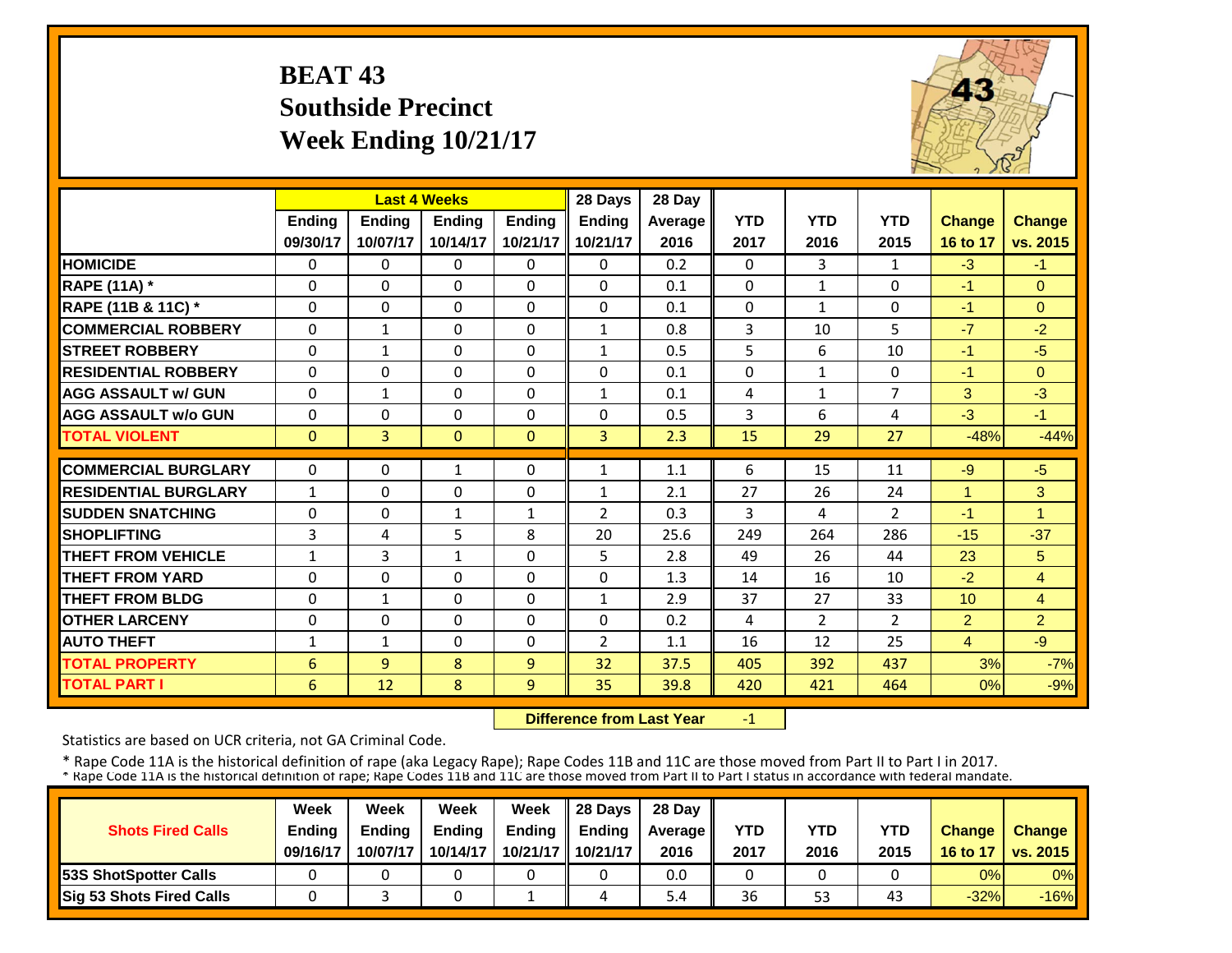#### **BEAT 44 Southside Precinct Week Ending 10/21/17**

![](_page_28_Picture_1.jpeg)

|                             |                | <b>Last 4 Weeks</b> |                |                | 28 Days        | 28 Day         |                |                |                |                     |                |
|-----------------------------|----------------|---------------------|----------------|----------------|----------------|----------------|----------------|----------------|----------------|---------------------|----------------|
|                             | <b>Ending</b>  | Ending              | <b>Endina</b>  | <b>Endina</b>  | <b>Ending</b>  | <b>Average</b> | <b>YTD</b>     | <b>YTD</b>     | <b>YTD</b>     | <b>Change</b>       | <b>Change</b>  |
|                             | 09/30/17       | 10/07/17            | 10/14/17       | 10/21/17       | 10/21/17       | 2016           | 2017           | 2016           | 2015           | 16 to 17            | vs. 2015       |
| <b>HOMICIDE</b>             | $\Omega$       | 0                   | $\mathbf 0$    | $\Omega$       | $\Omega$       | 0.1            | $\mathbf{1}$   | $\mathbf{1}$   | $\mathbf{1}$   | $\Omega$            | $\Omega$       |
| <b>RAPE (11A) *</b>         | $\Omega$       | $\Omega$            | $\Omega$       | $\Omega$       | $\Omega$       | 0.2            | 3              | 3              | 4              | $\Omega$            | $-1$           |
| RAPE (11B & 11C) *          | $\Omega$       | $\Omega$            | $\Omega$       | $\Omega$       | $\Omega$       | 0.3            | $\mathbf{1}$   | 3              | 0              | $-2$                | $\overline{1}$ |
| <b>COMMERCIAL ROBBERY</b>   | $\Omega$       | 0                   | $\Omega$       | $\Omega$       | $\Omega$       | 0.2            | $\mathbf{1}$   | 3              | 3              | $-2$                | $-2$           |
| <b>STREET ROBBERY</b>       | $\Omega$       | $\Omega$            | 0              | $\Omega$       | $\Omega$       | 0.2            | $\overline{7}$ | $\mathbf{1}$   | 6              | $6\phantom{1}$      | 1              |
| <b>RESIDENTIAL ROBBERY</b>  | $\Omega$       | 0                   | $\Omega$       | $\Omega$       | $\Omega$       | 0.1            | $\mathbf{1}$   | $\mathbf{1}$   | 3              | $\Omega$            | $-2$           |
| <b>AGG ASSAULT w/ GUN</b>   | $\Omega$       | 0                   | $\Omega$       | 0              | $\Omega$       | 0.5            | 11             | 4              | 6              | $\overline{7}$      | 5              |
| <b>AGG ASSAULT w/o GUN</b>  | $\Omega$       | 0                   | $\Omega$       | $\Omega$       | $\Omega$       | 0.6            | 5              | 7              | 6              | $-2$                | $-1$           |
| <b>TOTAL VIOLENT</b>        | $\mathbf{0}$   | $\Omega$            | $\Omega$       | $\Omega$       | $\Omega$       | 2.3            | 30             | 23             | 29             | 30%                 | 3%             |
| <b>COMMERCIAL BURGLARY</b>  | $\Omega$       | 0                   | 0              | $\Omega$       | $\Omega$       | 0.2            | 7              | $\overline{2}$ | 5              | 5                   | $\overline{2}$ |
| <b>RESIDENTIAL BURGLARY</b> | $\mathbf{1}$   | $\mathbf{1}$        | 1              | 1              | 4              | 3.7            | 50             | 37             | 87             | 13                  | $-37$          |
| <b>ISUDDEN SNATCHING</b>    | $\Omega$       | $\Omega$            | 1              | $\Omega$       | 1              | 0.2            | $\Omega$       | $\overline{2}$ | $\overline{2}$ | $-2$                | $-2$           |
| <b>SHOPLIFTING</b>          | $\Omega$       | 0                   | $\Omega$       | $\mathbf{1}$   | $\mathbf{1}$   | 1.1            | 16             | 13             | $\overline{7}$ | 3                   | 9              |
| <b>THEFT FROM VEHICLE</b>   | $\overline{2}$ | $\overline{2}$      | $\overline{2}$ | $\overline{2}$ | 8              | 4.1            | 75             | 42             | 64             | 33                  | 11             |
| <b>THEFT FROM YARD</b>      | $\Omega$       | $\mathbf{1}$        | $\Omega$       | $\Omega$       | $\mathbf{1}$   | 1.6            | 18             | 19             | 11             | $-1$                | $\overline{7}$ |
| <b>THEFT FROM BLDG</b>      | $\mathbf{1}$   | $\Omega$            | $\mathbf{1}$   | $\Omega$       | $\overline{2}$ | 2.8            | 30             | 26             | 32             | $\overline{4}$      | $-2$           |
| <b>OTHER LARCENY</b>        | $\Omega$       | $\Omega$            | $\Omega$       | $\Omega$       | $\Omega$       |                | 6              |                | 6              |                     | $\Omega$       |
| <b>AUTO THEFT</b>           | $\Omega$       | $\Omega$            |                | $\Omega$       |                | 0.2            | 26             | 2<br>20        | 35             | $\overline{4}$<br>6 | $-9$           |
|                             |                |                     | $\mathbf{1}$   |                | 1              | 2.1            |                |                |                |                     |                |
| <b>TOTAL PROPERTY</b>       | $\overline{4}$ | $\overline{4}$      | 6              | $\overline{4}$ | 18             | 16.1           | 228            | 163            | 249            | 40%                 | $-8%$          |
| <b>TOTAL PART I</b>         | $\overline{4}$ | $\overline{4}$      | 6              | $\overline{4}$ | 18             | 18.4           | 258            | 186            | 278            | 39%                 | $-7%$          |

 **Difference from Last Year**72

Statistics are based on UCR criteria, not GA Criminal Code.

|                               | Week          | Week          | Week          | Week          | $\parallel$ 28 Davs | 28 Day    |      |      |      |               |                     |
|-------------------------------|---------------|---------------|---------------|---------------|---------------------|-----------|------|------|------|---------------|---------------------|
| <b>Shots Fired Calls</b>      | <b>Ending</b> | <b>Ending</b> | <b>Ending</b> | <b>Ending</b> | <b>Ending</b>       | Average I | YTD  | YTD  | YTD  | <b>Change</b> | <b>Change</b>       |
|                               | 09/16/17      | 10/07/17      | 10/14/17      |               | 10/21/17   10/21/17 | 2016      | 2017 | 2016 | 2015 |               | 16 to 17   vs. 2015 |
| <b>153S ShotSpotter Calls</b> |               |               |               |               |                     | 0.0       |      |      |      | 0%            | $0\%$               |
| Sig 53 Shots Fired Calls      |               |               |               |               |                     | 8.2       | 93   | 81   | 67   | 15%           | <b>39%</b>          |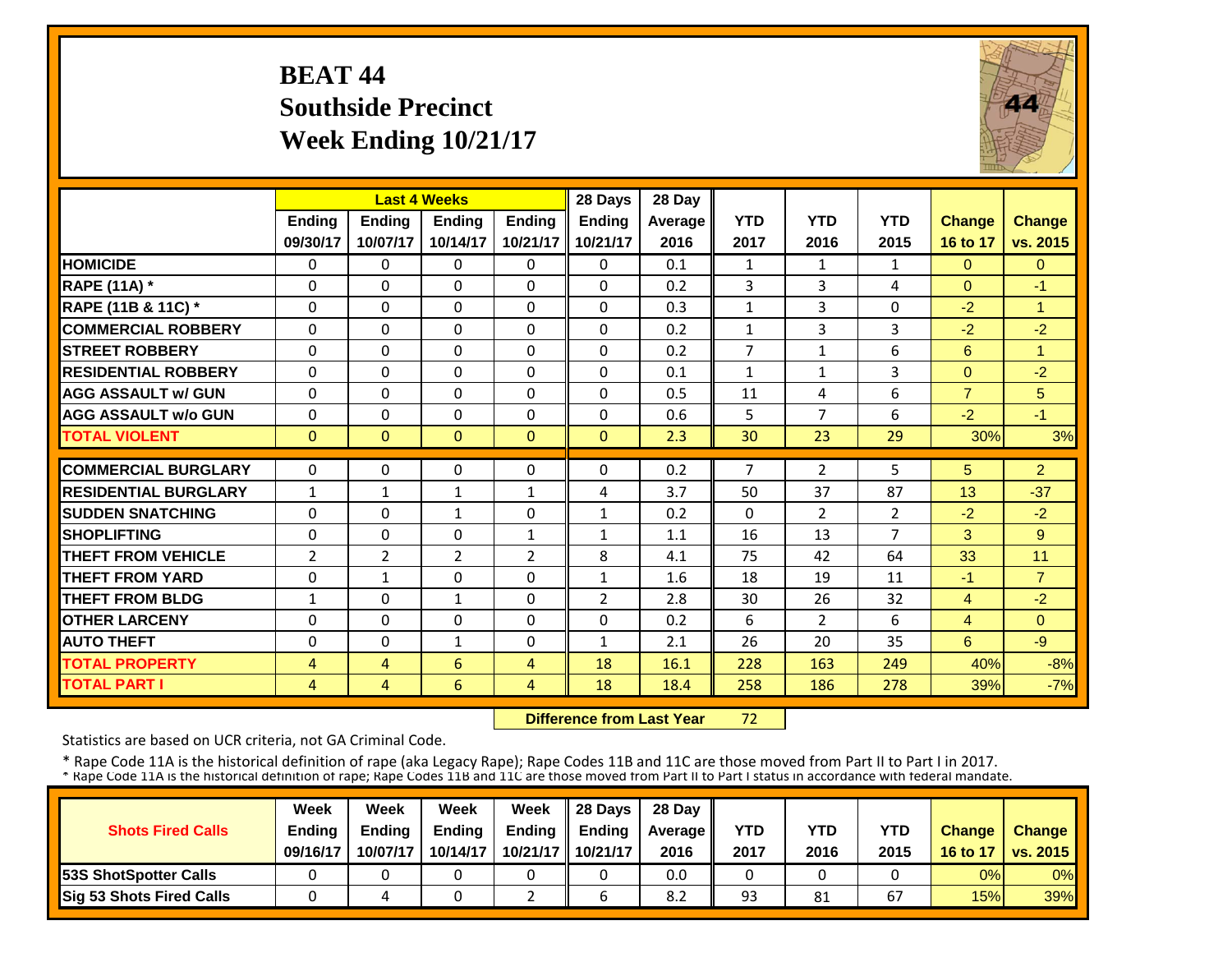#### **BEAT 45 Southside Precinct Week Ending 10/21/17**

![](_page_29_Picture_1.jpeg)

|                             |               |               | <b>Last 4 Weeks</b> |               | 28 Days        | 28 Day  |                |                |                |               |                |
|-----------------------------|---------------|---------------|---------------------|---------------|----------------|---------|----------------|----------------|----------------|---------------|----------------|
|                             | <b>Ending</b> | <b>Ending</b> | <b>Endina</b>       | <b>Endina</b> | <b>Ending</b>  | Average | <b>YTD</b>     | <b>YTD</b>     | <b>YTD</b>     | <b>Change</b> | <b>Change</b>  |
|                             | 09/30/17      | 10/07/17      | 10/14/17            | 10/21/17      | 10/21/17       | 2016    | 2017           | 2016           | 2015           | 16 to 17      | vs. 2015       |
| <b>HOMICIDE</b>             | $\Omega$      | $\Omega$      | $\Omega$            | $\Omega$      | $\Omega$       | 0.1     | $\Omega$       | $\mathbf{1}$   | 0              | $-1$          | $\Omega$       |
| <b>RAPE (11A) *</b>         | $\Omega$      | $\Omega$      | $\Omega$            | $\Omega$      | $\Omega$       | 0.0     | $\Omega$       | $\mathbf{1}$   | $\Omega$       | $-1$          | $\Omega$       |
| RAPE (11B & 11C) *          | $\Omega$      | $\Omega$      | $\Omega$            | $\Omega$      | $\Omega$       | 0.2     | $\Omega$       | $\mathbf{1}$   | $\Omega$       | $-1$          | $\Omega$       |
| <b>COMMERCIAL ROBBERY</b>   | $\mathbf{0}$  | $\Omega$      | $\Omega$            | $\Omega$      | 0              | 0.0     | $\Omega$       | $\Omega$       | 0              | $\Omega$      | $\mathbf{0}$   |
| <b>STREET ROBBERY</b>       | $\mathbf 0$   | $\Omega$      | 0                   | $\mathbf{1}$  | 1              | 0.2     | $\mathbf{1}$   | $\Omega$       | 0              | 1             | $\mathbf{1}$   |
| <b>RESIDENTIAL ROBBERY</b>  | $\Omega$      | $\Omega$      | $\Omega$            | $\Omega$      | 0              | 0.0     | $\Omega$       | $\Omega$       | 0              | $\Omega$      | $\Omega$       |
| <b>AGG ASSAULT w/ GUN</b>   | $\Omega$      | $\Omega$      | $\Omega$            | $\Omega$      | $\Omega$       | 0.0     | $\mathbf{1}$   | $\Omega$       | $\Omega$       | 1             | $\overline{1}$ |
| <b>AGG ASSAULT w/o GUN</b>  | $\Omega$      | $\Omega$      | $\Omega$            | $\Omega$      | $\Omega$       | 0.1     | $\Omega$       | $\mathbf{1}$   | 0              | $-1$          | $\Omega$       |
| <b>TOTAL VIOLENT</b>        | $\mathbf{0}$  | $\mathbf{0}$  | $\mathbf{0}$        | $\mathbf{1}$  | $\mathbf{1}$   | 0.5     | $\overline{2}$ | $\overline{4}$ | $\overline{0}$ | $-50%$        | #DIV/0!        |
| <b>COMMERCIAL BURGLARY</b>  | $\Omega$      | $\Omega$      |                     |               |                |         |                | $\Omega$       |                |               |                |
|                             |               |               | 0                   | $\Omega$      | 0              | 0.0     | $\Omega$       |                | 1              | $\Omega$      | $-1$           |
| <b>RESIDENTIAL BURGLARY</b> | $\Omega$      | $\Omega$      | $\Omega$            | $\Omega$      | $\Omega$       | 1.4     | 11             | 17             | 22             | $-6$          | $-11$          |
| <b>SUDDEN SNATCHING</b>     | $\Omega$      | $\Omega$      | $\Omega$            | $\Omega$      | $\Omega$       | 0.0     | $\Omega$       | $\Omega$       | 0              | $\Omega$      | $\Omega$       |
| <b>SHOPLIFTING</b>          | $\Omega$      | $\Omega$      | $\Omega$            | $\Omega$      | $\Omega$       | 0.0     | $\Omega$       | $\Omega$       | 0              | $\Omega$      | $\Omega$       |
| <b>THEFT FROM VEHICLE</b>   | 0             | $\Omega$      | 0                   | $\Omega$      | 0              | 0.7     | 8              | 9              | 6              | $-1$          | $\overline{2}$ |
| <b>THEFT FROM YARD</b>      | 0             | $\Omega$      | 0                   | $\Omega$      | 0              | 0.3     | $\overline{2}$ | 4              | 1              | $-2$          | 1              |
| <b>THEFT FROM BLDG</b>      | $\mathbf{1}$  | $\Omega$      | $\mathbf{1}$        | $\Omega$      | $\overline{2}$ | 0.2     | 4              | $\mathbf{1}$   | 9              | 3             | $-5$           |
| <b>OTHER LARCENY</b>        | $\Omega$      | $\Omega$      | $\Omega$            | $\Omega$      | $\Omega$       | 0.2     | $\mathbf{1}$   | 1              | 0              | $\Omega$      | 1              |
| <b>AUTO THEFT</b>           | $\Omega$      | $\Omega$      | $\Omega$            | $\Omega$      | $\Omega$       | 0.4     | 3              | 4              | 3              | $-1$          | $\Omega$       |
| <b>TOTAL PROPERTY</b>       | $\mathbf{1}$  | $\Omega$      | $\mathbf{1}$        | $\Omega$      | $\overline{2}$ | 3.2     | 29             | 36             | 42             | $-19%$        | $-31%$         |
| <b>TOTAL PART I</b>         | $\mathbf{1}$  | $\mathbf{0}$  | $\mathbf{1}$        | $\mathbf{1}$  | $\overline{3}$ | 3.7     | 31             | 40             | 42             | $-23%$        | $-26%$         |

 **Difference from Last Year** $-9$ 

Statistics are based on UCR criteria, not GA Criminal Code.

|                               | Week          | Week          | Week          | Week          | $\parallel$ 28 Davs | 28 Day    |      |      |      |               |                     |
|-------------------------------|---------------|---------------|---------------|---------------|---------------------|-----------|------|------|------|---------------|---------------------|
| <b>Shots Fired Calls</b>      | <b>Ending</b> | <b>Ending</b> | <b>Ending</b> | <b>Ending</b> | <b>Ending</b>       | Average I | YTD  | YTD  | YTD  | <b>Change</b> | <b>Change</b>       |
|                               | 09/16/17      | 10/07/17      | 10/14/17      |               | 10/21/17   10/21/17 | 2016      | 2017 | 2016 | 2015 |               | 16 to 17   vs. 2015 |
| <b>153S ShotSpotter Calls</b> |               |               |               |               |                     | 0.0       |      |      |      | 0%            | $0\%$               |
| Sig 53 Shots Fired Calls      |               |               |               |               |                     | 4.2       | 36   | 47   | 35   | $-23%$        | 3%                  |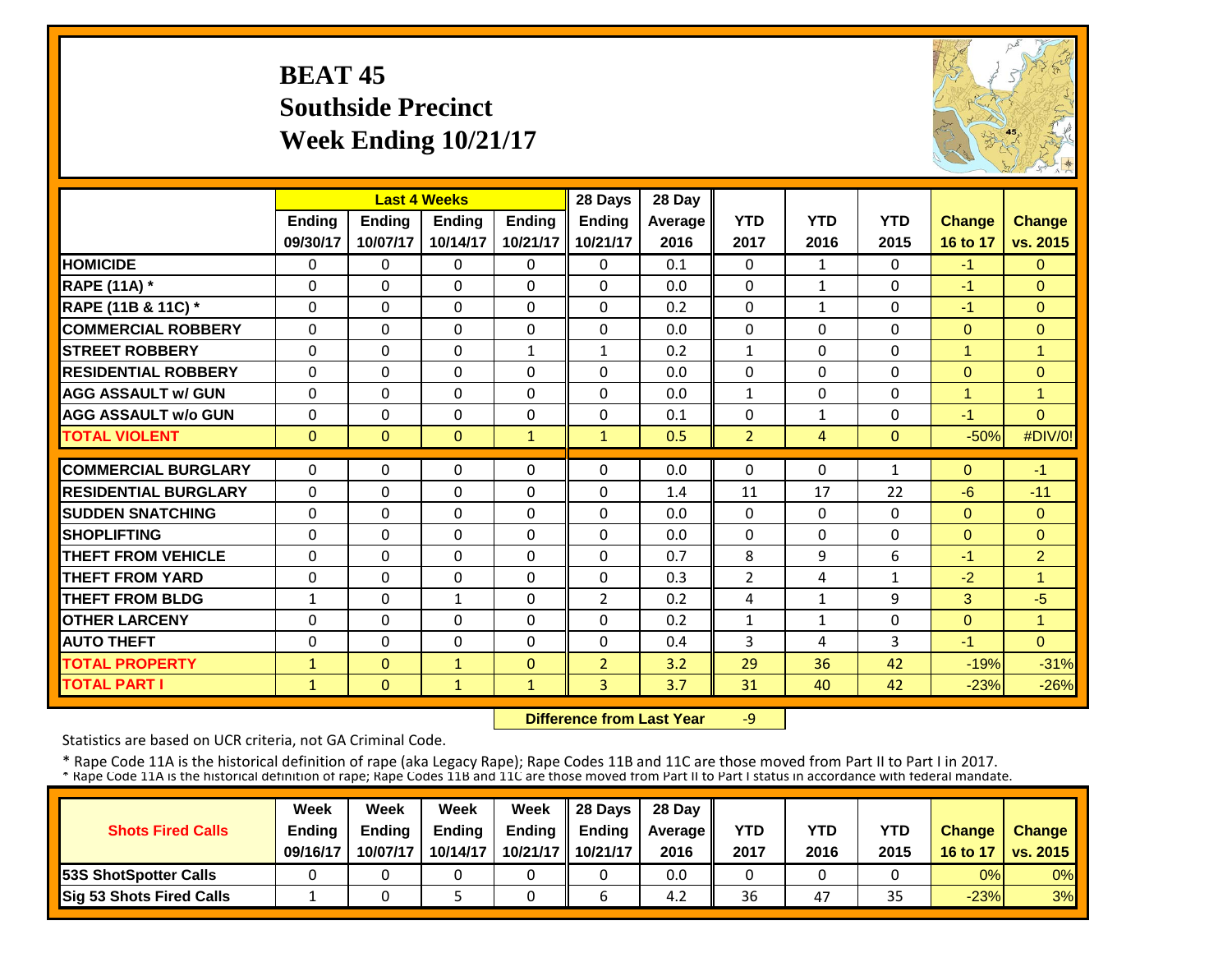#### **BEAT 46 Southside Precinct Week Ending 10/21/17**

![](_page_30_Picture_1.jpeg)

|                             |                |                | <b>Last 4 Weeks</b> |                | 28 Days        | 28 Day  |                |                |                |                |                |
|-----------------------------|----------------|----------------|---------------------|----------------|----------------|---------|----------------|----------------|----------------|----------------|----------------|
|                             | <b>Ending</b>  | Ending         | Ending              | <b>Ending</b>  | <b>Ending</b>  | Average | <b>YTD</b>     | <b>YTD</b>     | <b>YTD</b>     | <b>Change</b>  | Change         |
|                             | 09/30/17       | 10/07/17       | 10/14/17            | 10/21/17       | 10/21/17       | 2016    | 2017           | 2016           | 2015           | 16 to 17       | vs. 2015       |
| <b>HOMICIDE</b>             | $\Omega$       | $\Omega$       | $\Omega$            | $\mathbf{1}$   | $\mathbf{1}$   | 0.0     | $\mathbf{1}$   | $\Omega$       | $\mathbf{1}$   | 1              | $\Omega$       |
| <b>RAPE (11A) *</b>         | $\Omega$       | $\Omega$       | $\Omega$            | $\Omega$       | 0              | 0.1     | $\mathbf{1}$   | $\mathbf{1}$   | 1              | $\Omega$       | $\Omega$       |
| RAPE (11B & 11C) *          | $\Omega$       | $\Omega$       | $\Omega$            | 0              | $\Omega$       | 0.1     | $\Omega$       | $\mathbf{1}$   | 0              | $-1$           | $\Omega$       |
| <b>COMMERCIAL ROBBERY</b>   | $\Omega$       | $\Omega$       | $\Omega$            | $\Omega$       | $\Omega$       | 0.4     | $\overline{3}$ | $\overline{2}$ | $\mathbf{1}$   | 1              | $\overline{2}$ |
| <b>STREET ROBBERY</b>       | $\Omega$       | $\Omega$       | $\overline{2}$      | $\Omega$       | $\overline{2}$ | 0.3     | 3              | 3              | 2              | $\Omega$       | $\overline{1}$ |
| <b>RESIDENTIAL ROBBERY</b>  | $\Omega$       | $\Omega$       | $\Omega$            | $\Omega$       | 0              | 0.0     | $\Omega$       | $\Omega$       | 0              | $\Omega$       | $\overline{0}$ |
| <b>AGG ASSAULT w/ GUN</b>   | $\Omega$       | $\Omega$       | 0                   | 0              | 0              | 0.2     | 4              | $\overline{2}$ | 3              | $\overline{2}$ | $\overline{1}$ |
| <b>AGG ASSAULT w/o GUN</b>  | $\Omega$       | $\mathbf{1}$   | 0                   | $\Omega$       | 1              | 0.1     | 3              | $\Omega$       | 3              | 3              | $\Omega$       |
| <b>TOTAL VIOLENT</b>        | $\Omega$       | $\mathbf{1}$   | $\overline{2}$      | $\mathbf{1}$   | $\overline{4}$ | 1.1     | 15             | 9              | 11             | 67%            | 36%            |
| <b>COMMERCIAL BURGLARY</b>  | $\Omega$       | $\Omega$       | $\Omega$            | 0              | 0              | 0.0     | 3              | 0              | 0              | 3              | 3              |
| <b>RESIDENTIAL BURGLARY</b> | $\Omega$       | $\mathbf{1}$   | $\mathbf{1}$        | $\Omega$       | $\overline{2}$ | 1.8     | 15             | 20             | 19             | $-5$           | $-4$           |
| <b>SUDDEN SNATCHING</b>     | $\Omega$       | $\Omega$       | $\Omega$            | $\Omega$       | $\Omega$       | 0.2     | $\mathbf{1}$   | $\overline{2}$ | $\overline{2}$ | $-1$           | $-1$           |
| <b>SHOPLIFTING</b>          | 4              | $\overline{2}$ | 5                   | 6              | 17             | 10.9    | 164            | 114            | 129            | 50             | 35             |
| <b>THEFT FROM VEHICLE</b>   | $\mathbf{1}$   | $\mathbf{1}$   | $\Omega$            | $\Omega$       | $\overline{2}$ | 2.0     | 51             | 16             | 41             | 35             | 10             |
| <b>THEFT FROM YARD</b>      | $\mathbf{1}$   | $\Omega$       | $\Omega$            | 0              | $\mathbf{1}$   | 1.5     | 5              | 17             | 6              | $-12$          | $-1$           |
| <b>THEFT FROM BLDG</b>      | $\mathbf{1}$   | $\Omega$       | $\Omega$            | $\Omega$       | $\mathbf{1}$   | 1.6     | 17             | 15             | 20             | 2              | $-3$           |
| <b>OTHER LARCENY</b>        | $\Omega$       | $\Omega$       | $\Omega$            | $\Omega$       | $\Omega$       | 0.4     | 4              | 4              | $\mathbf{1}$   | $\Omega$       | 3              |
| <b>AUTO THEFT</b>           | $\Omega$       | $\Omega$       | $\mathbf{1}$        | $\Omega$       | $\mathbf{1}$   | 1.1     | 12             | 10             | 17             | $\overline{2}$ | $-5$           |
| <b>TOTAL PROPERTY</b>       | $\overline{7}$ | 4              | $\overline{7}$      | 6              | 24             | 19.5    | 272            | 198            | 235            | 37%            | 16%            |
| <b>TOTAL PART I</b>         | $\overline{7}$ | 5              | 9                   | $\overline{7}$ | 28             | 20.7    | 287            | 207            | 246            | 39%            | 17%            |
|                             |                |                |                     |                |                |         |                |                |                |                |                |

 **Difference from Last Year**80

Statistics are based on UCR criteria, not GA Criminal Code.

|                               | Week          | Week          | Week          | Week          | $\parallel$ 28 Davs | 28 Day    |      |      |            |               |                     |
|-------------------------------|---------------|---------------|---------------|---------------|---------------------|-----------|------|------|------------|---------------|---------------------|
| <b>Shots Fired Calls</b>      | <b>Ending</b> | <b>Ending</b> | <b>Ending</b> | <b>Ending</b> | <b>Ending</b>       | Average I | YTD  | YTD  | <b>YTD</b> | <b>Change</b> | <b>Change</b>       |
|                               | 09/16/17      | 10/07/17      | 10/14/17      |               | 10/21/17   10/21/17 | 2016      | 2017 | 2016 | 2015       |               | 16 to 17   vs. 2015 |
| <b>153S ShotSpotter Calls</b> |               |               |               |               |                     | 0.0       |      |      |            | 0%            | $0\%$               |
| Sig 53 Shots Fired Calls      |               |               |               |               | 10                  | 8.0       | 68   | 81   | 61         | $-16%$        | 11%                 |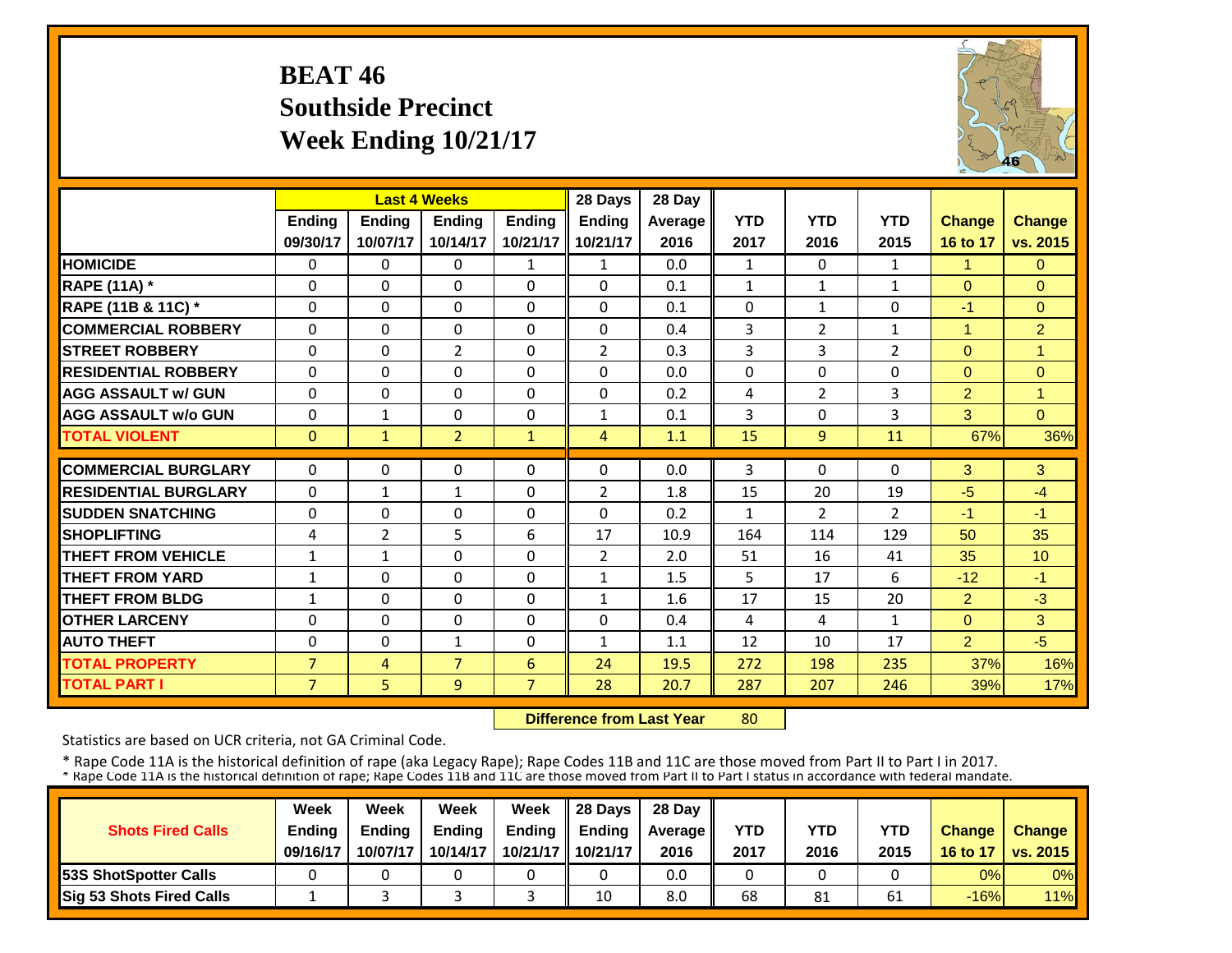![](_page_31_Picture_0.jpeg)

#### **COMPSTATISLANDS PRECINCT** CAPT. ASHLEY BROWN **Week Ending 10/21/17**

**PRECINCT COMMANDER:**

![](_page_31_Picture_4.jpeg)

|                             | Week           | Week           | <b>Weekly</b>  | 28-Day                  | 28-Day        | Avg            |                         |            |                 |                 |                |
|-----------------------------|----------------|----------------|----------------|-------------------------|---------------|----------------|-------------------------|------------|-----------------|-----------------|----------------|
|                             | <b>Ending</b>  | <b>Ending</b>  | Avg            | Ending                  | <b>Ending</b> | 28-Day         | <b>YTD</b>              | <b>YTD</b> | YTD             | <b>Change</b>   | <b>Change</b>  |
|                             | 10/21/17       | 10/14/17       | 2016           | 10/21/17                | 09/23/17      | 2016           | 2017                    | 2016       | 2015            | <b>16 to 17</b> | vs. 2015       |
| <b>HOMICIDE</b>             | 0              | 0              | 0              | 0                       | 0             | 0              | 5                       | 6          | 8               | $-1$            | $-3$           |
| <b>RAPE (11A)</b> *         | 1              | $\Omega$       | $\Omega$       | 3                       | 0             | $\Omega$       | 6                       | 3          | 8               | 3               | $-2$           |
| RAPE (11B & 11C) *          | 0              | $\Omega$       | $\Omega$       | 0                       | 0             |                | $\overline{\mathbf{z}}$ | 8          | 5               | $-1$            | $\overline{2}$ |
| <b>COMMERCIAL ROBBERY</b>   | 4              | $\Omega$       | 0              | 1                       | 1             |                | 24                      | 10         | 21              | 14              | 3              |
| <b>STREET ROBBERY</b>       | $\bf{0}$       | 0              | 1              | $\bf{0}$                | 5             | 3              | 22                      | 36         | 46              | $-14$           | $-24$          |
| <b>RESIDENTIAL ROBBERY</b>  | $\bf{0}$       | $\Omega$       | 0              | 0                       | 0             | $\Omega$       | 4                       | 5          | 5               | $-1$            | $-1$           |
| <b>AGG ASSAULT w/ GUN</b>   | $\bf{0}$       | $\overline{2}$ |                | 3                       |               | 4              | 37                      | 43         | 53              | $-6$            | $-16$          |
| <b>AGG ASSAULT w/o GUN</b>  | $\bf{0}$       | $\Omega$       | 1              | $\overline{\mathbf{2}}$ | 1             | 3              | 32                      | 28         | 34              | $\overline{4}$  | $-2$           |
| <b>TOTAL VIOLENT</b>        | $\overline{2}$ | $\overline{2}$ | 3              | 9                       | 8             | 14             | $\overline{137}$        | 139        | 180             | $-1%$           | $-24%$         |
|                             |                |                |                |                         |               |                |                         |            |                 |                 |                |
| <b>COMMERCIAL BURGLARY</b>  |                |                | 0              | 4                       | 12            | $\overline{2}$ | 20                      | 23         | $\overline{22}$ | $-3$            | $-2$           |
| <b>RESIDENTIAL BURGLARY</b> | 8              | 2              | 6              | 23                      | 14            | 24             | 214                     | 266        | 225             | $-52$           | $-11$          |
| <b>SUDDEN SNATCHING</b>     | $\bf{0}$       | $\Omega$       | 0              | $\mathbf{2}$            | $\Omega$      |                | 8                       | 8          | 9               | $\Omega$        | $-1$           |
| <b>SHOPLIFTING</b>          | 6              | 5              | 6              | 24                      | 17            | 23             | 242                     | 245        | 250             | $-3$            | -8             |
| <b>THEFT FROM VEHICLE</b>   | 10             | 7              | 5              | 35                      | 18            | 20             | 229                     | 216        | 240             | 13              | $-11$          |
| <b>THEFT FROM YARD</b>      | 7              | $\Omega$       | $\overline{2}$ | 10                      | 11            | 8              | 94                      | 81         | 108             | 13              | $-14$          |
| <b>THEFT FROM BLDG</b>      | $\overline{2}$ | 4              | 4              | 9                       | 13            | 16             | 134                     | 174        | 166             | $-40$           | $-32$          |
| <b>OTHER LARCENY</b>        | $\bf{0}$       | 1              | 4              |                         |               | $\overline{2}$ | 24                      | 27         | 15              | $-3$            | $9^{\circ}$    |
| <b>AUTO THEFT</b>           | $\overline{2}$ | 1              | 3              | 9                       | 8             | 11             | 101                     | 116        | 115             | $-15$           | $-14$          |
| <b>TOTAL PROPERTY</b>       | 36             | 21             | 27             | 117                     | 94            | 107            | 1066                    | 1156       | 1150            | $-8%$           | $-7%$          |
| <b>TOTAL PART I</b>         | 38             | 23             | 30             | 126                     | 102           | 120            | 1203                    | 1295       | 1330            | $-7%$           | $-10%$         |

Statistics are based on UCR criteria, not GA Criminal Code. **Difference from Last Year** -92

Statistics are preliminary, based on RMS data at the time prepared, and are subject to change due to late reports, reclassifications, updated locations, etc.

| <b>Citizen Initiated Calls</b>  | Week<br>Ending<br>10/21/17 | Week<br><b>Ending</b><br>10/14/17 | Weekly<br>Avg<br>2016 | $28-Dav$<br><b>Ending</b><br>10/21/17 | $28-Dav$<br><b>Endina</b><br>9/23/17 | Avg<br>$28-Dav$<br>2016 | YTD<br>2017 | YTD<br>2016 | YTD<br>2015 | <b>Change</b><br>16 to 17 | <b>Change</b><br>vs. 2015 |
|---------------------------------|----------------------------|-----------------------------------|-----------------------|---------------------------------------|--------------------------------------|-------------------------|-------------|-------------|-------------|---------------------------|---------------------------|
| <b>Midnight Shift</b>           | 70                         | 62                                | 82                    | 258                                   | 262                                  | 330                     | 3451        | 4436        | 4133        | $-985$                    | $-682$                    |
| Day Shift                       | 194                        | 168                               | 190                   | 730                                   | 803                                  | 761                     | 9000        | 11437       | 10535       | $-2437$                   | $-1535$                   |
| <b>Afternoon Shift</b>          | 192                        | 195                               | 219                   | 807                                   | 814                                  | 876                     | 9855        | 12873       | 11741       | $-3018$                   | $-1886$                   |
| <b>TOTAL CITIZEN CFS</b>        | 456                        | 425                               | 492                   | 1795                                  | 1879                                 | 1966                    | 22306       | 28746       | 26410       | $-22.4%$                  | $-15.5%$                  |
| 53S ShotSpotter Calls           |                            |                                   |                       | 5                                     | 10                                   | 12                      | 97          | 132         | 75          | $-35$                     | 22                        |
| <b>Sig 53 Shots Fired Calls</b> |                            | 10                                | 16                    | 30                                    | 32                                   | 62                      | 484         | 644         | 581         | $-160$                    | $-97$                     |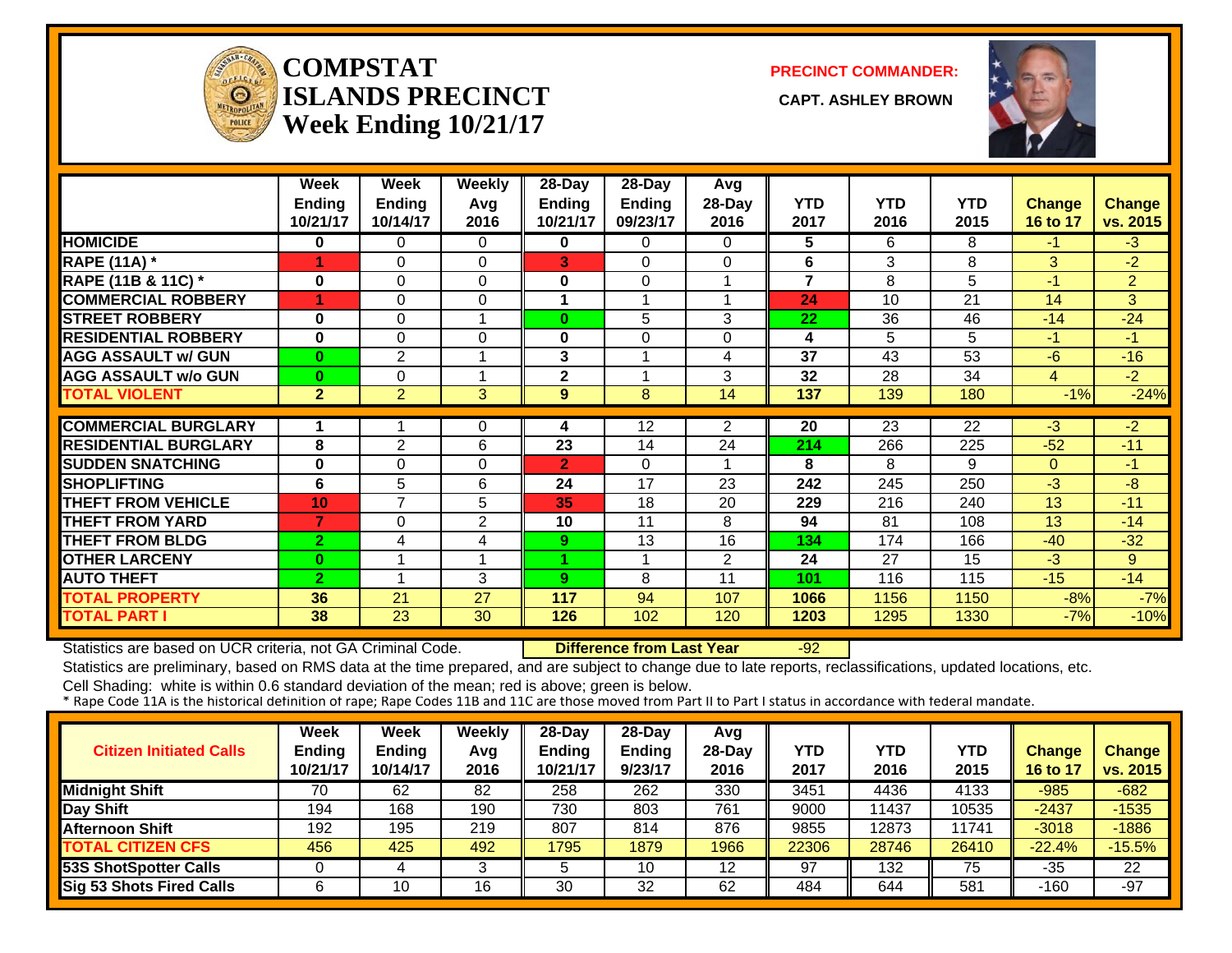### **BEAT 51 Islands PrecinctWeek Ending 10/21/17**

![](_page_32_Picture_1.jpeg)

|                             |                | <b>Last 4 Weeks</b> |               |              | 28 Days        | 28 Day  |                |                |                |                |                      |
|-----------------------------|----------------|---------------------|---------------|--------------|----------------|---------|----------------|----------------|----------------|----------------|----------------------|
|                             | <b>Ending</b>  | Ending              | <b>Endina</b> | Ending       | Ending         | Average | <b>YTD</b>     | <b>YTD</b>     | <b>YTD</b>     | <b>Change</b>  | <b>Change</b>        |
|                             | 09/30/17       | 10/07/17            | 10/14/17      | 10/21/17     | 10/21/17       | 2016    | 2017           | 2016           | 2015           | 16 to 17       | vs. 2015             |
| <b>HOMICIDE</b>             | $\Omega$       | $\Omega$            | $\Omega$      | $\Omega$     | $\Omega$       | 0.2     | $\overline{2}$ | $\overline{2}$ | $\mathbf{1}$   | $\Omega$       | $\blacktriangleleft$ |
| <b>RAPE (11A)</b> *         | $\mathbf{1}$   | $\Omega$            | $\Omega$      | $\Omega$     | $\mathbf{1}$   | 0.2     | $\mathbf{1}$   | $\mathbf{1}$   | $\mathbf{1}$   | $\Omega$       | $\Omega$             |
| RAPE (11B & 11C) *          | $\Omega$       | $\Omega$            | $\Omega$      | $\Omega$     | $\Omega$       | 0.2     | $\Omega$       | $\mathbf{1}$   | $\mathbf{1}$   | $-1$           | $-1$                 |
| <b>COMMERCIAL ROBBERY</b>   | $\Omega$       | $\Omega$            | $\Omega$      | $\mathbf{1}$ | $\mathbf{1}$   | 0.4     | 15             | $\overline{2}$ | 8              | 13             | $\overline{7}$       |
| <b>STREET ROBBERY</b>       | $\Omega$       | $\Omega$            | $\Omega$      | $\Omega$     | $\Omega$       | 1.5     | 8              | 17             | 20             | $-9$           | $-12$                |
| <b>RESIDENTIAL ROBBERY</b>  | $\Omega$       | 0                   | $\Omega$      | $\Omega$     | $\Omega$       | 0.3     | $\Omega$       | 3              | $\overline{2}$ | $-3$           | $-2$                 |
| <b>AGG ASSAULT w/ GUN</b>   | $\Omega$       | 0                   | $\Omega$      | $\Omega$     | $\Omega$       | 1.6     | 10             | 19             | 16             | $-9$           | $-6$                 |
| <b>AGG ASSAULT w/o GUN</b>  | $\Omega$       | 0                   | $\Omega$      | $\Omega$     | $\Omega$       | 0.7     | $\overline{7}$ | 7              | 9              | $\Omega$       | $-2$                 |
| <b>TOTAL VIOLENT</b>        | $\mathbf{1}$   | $\overline{0}$      | $\Omega$      | $\mathbf{1}$ | $\overline{2}$ | 5.0     | 43             | 52             | 58             | $-17%$         | $-26%$               |
|                             |                |                     |               |              |                |         |                |                |                |                |                      |
| <b>COMMERCIAL BURGLARY</b>  | $\mathbf{1}$   | $\Omega$            | $\Omega$      | $\Omega$     | 1              | 1.1     | 10             | 13             | 8              | $-3$           | $\overline{2}$       |
| <b>RESIDENTIAL BURGLARY</b> | $\overline{2}$ | 1                   | 1             | 5            | 9              | 6.8     | 51             | 78             | 57             | $-27$          | $-6$                 |
| <b>SUDDEN SNATCHING</b>     | $\Omega$       | 2                   | $\Omega$      | $\Omega$     | $\overline{2}$ | 0.2     | 3              | $\mathbf{1}$   | 4              | $\overline{2}$ | $-1$                 |
| <b>SHOPLIFTING</b>          | 4              | 5                   | 3             | 4            | 16             | 13.7    | 171            | 146            | 193            | 25             | $-22$                |
| <b>THEFT FROM VEHICLE</b>   | $\Omega$       | 3                   | 6             | 6            | 15             | 5.7     | 82             | 61             | 69             | 21             | 13                   |
| <b>THEFT FROM YARD</b>      | $\Omega$       | $\mathbf{1}$        | $\Omega$      | $\mathbf{1}$ | $\overline{2}$ | 2.1     | 25             | 19             | 32             | 6              | $-7$                 |
| <b>THEFT FROM BLDG</b>      | $\Omega$       | 0                   | 1             | 0            | $\mathbf{1}$   | 4.1     | 28             | 48             | 56             | $-20$          | $-28$                |
| <b>OTHER LARCENY</b>        | $\Omega$       | 0                   | $\Omega$      | $\Omega$     | $\Omega$       | 0.5     | 5              | 5.             | 3              | $\Omega$       | $\overline{2}$       |
| <b>AUTO THEFT</b>           | $\Omega$       | 0                   | $\Omega$      | $\Omega$     | 0              | 3.1     | 31             | 32             | 41             | $-1$           | $-10$                |
| <b>TOTAL PROPERTY</b>       | $\overline{7}$ | 12                  | 11            | 16           | 46             | 37.3    | 406            | 403            | 463            | 1%             | $-12%$               |
| <b>TOTAL PART I</b>         | 8              | $12 \overline{ }$   | 11            | 17           | 48             | 42.3    | 449            | 455            | 521            | $-1%$          | $-14%$               |

 **Difference from Last Year**‐6

Statistics are based on UCR criteria, not GA Criminal Code.

|                               | Week          | Week          | Week          | Week          | $\parallel$ 28 Davs | 28 Day    |      |      |            |               |                     |
|-------------------------------|---------------|---------------|---------------|---------------|---------------------|-----------|------|------|------------|---------------|---------------------|
| <b>Shots Fired Calls</b>      | <b>Ending</b> | <b>Ending</b> | <b>Ending</b> | <b>Ending</b> | <b>Ending</b>       | Average I | YTD  | YTD  | <b>YTD</b> | <b>Change</b> | <b>Change</b>       |
|                               | 09/16/17      | 10/07/17      | 10/14/17      |               | 10/21/17   10/21/17 | 2016      | 2017 | 2016 | 2015       |               | 16 to 17   vs. 2015 |
| <b>153S ShotSpotter Calls</b> |               |               |               |               |                     | 10.8      | 75   | 125  | 66         | 0%            | $0\%$               |
| Sig 53 Shots Fired Calls      |               |               |               | 4             | 14                  | 20.9      | 160  | 231  | 154        | $-31%$        | 4%                  |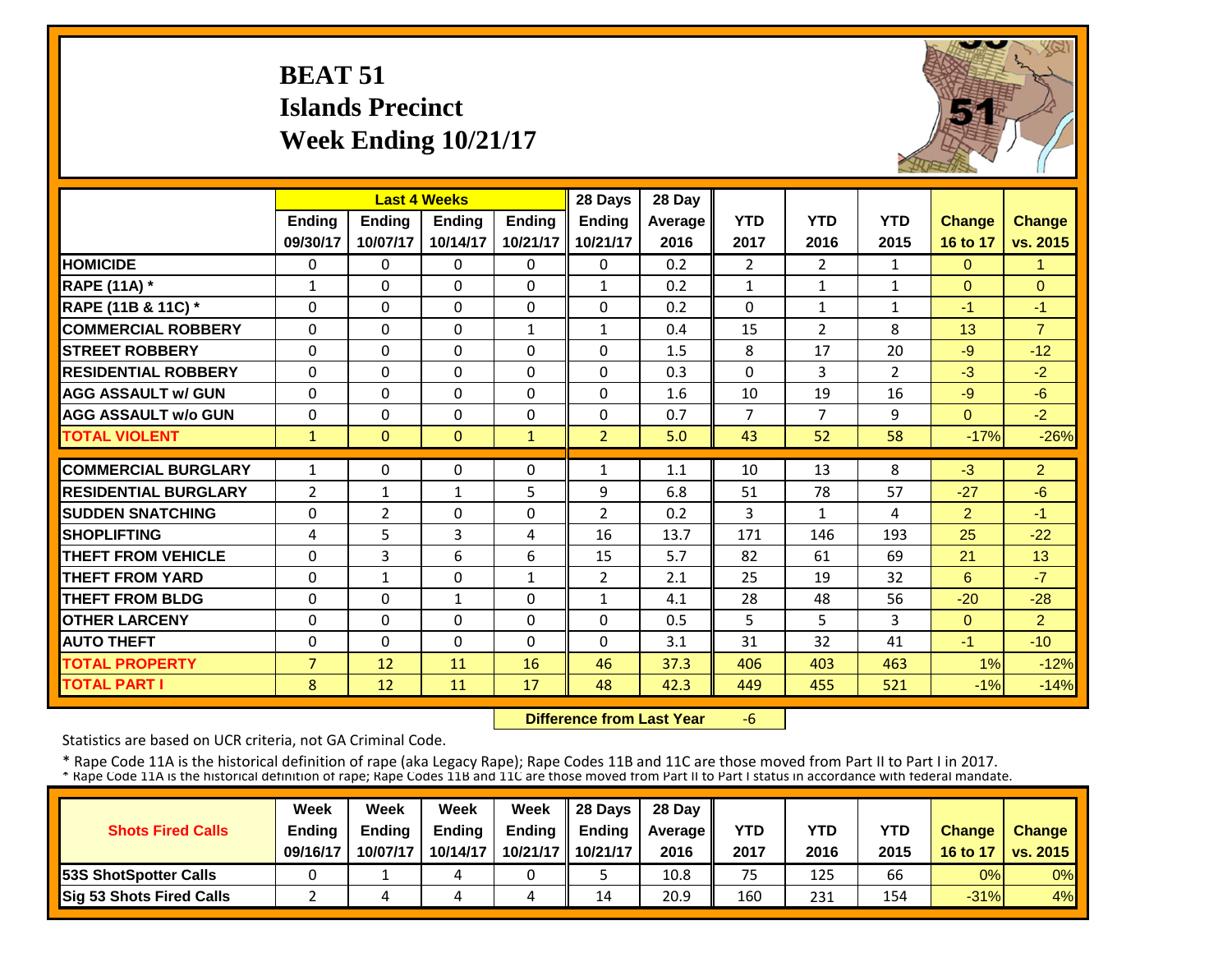### **BEAT 52 Islands PrecinctWeek Ending 10/21/17**

![](_page_33_Picture_1.jpeg)

|                             |               | <b>Last 4 Weeks</b> |               |                | 28 Days        | 28 Day  |                |                |                |               |                |
|-----------------------------|---------------|---------------------|---------------|----------------|----------------|---------|----------------|----------------|----------------|---------------|----------------|
|                             | <b>Ending</b> | Ending              | <b>Ending</b> | <b>Endina</b>  | <b>Ending</b>  | Average | <b>YTD</b>     | <b>YTD</b>     | <b>YTD</b>     | <b>Change</b> | <b>Change</b>  |
|                             | 09/30/17      | 10/07/17            | 10/14/17      | 10/21/17       | 10/21/17       | 2016    | 2017           | 2016           | 2015           | 16 to 17      | vs. 2015       |
| <b>HOMICIDE</b>             | $\Omega$      | $\Omega$            | $\Omega$      | $\Omega$       | 0              | 0.2     | $\Omega$       | $\overline{2}$ | 0              | $-2$          | $\Omega$       |
| <b>RAPE (11A)</b> *         | $\Omega$      | $\Omega$            | $\Omega$      | $\Omega$       | $\Omega$       | 0.0     | $\Omega$       | $\Omega$       | $\overline{2}$ | $\Omega$      | $-2$           |
| RAPE (11B & 11C) *          | $\Omega$      | $\Omega$            | $\Omega$      | $\Omega$       | 0              | 0.3     | $\overline{2}$ | 4              | $\mathbf{1}$   | $-2$          | $\mathbf{1}$   |
| <b>COMMERCIAL ROBBERY</b>   | $\Omega$      | $\Omega$            | $\Omega$      | $\Omega$       | 0              | 0.2     | $\Omega$       | $\overline{2}$ | 1              | $-2$          | $-1$           |
| <b>ISTREET ROBBERY</b>      | 0             | $\Omega$            | $\Omega$      | 0              | $\Omega$       | 0.5     | $\Omega$       | 6              | 2              | $-6$          | $-2$           |
| <b>RESIDENTIAL ROBBERY</b>  | $\Omega$      | $\Omega$            | $\Omega$      | $\Omega$       | 0              | 0.1     | $\mathbf{1}$   | $\mathbf{1}$   | $\mathbf{1}$   | $\Omega$      | $\Omega$       |
| <b>AGG ASSAULT w/ GUN</b>   | $\Omega$      | $\Omega$            | $\Omega$      | $\Omega$       | $\Omega$       | 0.3     | 6              | $\mathbf{1}$   | 13             | 5             | $-7$           |
| <b>AGG ASSAULT w/o GUN</b>  | 1             | $\Omega$            | $\Omega$      | $\Omega$       | $\mathbf{1}$   | 0.5     | 8              | 4              | 8              | 4             | $\Omega$       |
| <b>TOTAL VIOLENT</b>        | 1             | $\Omega$            | $\Omega$      | $\Omega$       | $\mathbf{1}$   | 2.1     | 17             | 20             | 28             | $-15%$        | $-39%$         |
| <b>COMMERCIAL BURGLARY</b>  | 1             | 0                   | $\Omega$      | 0              | $\mathbf{1}$   | 0.1     | 1              | 1              | $\overline{2}$ | $\Omega$      | $-1$           |
| <b>RESIDENTIAL BURGLARY</b> | $\mathbf{1}$  | $\overline{2}$      | $\Omega$      | 0              | 3              | 2.6     | 15             | 29             | 42             | $-14$         | $-27$          |
| <b>SUDDEN SNATCHING</b>     | $\Omega$      | $\Omega$            | $\Omega$      | $\Omega$       | $\Omega$       | 0.2     | $\mathbf{1}$   | $\mathbf{1}$   | $\overline{2}$ | $\Omega$      | $-1$           |
| <b>SHOPLIFTING</b>          | $\Omega$      | $\mathbf{1}$        | $\Omega$      | $\Omega$       | $\mathbf{1}$   | 0.2     | 4              | 3              | $\overline{2}$ | 1             | $\overline{2}$ |
| <b>THEFT FROM VEHICLE</b>   | $\Omega$      | $\Omega$            | $\Omega$      | $\overline{2}$ | $\overline{2}$ | 1.9     | 32             | 21             | 33             | 11            | $-1$           |
| <b>THEFT FROM YARD</b>      | $\Omega$      | $\Omega$            | $\Omega$      | $\Omega$       | 0              | 0.7     | 6              | 8              | 12             | $-2$          | $-6$           |
| <b>THEFT FROM BLDG</b>      | $\mathbf{1}$  | $\Omega$            | $\Omega$      | $\Omega$       | $\mathbf{1}$   | 3.1     | 37             | 35             | 27             | 2             | 10             |
| <b>OTHER LARCENY</b>        | $\Omega$      | $\Omega$            | $\Omega$      | 0              | $\Omega$       | 0.2     | 4              | $\overline{2}$ | 1              | 2             | 3              |
| <b>AUTO THEFT</b>           | $\mathbf{1}$  | $\Omega$            | $\Omega$      | $\Omega$       | $\mathbf{1}$   | 1.4     | 9              | 16             | 14             | $-7$          | $-5$           |
| <b>TOTAL PROPERTY</b>       | 4             | $\overline{3}$      | $\Omega$      | $\overline{2}$ | 9              | 10.3    | 109            | 116            | 135            | $-6%$         | $-19%$         |
| <b>TOTAL PART I</b>         | 5             | $\overline{3}$      | $\mathbf{0}$  | $\overline{2}$ | 10             | 12.4    | 126            | 136            | 163            | $-7%$         | $-23%$         |

 **Difference from Last Year** $-10$ 

Statistics are based on UCR criteria, not GA Criminal Code.

|                               | Week          | Week          | Week          | Week          | $\parallel$ 28 Davs | 28 Day    |      |      |                          |               |                     |
|-------------------------------|---------------|---------------|---------------|---------------|---------------------|-----------|------|------|--------------------------|---------------|---------------------|
| <b>Shots Fired Calls</b>      | <b>Ending</b> | <b>Ending</b> | <b>Ending</b> | <b>Ending</b> | <b>Ending</b>       | Average I | YTD  | YTD  | YTD                      | <b>Change</b> | <b>Change</b>       |
|                               | 09/16/17      | 10/07/17      | 10/14/17      |               | 10/21/17   10/21/17 | 2016      | 2017 | 2016 | 2015                     |               | 16 to 17   vs. 2015 |
| <b>153S ShotSpotter Calls</b> |               |               |               |               |                     | 0.0       |      |      |                          | 0%            | $0\%$               |
| Sig 53 Shots Fired Calls      |               |               |               |               |                     | 6.3       | 68   | 57   | $\overline{\phantom{a}}$ | 19%           | $-12%$              |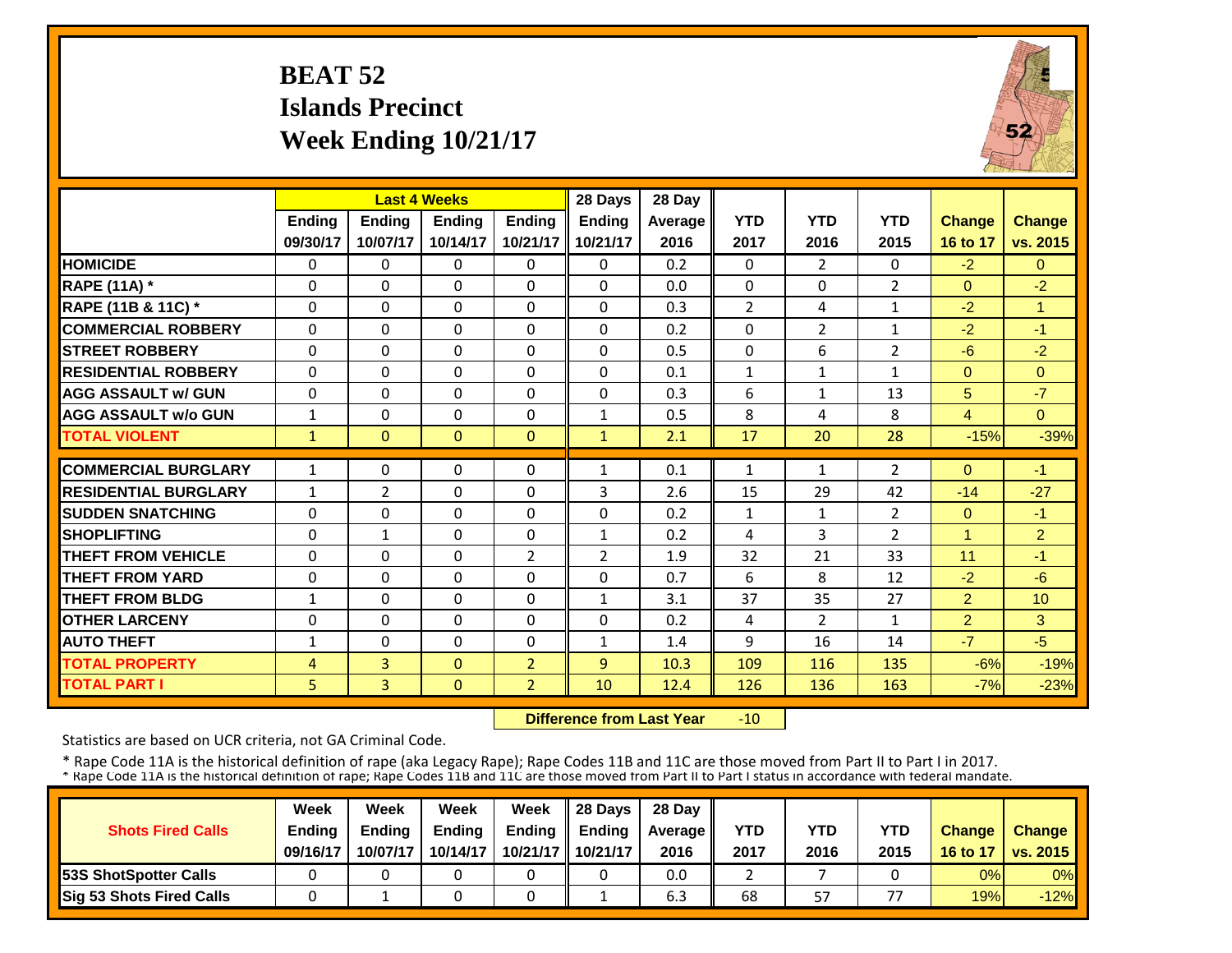### **BEAT 53 Islands PrecinctWeek Ending 10/21/17**

![](_page_34_Picture_1.jpeg)

|                             |                | <b>Last 4 Weeks</b> |                |               | 28 Days        | 28 Day  |                |                |                |                |                |
|-----------------------------|----------------|---------------------|----------------|---------------|----------------|---------|----------------|----------------|----------------|----------------|----------------|
|                             | <b>Ending</b>  | <b>Endina</b>       | <b>Endina</b>  | <b>Endina</b> | <b>Ending</b>  | Average | <b>YTD</b>     | <b>YTD</b>     | <b>YTD</b>     | <b>Change</b>  | Change         |
|                             | 09/30/17       | 10/07/17            | 10/14/17       | 10/21/17      | 10/21/17       | 2016    | 2017           | 2016           | 2015           | 16 to 17       | vs. 2015       |
| <b>HOMICIDE</b>             | $\Omega$       | 0                   | $\mathbf{0}$   | $\Omega$      | $\Omega$       | 0.1     | $\overline{2}$ | $\mathbf{1}$   | $\overline{2}$ | 1              | $\overline{0}$ |
| <b>RAPE (11A)</b> *         | $\mathbf{1}$   | $\Omega$            | $\Omega$       | $\Omega$      | $\mathbf{1}$   | 0.0     | $\mathbf{1}$   | $\Omega$       | $\overline{2}$ | 1              | $-1$           |
| RAPE (11B & 11C) *          | $\Omega$       | $\Omega$            | $\Omega$       | $\Omega$      | $\Omega$       | 0.0     | $\overline{2}$ | $\Omega$       | $\overline{2}$ | $\overline{2}$ | $\mathbf{0}$   |
| <b>COMMERCIAL ROBBERY</b>   | $\Omega$       | $\Omega$            | $\Omega$       | $\Omega$      | 0              | 0.1     | $\mathbf{1}$   | $\mathbf{1}$   | 3              | $\Omega$       | $-2$           |
| <b>STREET ROBBERY</b>       | $\Omega$       | $\Omega$            | $\Omega$       | $\Omega$      | $\Omega$       | 0.5     | $\overline{7}$ | 4              | 5              | 3              | $\overline{2}$ |
| <b>RESIDENTIAL ROBBERY</b>  | $\Omega$       | $\Omega$            | $\Omega$       | $\Omega$      | $\Omega$       | 0.1     | $\mathbf{1}$   | 1              | 0              | $\Omega$       | 1              |
| <b>AGG ASSAULT w/ GUN</b>   | $\mathbf{1}$   | 0                   | $\overline{2}$ | $\Omega$      | 3              | 1.0     | 13             | 10             | 9              | 3              | $\overline{4}$ |
| <b>AGG ASSAULT w/o GUN</b>  | $\Omega$       | $\mathbf{1}$        | $\Omega$       | $\Omega$      | $\mathbf{1}$   | 0.6     | $\overline{7}$ | 7              | 11             | $\Omega$       | $-4$           |
| <b>TOTAL VIOLENT</b>        | 2 <sup>1</sup> | $\mathbf{1}$        | $\overline{2}$ | $\Omega$      | 5              | 2.3     | 34             | 24             | 34             | 42%            | 0%             |
| <b>COMMERCIAL BURGLARY</b>  | $\Omega$       | 0                   | $\Omega$       | $\Omega$      | $\Omega$       | 0.2     | 6              | 3              | $\overline{2}$ | 3              | 4              |
| <b>RESIDENTIAL BURGLARY</b> | $\mathbf{1}$   | 2                   | 0              | 2             | 5              | 3.5     | 27             | 36             | 32             | $-9$           | $-5$           |
| <b>SUDDEN SNATCHING</b>     | $\Omega$       | 0                   | $\Omega$       | $\Omega$      | $\Omega$       | 0.2     | $\overline{2}$ | $\overline{2}$ | $\overline{2}$ | $\Omega$       | $\Omega$       |
| <b>SHOPLIFTING</b>          | $\Omega$       | 0                   | $\Omega$       | $\Omega$      | 0              | 0.9     | 16             | 9              | 6              | $\overline{7}$ | 10             |
| <b>THEFT FROM VEHICLE</b>   | $\overline{2}$ | 0                   | $\mathbf{1}$   | $\Omega$      | 3              | 2.7     | 28             | 25             | 21             | 3              | $\overline{7}$ |
| <b>THEFT FROM YARD</b>      | $\mathbf{1}$   | 0                   | $\Omega$       | 1             | $\overline{2}$ | 1.5     | 17             | 18             | 18             | $-1$           | $-1$           |
| <b>THEFT FROM BLDG</b>      | $\Omega$       | 0                   | $\Omega$       | $\Omega$      | 0              | 2.5     | 24             | 27             | 18             | $-3$           | 6              |
| <b>OTHER LARCENY</b>        | $\Omega$       | 0                   | $\Omega$       | $\Omega$      | 0              | 0.3     | $\overline{2}$ | $\overline{2}$ | $\mathbf{1}$   | $\Omega$       | $\overline{1}$ |
| <b>AUTO THEFT</b>           | $\mathbf{1}$   | 0                   | $\mathbf{1}$   | $\mathbf{1}$  | 3              | 1.8     | 19             | 18             | 17             | $\mathbf{1}$   | $\overline{2}$ |
| <b>TOTAL PROPERTY</b>       | 5              | $\overline{2}$      | $\overline{2}$ | 4             | 13             | 13.6    | 141            | 140            | 117            | 1%             | 21%            |
| <b>TOTAL PART I</b>         | $\overline{7}$ | $\overline{3}$      | 4              | 4             | 18             | 15.9    | 175            | 164            | 151            | 7%             | 16%            |

 **Difference from Last Year**11

Statistics are based on UCR criteria, not GA Criminal Code.

|                                 | Week          | Week          | Week     | Week                | 28 Davs       | 28 Day    |      |      |            |               |                     |
|---------------------------------|---------------|---------------|----------|---------------------|---------------|-----------|------|------|------------|---------------|---------------------|
| <b>Shots Fired Calls</b>        | <b>Endina</b> | <b>Endina</b> | Ending   | <b>Ending</b>       | <b>Endina</b> | Average I | YTD  | YTD  | <b>YTD</b> | <b>Change</b> | <b>Change</b>       |
|                                 | 09/16/17      | 10/07/17      | 10/14/17 | 10/21/17   10/21/17 |               | 2016      | 2017 | 2016 | 2015       |               | 16 to 17   vs. 2015 |
| <b>153S ShotSpotter Calls</b>   |               |               |          |                     |               | 0.8       | 19   |      |            | 0%            | $0\%$               |
| <b>Sig 53 Shots Fired Calls</b> |               |               |          |                     |               | 15.0      | 98   | 155  | 139        | $-37%$        | $-29%$              |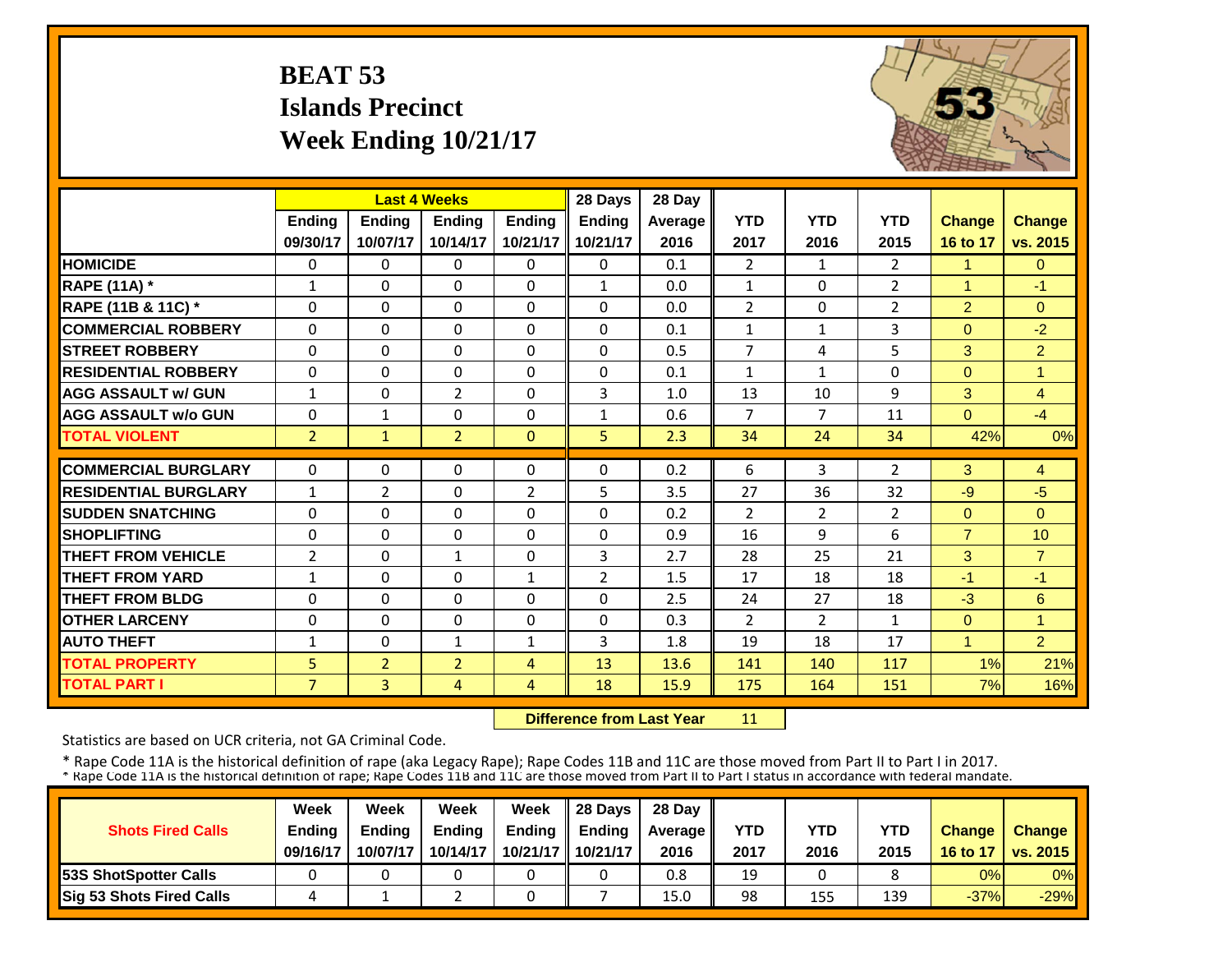### **BEAT 54 Islands PrecinctWeek Ending 10/21/17**

![](_page_35_Picture_1.jpeg)

|                             |                 | <b>Last 4 Weeks</b> |               |                | 28 Days        | 28 Day  |                |                |                |                |                      |
|-----------------------------|-----------------|---------------------|---------------|----------------|----------------|---------|----------------|----------------|----------------|----------------|----------------------|
|                             | <b>Ending</b>   | Ending              | <b>Ending</b> | <b>Ending</b>  | <b>Ending</b>  | Average | <b>YTD</b>     | <b>YTD</b>     | <b>YTD</b>     | <b>Change</b>  | <b>Change</b>        |
|                             | 09/30/17        | 10/07/17            | 10/14/17      | 10/21/17       | 10/21/17       | 2016    | 2017           | 2016           | 2015           | 16 to 17       | vs. 2015             |
| <b>HOMICIDE</b>             | 0               | $\Omega$            | 0             | $\Omega$       | $\Omega$       | 0.1     | $\Omega$       | 1              | 4              | $-1$           | $-4$                 |
| <b>RAPE (11A)</b> *         | $\Omega$        | $\Omega$            | $\Omega$      | $\mathbf{1}$   | $\mathbf{1}$   | 0.1     | $\mathbf{1}$   | $\mathbf{1}$   | $\mathbf{1}$   | $\Omega$       | $\Omega$             |
| RAPE (11B & 11C) *          | $\mathbf 0$     | $\Omega$            | $\Omega$      | $\Omega$       | $\Omega$       | 0.1     | $\mathbf 0$    | $\mathbf{1}$   | $\mathbf{1}$   | $-1$           | $-1$                 |
| <b>ICOMMERCIAL ROBBERY</b>  | $\Omega$        | $\Omega$            | $\Omega$      | $\Omega$       | $\mathbf{0}$   | 0.5     | $\overline{7}$ | 4              | $\overline{7}$ | 3              | $\Omega$             |
| <b>ISTREET ROBBERY</b>      | $\Omega$        | $\Omega$            | $\Omega$      | $\Omega$       | $\Omega$       | 0.8     | 3              | 8              | 10             | $-5$           | $-7$                 |
| <b>RESIDENTIAL ROBBERY</b>  | $\Omega$        | $\Omega$            | $\Omega$      | 0              | $\Omega$       | 0.0     | $\mathbf{1}$   | $\Omega$       | 0              | $\overline{1}$ | -1                   |
| <b>AGG ASSAULT w/ GUN</b>   | 0               | $\Omega$            | 0             | $\Omega$       | $\Omega$       | 0.7     | 6              | 8              | 9              | $-2$           | $-3$                 |
| <b>AGG ASSAULT w/o GUN</b>  | 0               | 0                   | $\Omega$      | $\Omega$       | $\Omega$       | 0.6     | 6              | 5              | 4              |                | 2 <sup>1</sup>       |
| <b>TOTAL VIOLENT</b>        | $\mathbf{0}$    | $\Omega$            | $\Omega$      | $\mathbf{1}$   | $\mathbf{1}$   | 2.8     | 24             | 28             | 36             | $-14%$         | $-33%$               |
| <b>COMMERCIAL BURGLARY</b>  | $\Omega$        | $\Omega$            | $\Omega$      | $\Omega$       | $\Omega$       | 0.2     | $\Omega$       | $\overline{2}$ | 5              | $-2$           | $-5$                 |
| <b>RESIDENTIAL BURGLARY</b> | $\mathbf{1}$    | 2                   | 1             | 0              | 4              | 6.1     | 54             | 60             | 31             | $-6$           | 23                   |
| <b>SUDDEN SNATCHING</b>     | $\Omega$        | $\Omega$            | $\Omega$      | $\Omega$       | 0              | 0.0     | $\overline{2}$ | 0              | $\mathbf{1}$   | $\overline{2}$ | 4                    |
| <b>SHOPLIFTING</b>          | 0               | $\Omega$            | 2             | 1              | 3              | 2.0     | 24             | 18             | 9              | $6\phantom{1}$ | 15                   |
| <b>THEFT FROM VEHICLE</b>   | $\mathbf{1}$    | 1                   | $\Omega$      | 1              | 3              | 4.7     | 28             | 55             | 55             | $-27$          | $-27$                |
| <b>THEFT FROM YARD</b>      | 0               | $\Omega$            | $\Omega$      | $\overline{2}$ | $\overline{2}$ | 1.0     | 19             | 9              | 17             | 10             | $\overline{2}$       |
| <b>THEFT FROM BLDG</b>      | 2               | $\Omega$            | 3             | $\Omega$       | 5              | 2.2     | 18             | 22             | 20             | $-4$           | $-2$                 |
| <b>OTHER LARCENY</b>        | $\Omega$        | $\Omega$            | $\Omega$      | $\Omega$       | $\Omega$       | 0.2     | 5.             | $\overline{2}$ | 4              | 3              | $\blacktriangleleft$ |
| <b>AUTO THEFT</b>           | $\overline{2}$  | $\mathbf{1}$        | $\Omega$      | $\Omega$       | 3              | 2.8     | 23             | 32             | 23             | $-9$           | $\Omega$             |
| <b>TOTAL PROPERTY</b>       | $6\phantom{1}6$ | 4                   | 6             | 4              | 20             | 19.2    | 173            | 200            | 165            | $-14%$         | 5%                   |
| <b>TOTAL PART I</b>         | 6               | $\overline{4}$      | 6             | 5              | 21             | 22.0    | 197            | 228            | 201            | $-14%$         | $-2%$                |

 **Difference from Last Year**‐31

Statistics are based on UCR criteria, not GA Criminal Code.

|                               | Week          | Week          | Week          | Week          | $\parallel$ 28 Davs | 28 Day    |      |      |      |               |                     |
|-------------------------------|---------------|---------------|---------------|---------------|---------------------|-----------|------|------|------|---------------|---------------------|
| <b>Shots Fired Calls</b>      | <b>Ending</b> | <b>Endina</b> | <b>Ending</b> | <b>Ending</b> | <b>Endina</b>       | Average I | YTD  | YTD  | YTD  | <b>Change</b> | <b>Change</b>       |
|                               | 09/16/17      | 10/07/17      | 10/14/17      |               | 10/21/17 10/21/17   | 2016      | 2017 | 2016 | 2015 |               | 16 to 17   vs. 2015 |
| <b>153S ShotSpotter Calls</b> |               |               |               |               |                     | 0.0       |      |      |      | 0%            | $0\%$               |
| Sig 53 Shots Fired Calls      |               |               |               |               |                     | 10.7      | 79   | 108  | 121  | $-27%$        | $-35%$              |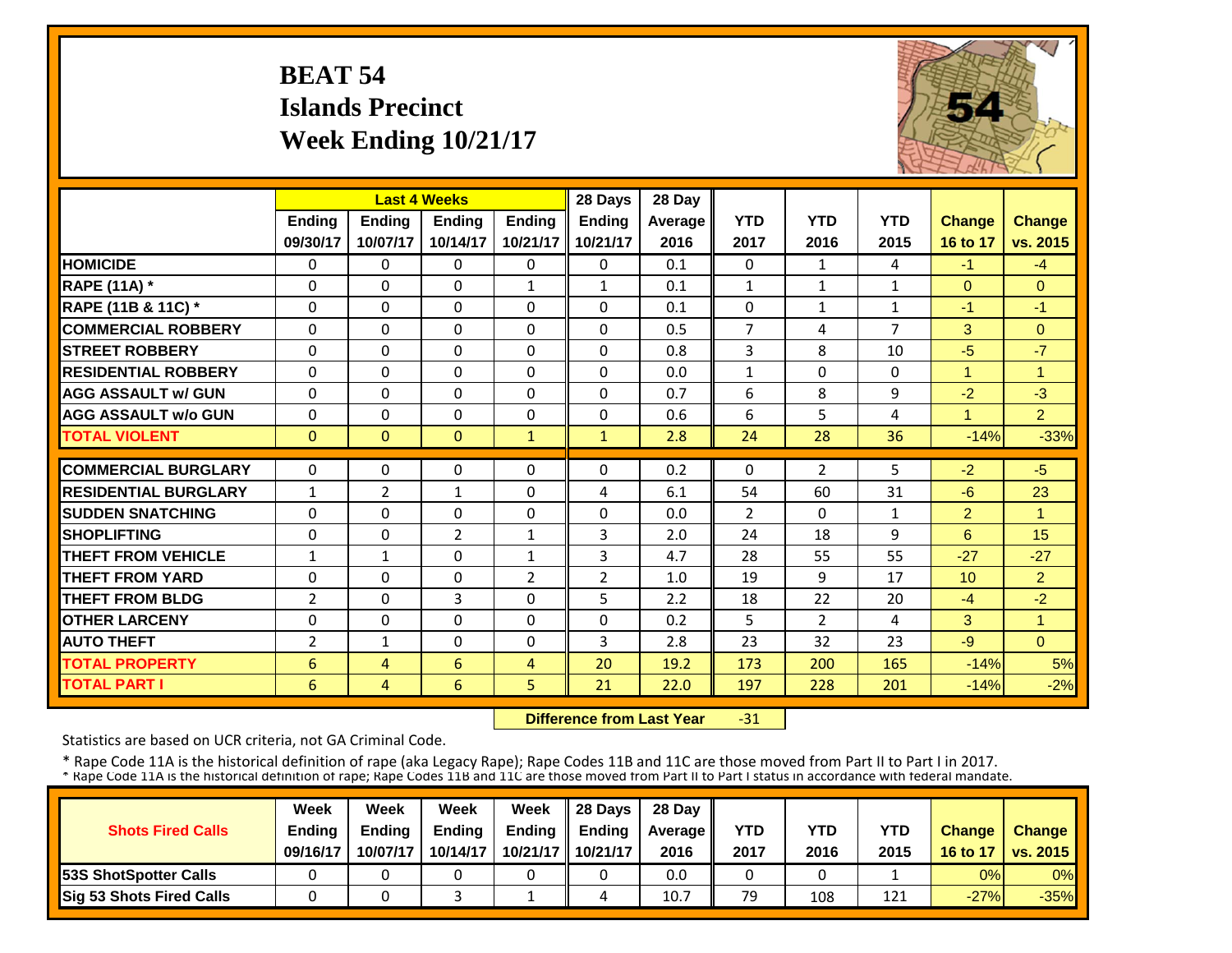### **BEAT 55 Islands Precinct Week Ending 10/21/17**

![](_page_36_Picture_1.jpeg)

|                             |               | <b>Last 4 Weeks</b> |                |                | 28 Days        | 28 Day         |                |                |                |                |                |
|-----------------------------|---------------|---------------------|----------------|----------------|----------------|----------------|----------------|----------------|----------------|----------------|----------------|
|                             | <b>Ending</b> | <b>Endina</b>       | <b>Endina</b>  | <b>Endina</b>  | <b>Ending</b>  | <b>Average</b> | <b>YTD</b>     | <b>YTD</b>     | <b>YTD</b>     | <b>Change</b>  | <b>Change</b>  |
|                             | 09/30/17      | 10/07/17            | 10/14/17       | 10/21/17       | 10/21/17       | 2016           | 2017           | 2016           | 2015           | 16 to 17       | vs. 2015       |
| <b>HOMICIDE</b>             | 0             | $\Omega$            | $\Omega$       | $\mathbf{0}$   | 0              | 0.0            | $\Omega$       | $\Omega$       | $\mathbf{1}$   | $\Omega$       | $-1$           |
| <b>RAPE (11A)</b> *         | $\Omega$      | $\Omega$            | $\Omega$       | $\Omega$       | $\Omega$       | 0.1            | 3              | $\mathbf{1}$   | $\overline{2}$ | $\overline{2}$ | $\overline{1}$ |
| RAPE (11B & 11C) *          | $\mathbf 0$   | $\Omega$            | $\mathbf{0}$   | $\Omega$       | $\Omega$       | 0.2            | 3              | $\overline{2}$ | 0              | 1              | 3              |
| <b>COMMERCIAL ROBBERY</b>   | $\Omega$      | $\Omega$            | $\Omega$       | $\Omega$       | 0              | 0.1            | $\mathbf{1}$   | $\mathbf{1}$   | $\overline{2}$ | $\Omega$       | $-1$           |
| <b>ISTREET ROBBERY</b>      | $\Omega$      | $\Omega$            | $\Omega$       | $\Omega$       | $\Omega$       | 0.1            | 4              | $\mathbf{1}$   | 4              | 3              | $\Omega$       |
| <b>RESIDENTIAL ROBBERY</b>  | $\Omega$      | $\Omega$            | $\Omega$       | $\Omega$       | $\Omega$       | 0.0            | $\Omega$       | $\Omega$       | 1              | $\Omega$       | $-1$           |
| <b>AGG ASSAULT w/ GUN</b>   | $\Omega$      | $\Omega$            | $\Omega$       | $\Omega$       | $\Omega$       | 0.2            | $\Omega$       | $\mathbf{1}$   | $\mathbf{1}$   | $-1$           | $-1$           |
| <b>AGG ASSAULT w/o GUN</b>  | $\Omega$      | $\Omega$            | $\Omega$       | $\Omega$       | $\Omega$       | 0.5            | 4              | 4              | $\mathbf{1}$   | $\Omega$       | 3              |
| <b>TOTAL VIOLENT</b>        | $\mathbf{0}$  | $\Omega$            | $\Omega$       | $\Omega$       | $\Omega$       | 1.1            | 15             | 10             | 12             | 50%            | 25%            |
| <b>COMMERCIAL BURGLARY</b>  | $\Omega$      | $\Omega$            | $\mathbf{1}$   | 1              | $\overline{2}$ | 0.2            | 3              | 3              | 4              | $\Omega$       | $-1$           |
| <b>RESIDENTIAL BURGLARY</b> | $\mathbf{1}$  | $\Omega$            | $\Omega$       | $\mathbf{1}$   | 2              | 4.0            | 56             | 48             | 53             | 8              | 3              |
| <b>SUDDEN SNATCHING</b>     | $\mathbf 0$   | 0                   | $\Omega$       | 0              | $\Omega$       | 0.4            | $\Omega$       | 4              | 0              | $-4$           | $\Omega$       |
| <b>SHOPLIFTING</b>          | $\mathbf{1}$  | 2                   | $\mathbf{0}$   | $\mathbf{1}$   | 4              | 6.1            | 27             | 69             | 40             | $-42$          | $-13$          |
| <b>THEFT FROM VEHICLE</b>   | 6             | 5                   | $\Omega$       | 1              | 12             | 4.2            | 56             | 47             | 56             | 9              | $\Omega$       |
| <b>THEFT FROM YARD</b>      | $\mathbf{1}$  | $\Omega$            | $\Omega$       | 3              | 4              | 2.6            | 25             | 24             | 29             | 1              | $-4$           |
| <b>THEFT FROM BLDG</b>      | $\Omega$      | 0                   | $\Omega$       | $\overline{2}$ | $\overline{2}$ | 3.7            | 26             | 40             | 40             | $-14$          | $-14$          |
| <b>OTHER LARCENY</b>        | $\Omega$      | $\Omega$            | $\mathbf{1}$   | 0              | $\mathbf{1}$   | 1.1            | $\overline{7}$ | 14             | 5.             | $-7$           | $\overline{2}$ |
| <b>AUTO THEFT</b>           | $\mathbf{1}$  | $\Omega$            | $\Omega$       | 1              | $\overline{2}$ | 1.5            | 16             | 17             | 13             | $-1$           | 3              |
| <b>TOTAL PROPERTY</b>       | 10            | $\overline{7}$      | $\overline{2}$ | 10             | 29             | 23.8           | 216            | 266            | 240            | $-19%$         | $-10%$         |
| <b>TOTAL PART I</b>         | 10            | $\overline{7}$      | $\overline{2}$ | 10             | 29             | 24.9           | 231            | 276            | 252            | $-16%$         | $-8%$          |

 **Difference from Last Year**‐45

Statistics are based on UCR criteria, not GA Criminal Code.

|                                 | Week          | Week          | Week     | Week          | 28 Davs             | 28 Day    |      |      |            |               |                     |
|---------------------------------|---------------|---------------|----------|---------------|---------------------|-----------|------|------|------------|---------------|---------------------|
| <b>Shots Fired Calls</b>        | <b>Endina</b> | <b>Endina</b> | Ending   | <b>Ending</b> | <b>Endina</b>       | Average I | YTD  | YTD  | <b>YTD</b> | <b>Change</b> | <b>Change</b>       |
|                                 | 09/16/17      | 10/07/17      | 10/14/17 |               | 10/21/17   10/21/17 | 2016      | 2017 | 2016 | 2015       |               | 16 to 17   vs. 2015 |
| <b>153S ShotSpotter Calls</b>   |               |               |          |               |                     | 0.0       |      |      |            | 0%            | $0\%$               |
| <b>Sig 53 Shots Fired Calls</b> |               |               |          |               |                     | ں ب       | 49   | 53   | 45         | $-8%$         | 9%                  |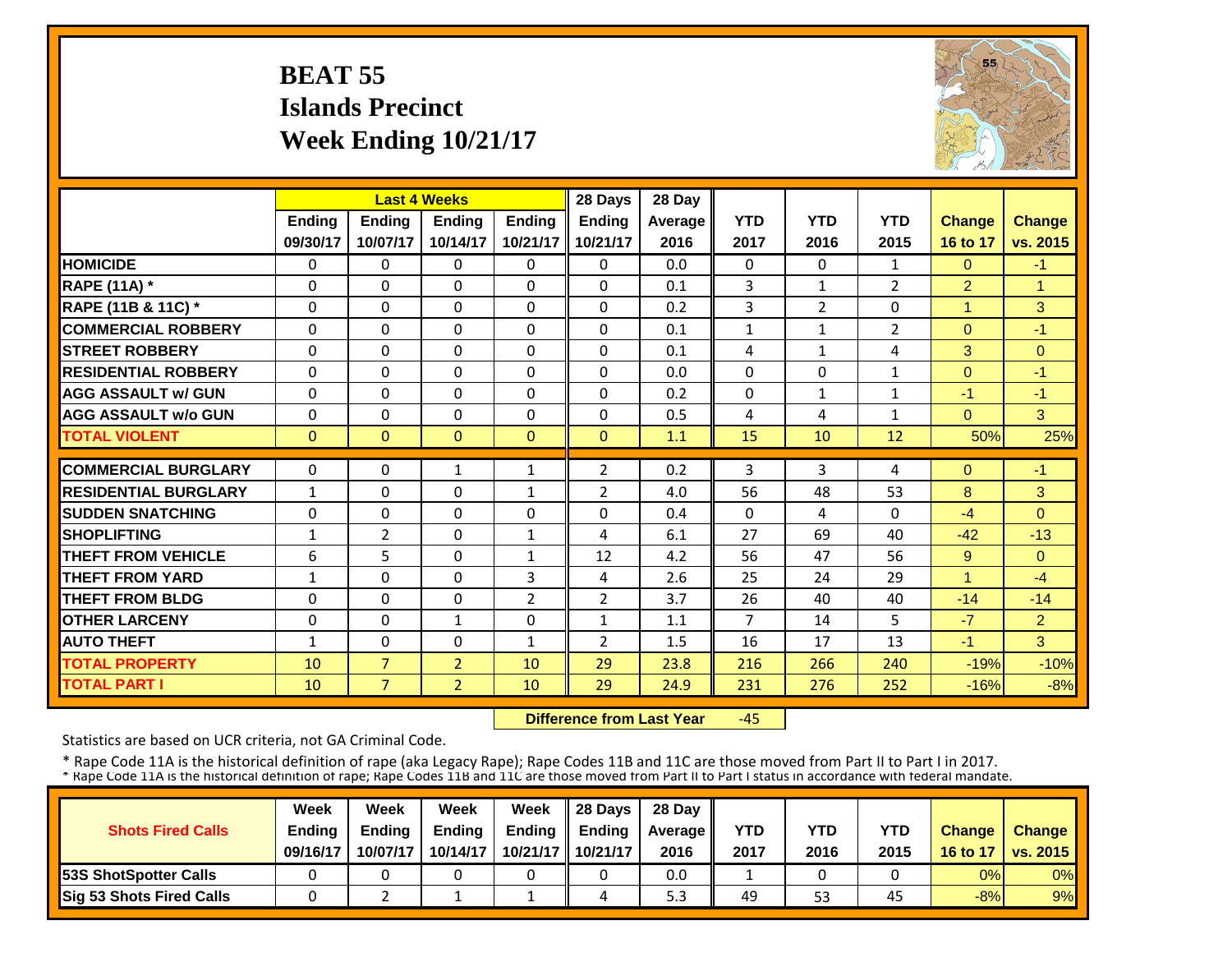### **BEAT 56 Islands Precinct Week Ending 10/21/17**

![](_page_37_Picture_1.jpeg)

|                             |               |               | <b>Last 4 Weeks</b> |               | 28 Days       | 28 Day  |                |                |              |                |                |
|-----------------------------|---------------|---------------|---------------------|---------------|---------------|---------|----------------|----------------|--------------|----------------|----------------|
|                             | <b>Ending</b> | <b>Ending</b> | <b>Endina</b>       | <b>Endina</b> | <b>Ending</b> | Average | <b>YTD</b>     | <b>YTD</b>     | <b>YTD</b>   | <b>Change</b>  | <b>Change</b>  |
|                             | 09/30/17      | 10/07/17      | 10/14/17            | 10/21/17      | 10/21/17      | 2016    | 2017           | 2016           | 2015         | 16 to 17       | vs. 2015       |
| <b>HOMICIDE</b>             | $\Omega$      | $\Omega$      | $\Omega$            | $\Omega$      | $\Omega$      | 0.0     | $\mathbf{1}$   | $\Omega$       | 0            | 1              | 1              |
| <b>RAPE (11A) *</b>         | $\Omega$      | $\Omega$      | $\Omega$            | $\Omega$      | $\Omega$      | 0.0     | $\Omega$       | $\Omega$       | $\Omega$     | $\Omega$       | $\Omega$       |
| RAPE (11B & 11C) *          | $\Omega$      | $\Omega$      | $\Omega$            | $\Omega$      | $\Omega$      | 0.0     | $\Omega$       | $\Omega$       | $\Omega$     | $\Omega$       | $\Omega$       |
| <b>COMMERCIAL ROBBERY</b>   | $\mathbf{0}$  | $\Omega$      | $\Omega$            | $\Omega$      | $\Omega$      | 0.0     | $\Omega$       | $\Omega$       | 0            | $\Omega$       | $\Omega$       |
| <b>STREET ROBBERY</b>       | $\mathbf 0$   | $\Omega$      | 0                   | $\Omega$      | 0             | 0.0     | $\mathbf 0$    | $\Omega$       | 5            | $\mathbf{0}$   | $-5$           |
| <b>RESIDENTIAL ROBBERY</b>  | $\Omega$      | $\Omega$      | $\Omega$            | $\Omega$      | 0             | 0.0     | $\mathbf{1}$   | $\Omega$       | $\mathbf{1}$ | 1              | $\Omega$       |
| <b>AGG ASSAULT w/ GUN</b>   | $\Omega$      | $\Omega$      | $\Omega$            | $\Omega$      | $\Omega$      | 0.3     | $\overline{2}$ | 4              | 5            | $-2$           | $-3$           |
| <b>AGG ASSAULT w/o GUN</b>  | $\Omega$      | $\Omega$      | $\Omega$            | $\Omega$      | $\Omega$      | 0.1     | $\Omega$       | $\mathbf{1}$   | $\mathbf{1}$ | $-1$           | $-1$           |
| <b>TOTAL VIOLENT</b>        | $\mathbf{0}$  | $\mathbf{0}$  | $\mathbf{0}$        | $\Omega$      | $\mathbf{0}$  | 0.4     | $\overline{4}$ | 5.             | 12           | $-20%$         | $-67%$         |
| <b>COMMERCIAL BURGLARY</b>  | $\Omega$      |               |                     |               |               |         |                |                |              |                |                |
|                             |               | $\Omega$      | 0                   | $\Omega$      | 0             | 0.1     | $\Omega$       | 1              | 1            | $-1$           | $-1$           |
| <b>RESIDENTIAL BURGLARY</b> | $\Omega$      | $\Omega$      | $\Omega$            | $\Omega$      | $\Omega$      | 1.2     | 11             | 15             | 10           | $-4$           | $\overline{1}$ |
| <b>SUDDEN SNATCHING</b>     | $\Omega$      | $\Omega$      | $\Omega$            | $\Omega$      | $\Omega$      | 0.0     | $\Omega$       | $\Omega$       | 0            | $\Omega$       | $\Omega$       |
| <b>SHOPLIFTING</b>          | $\Omega$      | $\Omega$      | $\Omega$            | $\Omega$      | $\Omega$      | 0.0     | $\Omega$       | $\Omega$       | 0            | $\Omega$       | $\Omega$       |
| <b>THEFT FROM VEHICLE</b>   | 0             | $\Omega$      | 0                   | $\Omega$      | 0             | 0.5     | $\overline{3}$ | 7              | 6            | $-4$           | $-3$           |
| <b>THEFT FROM YARD</b>      | 0             | $\Omega$      | $\Omega$            | $\Omega$      | 0             | 0.3     | $\overline{2}$ | 3              | 0            | $-1$           | 2 <sup>1</sup> |
| <b>THEFT FROM BLDG</b>      | $\Omega$      | $\Omega$      | $\Omega$            | $\Omega$      | 0             | 0.2     | $\mathbf{1}$   | $\overline{2}$ | 5            | $-1$           | $-4$           |
| <b>OTHER LARCENY</b>        | $\Omega$      | $\Omega$      | $\Omega$            | 0             | $\Omega$      | 0.2     | $\mathbf{1}$   | $\overline{2}$ | 1            | $-1$           | $\Omega$       |
| <b>AUTO THEFT</b>           | $\Omega$      | $\Omega$      | $\Omega$            | $\Omega$      | $\Omega$      | 0.1     | 3              | 1              | 7            | $\overline{2}$ | $-4$           |
| <b>TOTAL PROPERTY</b>       | $\Omega$      | $\Omega$      | $\Omega$            | $\Omega$      | $\Omega$      | 2.5     | 21             | 31             | 30           | $-32%$         | $-30%$         |
| <b>TOTAL PART I</b>         | $\mathbf{0}$  | $\mathbf{0}$  | $\Omega$            | $\Omega$      | $\mathbf{0}$  | 2.9     | 25             | 36             | 42           | $-31%$         | $-40%$         |

 **Difference from Last Year**‐11

Statistics are based on UCR criteria, not GA Criminal Code.

|                               | Week          | Week          | Week          | Week          | $\parallel$ 28 Davs | 28 Day    |      |      |      |               |                     |
|-------------------------------|---------------|---------------|---------------|---------------|---------------------|-----------|------|------|------|---------------|---------------------|
| <b>Shots Fired Calls</b>      | <b>Ending</b> | <b>Ending</b> | <b>Ending</b> | <b>Ending</b> | <b>Ending</b>       | Average I | YTD  | YTD  | YTD  | <b>Change</b> | <b>Change</b>       |
|                               | 09/16/17      | 10/07/17      | 10/14/17      |               | 10/21/17   10/21/17 | 2016      | 2017 | 2016 | 2015 |               | 16 to 17   vs. 2015 |
| <b>153S ShotSpotter Calls</b> |               |               |               |               |                     | 0.0       |      |      |      | 0%            | $0\%$               |
| Sig 53 Shots Fired Calls      |               |               |               |               |                     | 4.0       | 30   | 40   | 45   | $-25%$        | $-33%$              |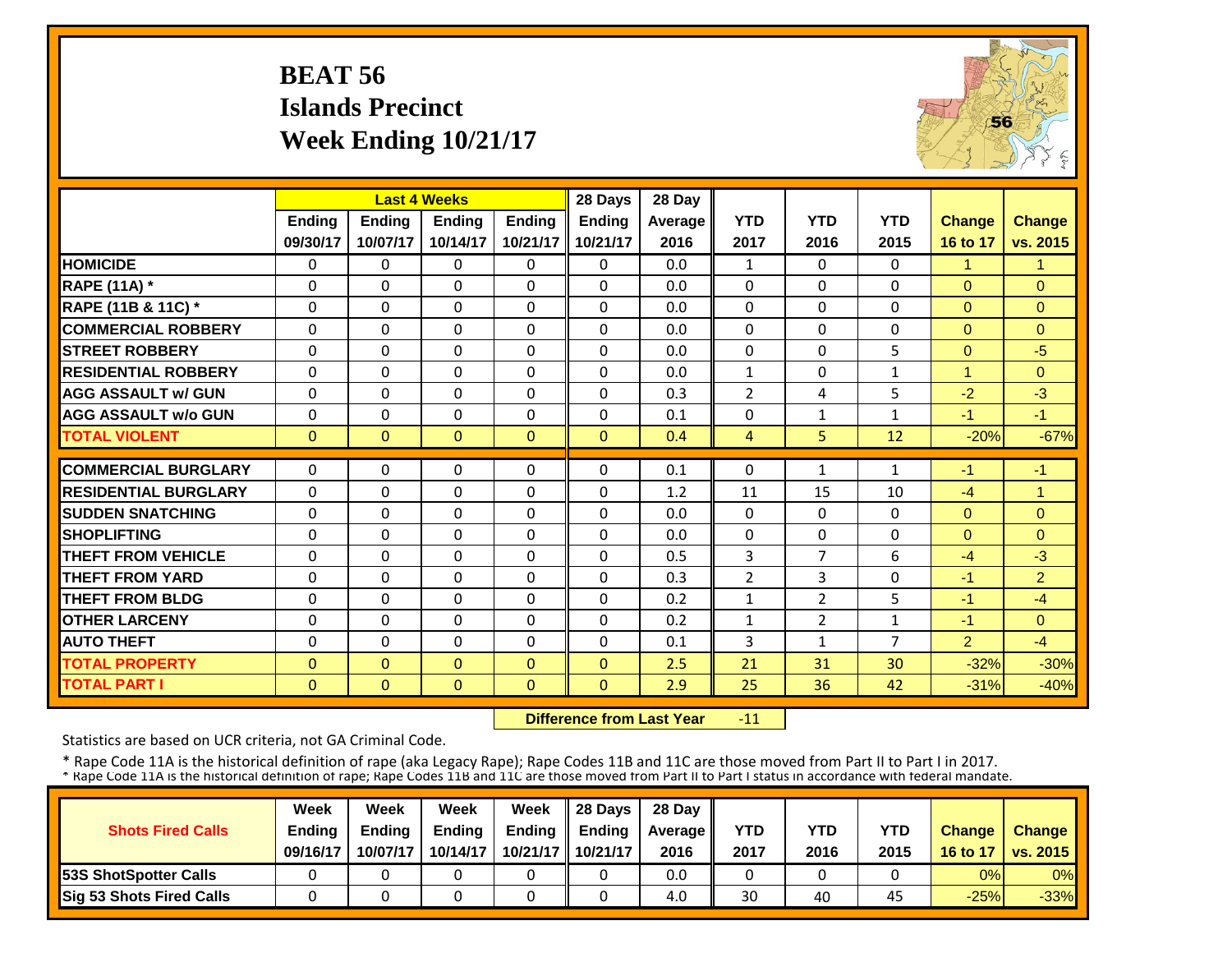![](_page_38_Picture_0.jpeg)

#### **COMPSTATWHITEFIELD PRECINCT** LT. TORRENCE GARVIN **Week Ending 10/21/17**

**PRECINCT COMMANDER:**

![](_page_38_Picture_4.jpeg)

|                             | Week<br><b>Ending</b><br>10/21/17 | Week<br><b>Ending</b><br>10/14/17 | <b>Weekly</b><br>Avg<br>2016 | 28-Day<br><b>Ending</b><br>10/21/17 | 28-Day<br><b>Ending</b><br>09/23/17 | Avg<br>28-Day<br>2016 | <b>YTD</b><br>2017 | <b>YTD</b><br>2016 | <b>YTD</b><br>2015 | <b>Change</b><br>16 to 17 | <b>Change</b><br>vs. 2015 |
|-----------------------------|-----------------------------------|-----------------------------------|------------------------------|-------------------------------------|-------------------------------------|-----------------------|--------------------|--------------------|--------------------|---------------------------|---------------------------|
| <b>HOMICIDE</b>             | 0                                 |                                   | $\Omega$                     |                                     | 0                                   | 0                     | 3                  | $\overline{2}$     | 3                  |                           | $\mathbf{0}$              |
| <b>RAPE (11A)</b> *         | 0                                 | $\Omega$                          | $\Omega$                     | 1                                   | $\overline{2}$                      | 0                     | 4                  | $\overline{2}$     | 4                  | 2                         | $\mathbf{0}$              |
| RAPE (11B & 11C) *          | $\bf{0}$                          | $\Omega$                          | $\Omega$                     | $\bf{0}$                            | 0                                   | 0                     | 5                  | 5                  |                    | $\Omega$                  | 4                         |
| <b>COMMERCIAL ROBBERY</b>   | 0                                 | $\Omega$                          | $\Omega$                     | 0                                   | 0                                   | 0                     | 0                  | 2                  | 5                  | $-2$                      | $-5$                      |
| <b>STREET ROBBERY</b>       | 1                                 | $\Omega$                          | $\Omega$                     | 1                                   | 2                                   |                       | 8                  | 4                  | 6                  | 4                         | $\overline{2}$            |
| <b>RESIDENTIAL ROBBERY</b>  | 1                                 | 0                                 | $\Omega$                     |                                     | 0                                   | 0                     |                    | 2                  | 4                  | $-1$                      | -3                        |
| <b>AGG ASSAULT w/ GUN</b>   | $\bf{0}$                          | 0                                 | $\Omega$                     | 0                                   | 4                                   |                       | 4                  | 12                 | 9                  | $-8$                      | -5                        |
| <b>AGG ASSAULT w/o GUN</b>  | 0                                 | $\Omega$                          | $\Omega$                     | 0                                   | $\mathbf 0$                         |                       | 6                  | 12                 | 8                  | -6                        | $-2$                      |
| <b>TOTAL VIOLENT</b>        | $\overline{2}$                    |                                   | -1                           | 4                                   | 5                                   | 4                     | 31                 | 41                 | 40                 | $-24%$                    | $-23%$                    |
|                             |                                   |                                   |                              |                                     |                                     |                       |                    |                    |                    |                           |                           |
| <b>COMMERCIAL BURGLARY</b>  | $\bf{0}$                          |                                   | 0                            | $\mathbf{2}$                        | 0                                   | $\overline{2}$        | 5                  | 18                 | 8                  | $-13$                     | -3                        |
| <b>RESIDENTIAL BURGLARY</b> |                                   | 3                                 | 3                            | 6                                   | 16                                  | 13                    | 97                 | 140                | 131                | $-43$                     | $-34$                     |
| <b>SUDDEN SNATCHING</b>     | 0                                 | $\Omega$                          | 0                            | 0                                   | 0                                   |                       | 3                  | 7                  | 2                  | -4                        | 1                         |
| <b>SHOPLIFTING</b>          | 3                                 |                                   | 2                            | 10                                  | 12                                  | 9                     | 131                | 96                 | 146                | 35                        | $-15$                     |
| <b>THEFT FROM VEHICLE</b>   | 3                                 |                                   | 3                            | 5                                   | 6                                   | 11                    | 111                | 99                 | 91                 | 12                        | 20                        |
| <b>THEFT FROM YARD</b>      | $\bf{0}$                          | $\Omega$                          | $\overline{\mathbf{A}}$      | 3                                   | 4                                   | 5                     | 41                 | 60                 | 47                 | $-19$                     | $-6$                      |
| <b>THEFT FROM BLDG</b>      | 1                                 | 3                                 | $\overline{\mathbf{A}}$      | 8                                   | 5                                   | 6                     | 57                 | 61                 | 61                 | -4                        | -4                        |
| <b>OTHER LARCENY</b>        | $\bf{0}$                          |                                   | $\Omega$                     | $\mathbf 2$                         | 3                                   |                       | 24                 | 6                  | 5                  | 18                        | 19                        |
| <b>AUTO THEFT</b>           | 1                                 | $\Omega$                          | $\overline{ }$               |                                     | 3                                   | 4                     | 37                 | 38                 | 38                 | $-1$                      | $-1$                      |
| <b>TOTAL PROPERTY</b>       | 9                                 | 10                                | 13                           | 37                                  | 49                                  | 51                    | 506                | 525                | 529                | $-4%$                     | $-4%$                     |
| <b>TOTAL PART I</b>         | 11                                | 11                                | 14                           | 41                                  | 54                                  | 56                    | 537                | 566                | 569                | $-5%$                     | $-6%$                     |

Statistics are based on UCR criteria, not GA Criminal Code. **Difference from Last Year** -29

Statistics are preliminary, based on RMS data at the time prepared, and are subject to change due to late reports, reclassifications, updated locations, etc.

| <b>Citizen Initiated Calls</b>  | <b>Week</b><br><b>Ending</b><br>10/21/17 | <b>Week</b><br><b>Ending</b><br>10/14/17 | Weekly<br>Avg<br>2016 | 28-Day<br><b>Ending</b><br>10/21/17 | 28-Day<br>Ending<br>9/23/17 | Avg<br>$28-Day$<br>2016 | <b>YTD</b><br>2017 | YTD<br>2016 | YTD<br>2015 | <b>Change</b><br>16 to 17 | <b>Change</b><br>vs. 2015 |
|---------------------------------|------------------------------------------|------------------------------------------|-----------------------|-------------------------------------|-----------------------------|-------------------------|--------------------|-------------|-------------|---------------------------|---------------------------|
| <b>Midnight Shift</b>           | 29                                       | 33                                       | 34                    | 127                                 | 118                         | 138                     | 749                | 1344        | 4305        | $-595$                    | $-3556$                   |
| Day Shift                       | 108                                      | 110                                      | 101                   | 434                                 | 407                         | 403                     | 2530               | 3983        | 4214        | $-1453$                   | $-1684$                   |
| <b>Afternoon Shift</b>          | 88                                       | 101                                      | 102                   | 360                                 | 402                         | 407                     | 2436               | 4037        | 1454        | $-1601$                   | 982                       |
| <b>TOTAL CITIZEN CFS</b>        | 225                                      | 244                                      | 237                   | 921                                 | 927                         | 947                     | 5715               | 9364        | 9973        | $-39.0\%$                 | $-42.7%$                  |
| <b>53S ShotSpotter Calls</b>    |                                          |                                          |                       |                                     |                             |                         |                    |             |             |                           |                           |
| <b>Sig 53 Shots Fired Calls</b> |                                          |                                          |                       | 30                                  | 17                          | 18                      | 155                | 187         | 129         | $-32$                     | 26                        |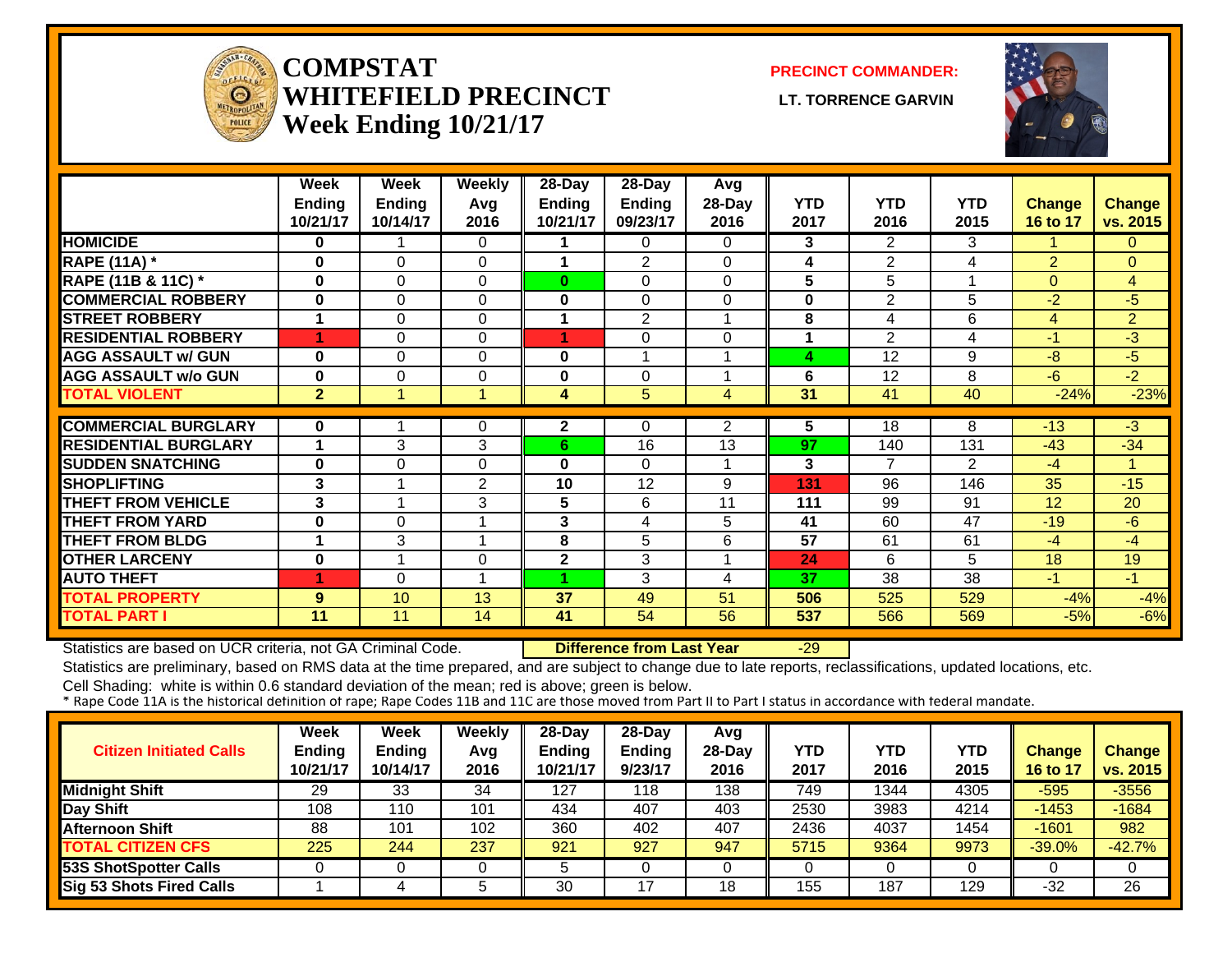### **BEAT 61 Whitefield Precinct Week Ending 10/21/17**

|                             |               |               | <b>Last 4 Weeks</b> |                | 28 Days       | 28 Day  |                |                |                |                |               |
|-----------------------------|---------------|---------------|---------------------|----------------|---------------|---------|----------------|----------------|----------------|----------------|---------------|
|                             | <b>Ending</b> | <b>Ending</b> | <b>Ending</b>       | <b>Ending</b>  | <b>Ending</b> | Average | <b>YTD</b>     | <b>YTD</b>     | <b>YTD</b>     | <b>Change</b>  | <b>Change</b> |
|                             | 09/30/17      | 10/07/17      | 10/14/17            | 10/21/17       | 10/21/17      | 2016    | 2017           | 2016           | 2015           | 16 to 17       | vs. 2015      |
| <b>HOMICIDE</b>             | $\Omega$      | $\Omega$      | $\Omega$            | $\Omega$       | $\Omega$      | 0.0     | $\overline{2}$ | $\Omega$       | $\mathbf{1}$   | $\overline{2}$ | 1             |
| <b>RAPE (11A) *</b>         | $\Omega$      | $\Omega$      | $\Omega$            | $\mathbf{0}$   | $\Omega$      | 0.0     | $\Omega$       | $\Omega$       | 3              | $\Omega$       | $-3$          |
| RAPE (11B & 11C) *          | $\Omega$      | $\Omega$      | $\Omega$            | $\Omega$       | $\Omega$      | 0.2     | $\Omega$       | $\overline{2}$ | $\mathbf{1}$   | $-2$           | $-1$          |
| <b>COMMERCIAL ROBBERY</b>   | $\Omega$      | 0             | $\Omega$            | $\Omega$       | $\Omega$      | 0.1     | $\Omega$       | $\mathbf{1}$   | 0              | $-1$           | $\Omega$      |
| <b>STREET ROBBERY</b>       | $\Omega$      | $\Omega$      | $\Omega$            | $\Omega$       | 0             | 0.2     | $\overline{2}$ | $\mathbf{1}$   | 4              | $\mathbf{1}$   | $-2$          |
| <b>IRESIDENTIAL ROBBERY</b> | $\Omega$      | $\Omega$      | $\Omega$            | $\Omega$       | $\Omega$      | 0.0     | $\Omega$       | $\Omega$       | 3              | $\Omega$       | $-3$          |
| <b>AGG ASSAULT w/ GUN</b>   | $\Omega$      | $\Omega$      | $\Omega$            | $\Omega$       | 0             | 0.2     | $\mathbf{1}$   | 3              | $\mathbf{1}$   | $-2$           | $\Omega$      |
| <b>AGG ASSAULT w/o GUN</b>  | $\Omega$      | $\Omega$      | $\Omega$            | $\mathbf{0}$   | 0             | 0.5     | $\overline{2}$ | 4              | 4              | $-2$           | $-2$          |
| <b>TOTAL VIOLENT</b>        | $\mathbf{0}$  | $\Omega$      | $\mathbf{0}$        | $\mathbf{0}$   | $\Omega$      | 1.1     | $\overline{7}$ | 11             | 17             | $-36%$         | $-59%$        |
| <b>COMMERCIAL BURGLARY</b>  | $\Omega$      | $\Omega$      | $\mathbf{1}$        | $\mathbf{0}$   | 1             | 0.8     | 3              | 7              | 3              | $-4$           | $\Omega$      |
|                             |               |               |                     |                |               |         |                |                |                |                |               |
| <b>RESIDENTIAL BURGLARY</b> | $\Omega$      | 0             | 0                   | $\mathbf{0}$   | $\Omega$      | 4.3     | 43             | 43             | 53             | $\Omega$       | $-10$         |
| <b>SUDDEN SNATCHING</b>     | 0             | $\Omega$      | $\Omega$            | $\Omega$       | $\Omega$      | 0.2     | $\Omega$       | $\overline{2}$ | $\mathbf{1}$   | $-2$           | $-1$          |
| <b>SHOPLIFTING</b>          | 3             | 3             | $\mathbf{1}$        | 3              | 10            | 7.7     | 123            | 83             | 134            | 40             | $-11$         |
| <b>THEFT FROM VEHICLE</b>   | $\Omega$      | $\mathbf{1}$  | $\Omega$            | $\overline{2}$ | 3             | 5.7     | 47             | 47             | 33             | $\Omega$       | 14            |
| <b>THEFT FROM YARD</b>      | 1             | $\Omega$      | $\Omega$            | $\mathbf{0}$   | $\mathbf{1}$  | 2.8     | 19             | 34             | 19             | $-15$          | $\Omega$      |
| <b>THEFT FROM BLDG</b>      | $\mathbf{1}$  | $\mathbf{1}$  | $\overline{2}$      | $\mathbf{1}$   | 5.            | 2.8     | 26             | 27             | 30             | $-1$           | $-4$          |
| <b>OTHER LARCENY</b>        | $\Omega$      | $\Omega$      | $\Omega$            | $\Omega$       | $\Omega$      | 0.8     | 11             | 5              | $\overline{2}$ | 6              | 9             |
| <b>AUTO THEFT</b>           | $\Omega$      | $\Omega$      | $\Omega$            | 1              | $\mathbf{1}$  | 1.4     | 8              | 11             | 11             | $-3$           | $-3$          |
| <b>TOTAL PROPERTY</b>       | 5             | 5             | $\overline{4}$      | $\overline{7}$ | 21            | 26.3    | 280            | 259            | 286            | 8%             | $-2%$         |
| <b>TOTAL PART I</b>         | 5             | 5             | $\overline{4}$      | 7              | 21            | 27.5    | 287            | 270            | 303            | 6%             | $-5%$         |

 **Difference from Last Year**17

Statistics are based on UCR criteria, not GA Criminal Code.

| <b>Shots Fired Calls</b>        | Week<br><b>Ending</b><br>09/16/17 | Week<br><b>Ending</b><br>10/07/17 | Week<br><b>Ending</b><br>10/14/17 | Week<br><b>Ending</b><br>10/21/17 | 28 Days<br><b>Endina</b><br>10/21/17 | 28 Day<br>Average   <br>2016 | <b>YTD</b><br>2017 | YTD<br>2016 | <b>YTD</b><br>2015 | <b>Change</b><br>16 to 17 | <b>Change</b><br><b>U</b> vs. 2015 |
|---------------------------------|-----------------------------------|-----------------------------------|-----------------------------------|-----------------------------------|--------------------------------------|------------------------------|--------------------|-------------|--------------------|---------------------------|------------------------------------|
| <b>153S ShotSpotter Calls</b>   |                                   |                                   |                                   |                                   |                                      | 0.0                          |                    |             |                    | 0%                        | $0\%$                              |
| <b>Sig 53 Shots Fired Calls</b> |                                   |                                   |                                   |                                   |                                      | 4.4                          | 53                 | 76          | 45                 | $-30%$                    | 18%                                |